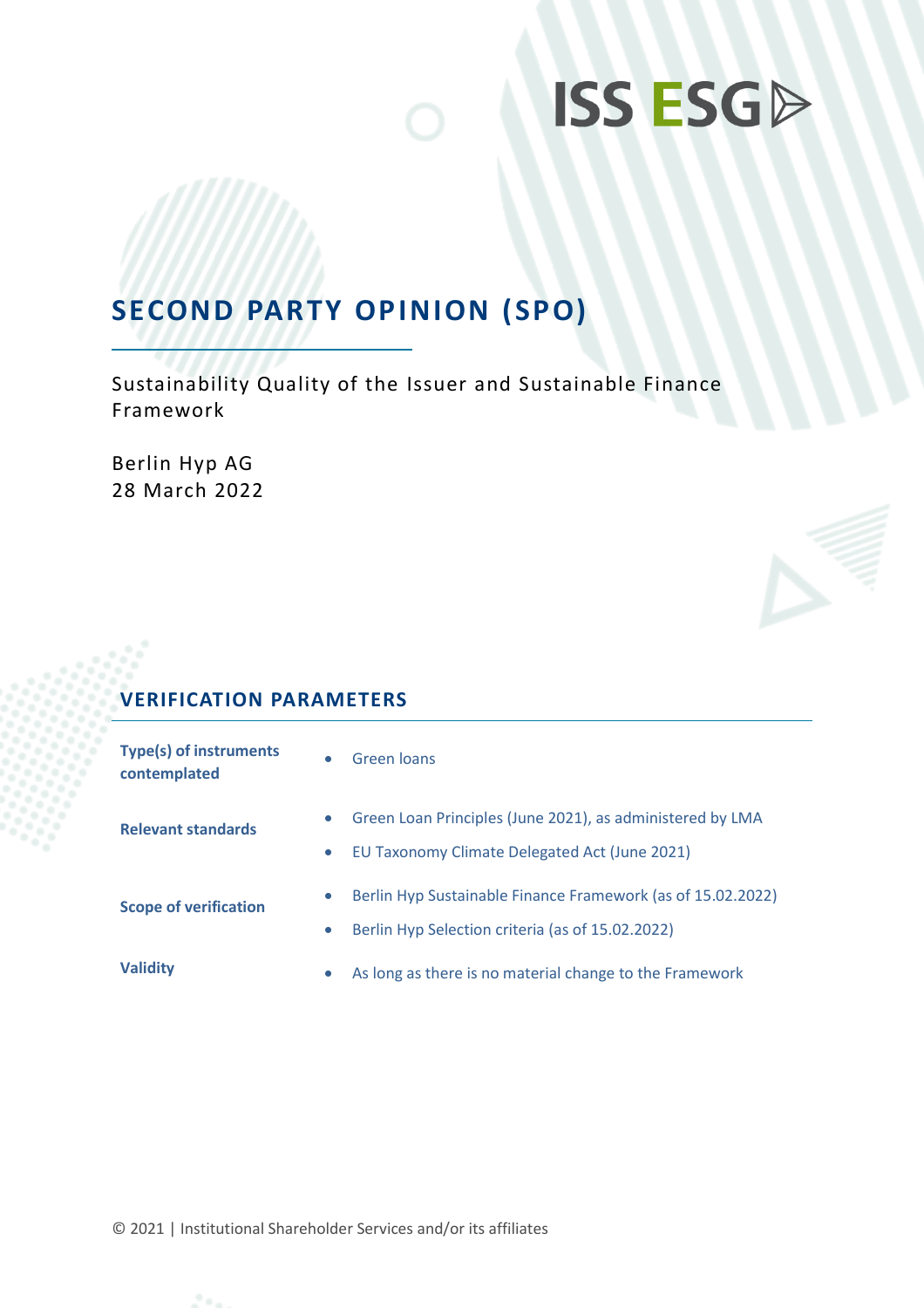

### **CONTENTS**

| B. CONSISTENCY OF GREEN LOANS WITH BERLIN HYP'S SUSTAINABILITY STRATEGY7     |  |
|------------------------------------------------------------------------------|--|
|                                                                              |  |
|                                                                              |  |
|                                                                              |  |
| B. ALIGNMENT OF THE ELIGIBLE GREEN PROJECT CATEGORIES WITH THE EU TAXONOMY23 |  |
|                                                                              |  |
|                                                                              |  |
|                                                                              |  |
|                                                                              |  |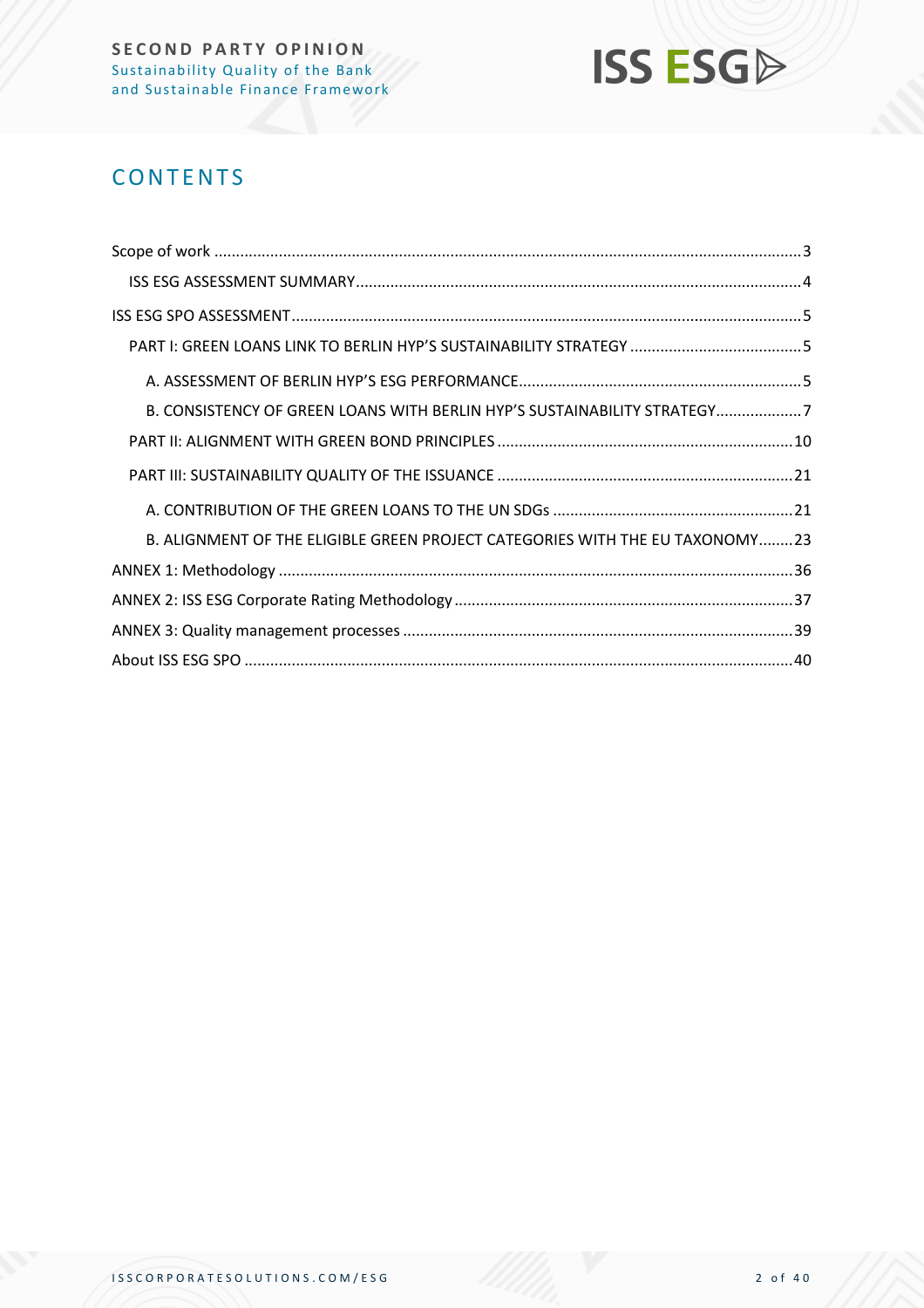# **ISS ESG**

### <span id="page-2-0"></span>Scope of work

Berlin Hyp ("the Bank", or "the company") commissioned ISS ESG to assist with its Sustainable Finance Framework ("SFF", or "Framework") by assessing three core elements to determine the sustainability quality of the Framework:

- 1. Green loans link to Berlin Hyp's sustainability strategy – drawing on Berlin Hyp's overall sustainability profile and issuance-specific Use of Proceeds categories.
- 2. Berlin Hyp's Sustainable Finance Framework (15.02.2022 version) – benchmarked against the Loan Market Association's (LMA) Green Loan Principles (GLP) (June 2021)<sup>1</sup>.
- 3. The Selection criteria whether the nominated project categories contribute positively to the UN SDGs, perform against ISS ESG's issue-specific key performance indicators (KPIs) and are aligned with the EU Taxonomy Technical Screening Criteria (including the Climate Change Mitigation Criteria and Do No Significant Harm Criteria) (June 2021) and Minimum Social Safeguards requirements.

Die Berlin Hyp ("die Bank" oder "das Unternehmen") beauftragte ISS ESG mit der Unterstützung ihres Sustainable Finance Framework ("SFF" oder "Framework") durch die Bewertung von drei Kernelementen zur Bestimmung der Nachhaltigkeitsqualität des Frameworks:

- 1. Die Verknüpfung grüner Kredite mit der Nachhaltigkeitsstrategie der Berlin Hyp – auf der Grundlage des allgemeinen Nachhaltigkeitsprofils der Berlin Hyp und der emissionsspezifischen Verwendungskategorien der Erlöse.
- 2. Das Sustainable Finance Framework der Berlin Hyp (Version vom 15.02.2022) – im Vergleich zu den Green Loan Principles (GLP) der Loan Market Association (LMA) (Juni 2021).
- 3. Die Auswahlkriterien ob die nominierten Projektkategorien einen positiven Beitrag zu den SDGs der Vereinten Nationen leisten, sich an den ESG-themenspezifischen Leistungsindikatoren (KPIs) von ISS messen lassen und mit den technischen Screening-Kriterien der EU-Taxonomie (einschließlich der Kriterien für die Abschwächung des Klimawandels und die Vermeidung erheblicher Schäden) (Juni 2021) und den Mindestanforderungen für soziale Garantien.

<sup>&</sup>lt;sup>1</sup> It is noted that the purpose of Berlin Hyp's SFF is to classify sustainable financing products holistically, rather than undertaking specific issuances or other transactions. The LMA GLP have been considered as the most relevant market standard, even though not all prescribed practices are considered to be relevant for the intention of this Framework.

Es wird darauf hingewiesen, dass der Zweck des SFF der Berlin Hyp darin besteht, nachhaltige Finanzierungsprodukte ganzheitlich zu klassifizieren, anstatt spezifische Emissionen oder andere Transaktionen durchzuführen. Die LMA GLP wurden als der relevanteste Marktstandard betrachtet, auch wenn nicht alle vorgeschriebenen Praktiken als relevant für die Intention dieses Frameworks angesehen werden.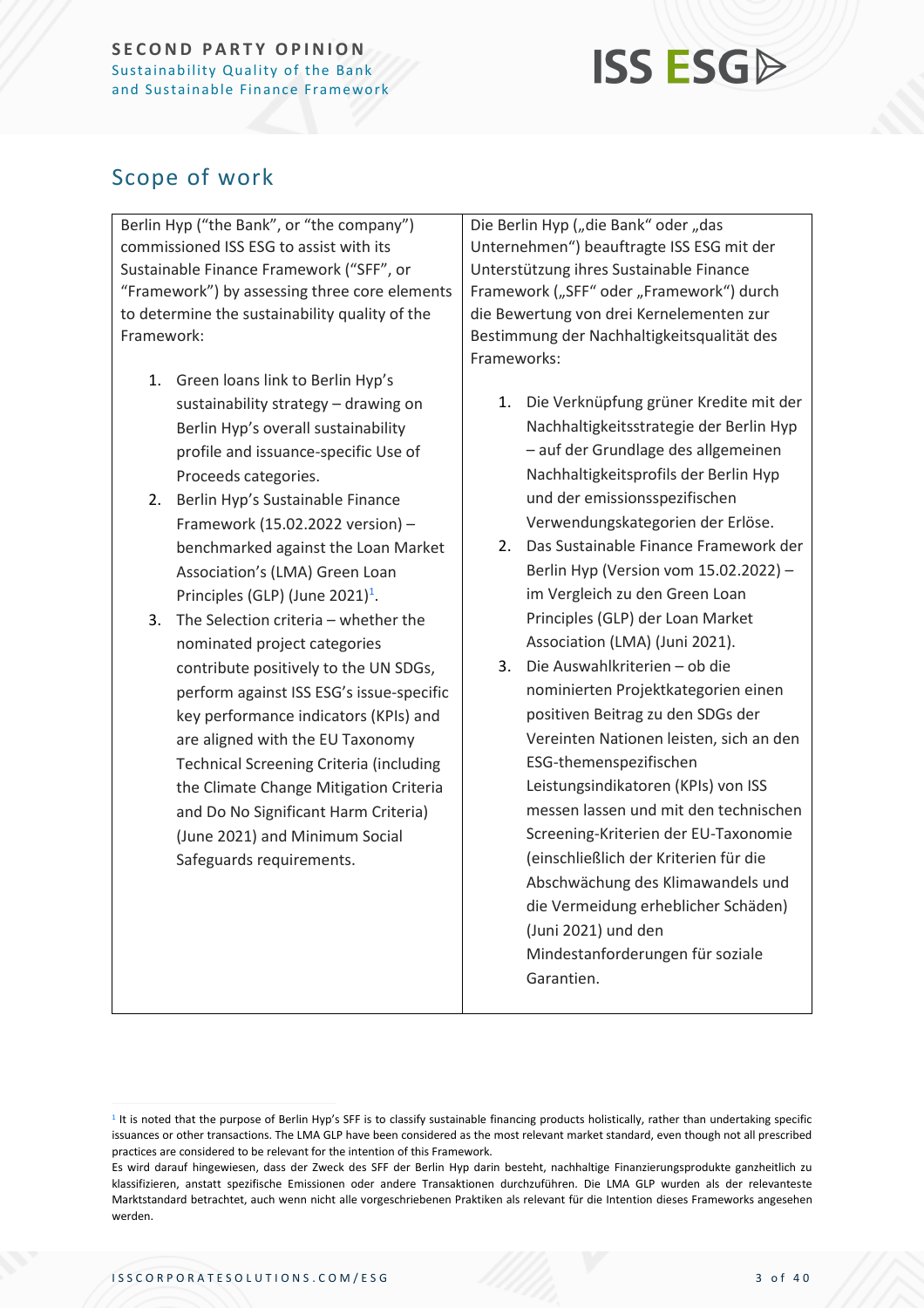# **ISS ESGA**

### <span id="page-3-0"></span>ISS ESG ASSESSMENT SUMMARY

| <b>SPO SECTION</b>                                                            | <b>SUMMARY</b>                                                                                                                                                                                                                                                                                                                                                                                                                                                                                                                                                                                               | EVALUATION <sup>2</sup>                                          |
|-------------------------------------------------------------------------------|--------------------------------------------------------------------------------------------------------------------------------------------------------------------------------------------------------------------------------------------------------------------------------------------------------------------------------------------------------------------------------------------------------------------------------------------------------------------------------------------------------------------------------------------------------------------------------------------------------------|------------------------------------------------------------------|
| Part 1:<br><b>Green loans link</b><br>to Bank's<br>sustainability<br>strategy | According to the ISS ESG Corporate Rating published on 12.02.2022,<br>the issuer shows a high sustainability performance against the<br>industry peer group on key ESG issues faced by the Mortgage &<br>Public Sector Finance sector. The issuer is rated 4 <sup>th</sup> out of 130<br>companies within its sector.<br>ISS ESG finds that the Use of Proceeds financed through these green<br>loans are consistent with the issuer's sustainability strategy and<br>material ESG topics for the issuer's industry. The rationale for<br>issuing green lending products is clearly described by the issuer. | <b>Consistent</b><br>with issuer's<br>sustainability<br>strategy |
| Part 2:<br>Implementation<br>of the applicable<br><b>GLP</b><br>requirements  | The issuer has defined a formal concept for its green loans<br>regarding use of proceeds, processes for project evaluation and<br>selection, management of proceeds and reporting. To the extent<br>applicable, this concept has implemented the Green Loan<br>Principles.                                                                                                                                                                                                                                                                                                                                   | Implemented <sup>3</sup>                                         |
| Part 3:<br>Sustainability<br>quality of the<br><b>Selection criteria</b>      | The Green loans will (re-)finance eligible asset categories which<br>include: green buildings.<br>Those use of proceeds categories have a positive contribution to<br>SDGs 7 'Affordable and clean energy', 11 'Sustainable Cities and<br>Communities' and 13 'Climate action'.                                                                                                                                                                                                                                                                                                                              | <b>Positive</b>                                                  |
| Part 4:<br><b>Alignment with</b><br><b>EU Taxonomy</b>                        | ISS ESG assessed the alignment of Berlin Hyp's selection criteria (for its "taxonomy<br>loans") against the requirements of the EU Taxonomy (Climate Delegated Act of June<br>2021) on a best-efforts basis <sup>4</sup> . Based on robust processes for selection, the nominated<br>project categories are considered to be:<br>Aligned with the Climate Change Mitigation Criteria<br>$\bullet$<br>Aligned with the Do No Significant Harm Criteria<br>$\bullet$<br>Aligned with the Minimum Social Safeguards requirements                                                                                |                                                                  |

<sup>2</sup> ISS ESG's evaluation is based on the Berlin Hyp's Sustainable Finance Framework (as of 15.02.2022), on the analysed Selection criteria, and on the ISS ESG Corporate Rating applicable at the SPO delivery date (updated on the 12.02.2022).

<sup>&</sup>lt;sup>3</sup> It is noted that the purpose of Berlin Hyp's SFF is to classify sustainable financing products holistically, rather than undertaking specific issuances or other transactions. The LMA GLP have been considered as the most relevant market standard, even though not all prescribed practices are considered to be relevant for the intention of this Framework.

<sup>&</sup>lt;sup>4</sup> Whilst the Final Delegated Act for Mitigation and Adaptation were published in June 2021, the Technical Screening Criteria allow for discretion on the methodologies in determining alignment in certain cases. Therefore, at this stage ISS ESG evaluates the alignment with the EU Taxonomy on a "best efforts basis". Moreover, it is noted that the assessment of alignment with EU Taxonomy requirements is to a large extent based on the commitment of the issuer with respect to future loan origination.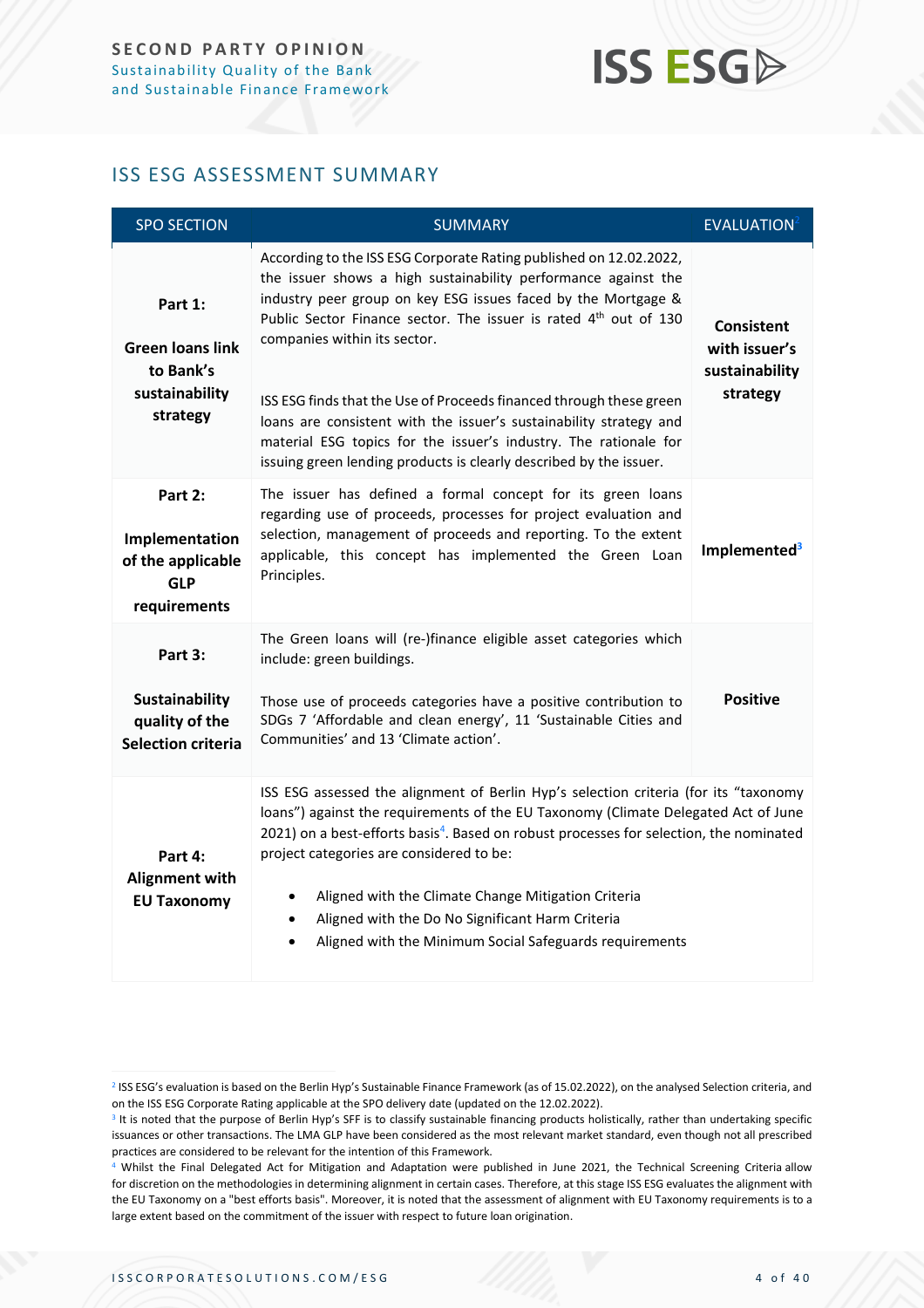# **ISS ESG**

### <span id="page-4-0"></span>ISS ESG SPO ASSESSMENT

### <span id="page-4-1"></span>**PART I: GREEN LOANS LINK TO BERLIN HYP'S SUSTAINABILITY STRATEGY**

#### <span id="page-4-2"></span>A. ASSESSMENT OF BERLIN HYP'S ESG PERFORMANCE

The ISS ESG Corporate Rating provides material and forward-looking environmental, social and governance (ESG) data and performance assessments.

| COMPANY    | <b>SECTOR</b>                                                   | DECILE RANK   TRANSPARENCY LEVEL |
|------------|-----------------------------------------------------------------|----------------------------------|
| BERLIN HYP | <b>MORTGAGE &amp;</b><br><b>PUBLIC SECTOR</b><br><b>FINANCE</b> | VERY HIGH                        |

This means that the company currently shows a high sustainability performance against peers on key ESG issues faced by the Mortgage & Public Sector Finance sector and obtains a Decile Rank relative to industry group of 1, which indicates the highest relative ESG performance out of 10.

#### *ESG performance*

As of 07.03.2022, this Rating places Berlin Hyp 4<sup>th</sup> out of 130 companies rated by ISS ESG in the Mortgage & Public Sector Finance sector.

Key challenges faced by companies in terms of sustainability management in this sector are displayed in the chart on the right, as well as the issuer's performance against those key challenges in comparison to the average industry peers' performance.

**Key Issue Performance** 



#### *Sustainability Opportunities*

With regard to the company's main sphere of activities, large-volume real estate financing, there is potential for the provision of funding to social housing. Albeit some loans of that kind were granted to charitable housing cooperatives, volumes are not publicly disclosed and thus such finance is estimated to remain still modest. In the environmental domain, the company endeavors to promote environmentally friendly commercial real estate by issuing several green bonds in different assets classes (e.g., Pfandbrief, senior preferred, senior non-preferred, Tier 2, Commercial Paper). Underlying assets qualify for Berlin Hyp's Green Finance Portfolio through certain green building standards, such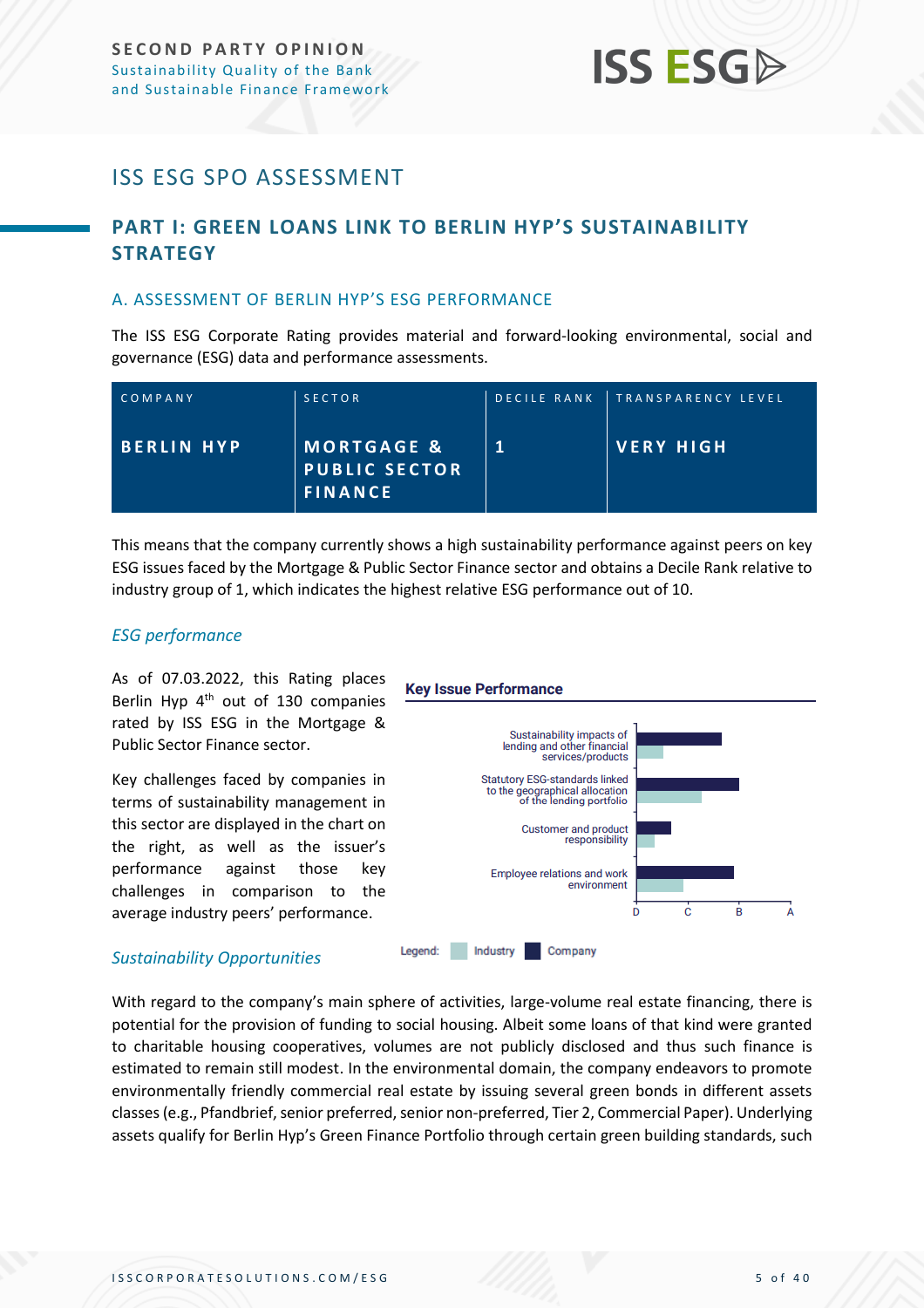

as BREEAM, LEED or DGNB and through energy-efficiency certificates<sup>5</sup>. About 25 percent of the company's total loan portfolio account for such sustainable buildings (as at December 2021).

#### *Sustainability Risks*

The company's loan book claims are mainly distributed throughout Germany, France and the Netherlands, countries with fairly good environmental and social minimum standards. Hence, risks from Berlin Hyp's financing activities appear moderately low. Moreover, for managing its social and environmental risks stemming from loan origination, Berlin Hyp applies comprehensive guidelines concerning its real estate financing segment. Guidelines include client-related stipulations in various environmental and social areas, from resource efficiency, pollution, biodiversity aspects and climate change impacts to human and labor rights, community matters such as noise and traffic, and regarding vulnerable population groups. Although Berlin Hyp is pioneering the sector with such comparatively sophisticated guidelines, there is room for improvement for the institute to establish a more elaborated system for compliance in that area. With regard to its own (liquidity) investment portfolio, the bank uses a set of exclusion criteria concerning controversial business sectors and practices. These are followed through with an appropriate management approach. Since the company does not engage in retail finance and deals with professional real estate investors and developers only, customerrelated risks appear manageable. However, only initial steps are taken on responsible sales practices as well as towards the treatment of clients with debt repayment problems. A policy covering workplace security is in place and there is no evidence on large-scale redundancies over the last years. Various working time models ensure adequate work-life balance of its employees and the company addressed health and safety issues with a company-wide management system, which covers also aspects of psychological well-being. With regard to its governance processes, Berlin Hyp applies policies covering various important compliance issues, like corruption, insider trading and money laundering, antitrust, gifts and favors. Necessary procedures to ensure application of the rules are present through employee trainings, compliance risk assessments and whistleblowing procedures.

#### *Governance opinion*

The company's governance structure allows for an appropriate separation of managerial and supervisory functions with the entirety of members of the board qualifying as independent, including the board's chairman Mr Helmut Schleweis (as at October 21, 2020). Furthermore, the board has established committees concerning audit, nomination and remuneration, all composed of independent members. Compensation for the executive management team is reported for each individual, split up according to fixed and variable amounts as well as long-term incentives. Regarding the company's governance of sustainability, a supervisory board committee dedicated to sustainability appears to be missing. In addition, ESG criteria apparently are not incorporated into the bank's executive remuneration scheme. Berlin Hyp's code of conduct covers all relevant aspects of business ethics, such as corruption, insider trading, conflicts of interest, antitrust, gifts and favors, of which some are reflected on in more detail. Application of the rules is ensured by employee trainings, compliance risk assessments and adequate whistleblowing procedures.

<sup>5</sup> ISS ESG notes that, as part of the renewed Green Bond Framework, Berlin Hyp as included eligibility criteria that are aligned with the EU Taxonomy.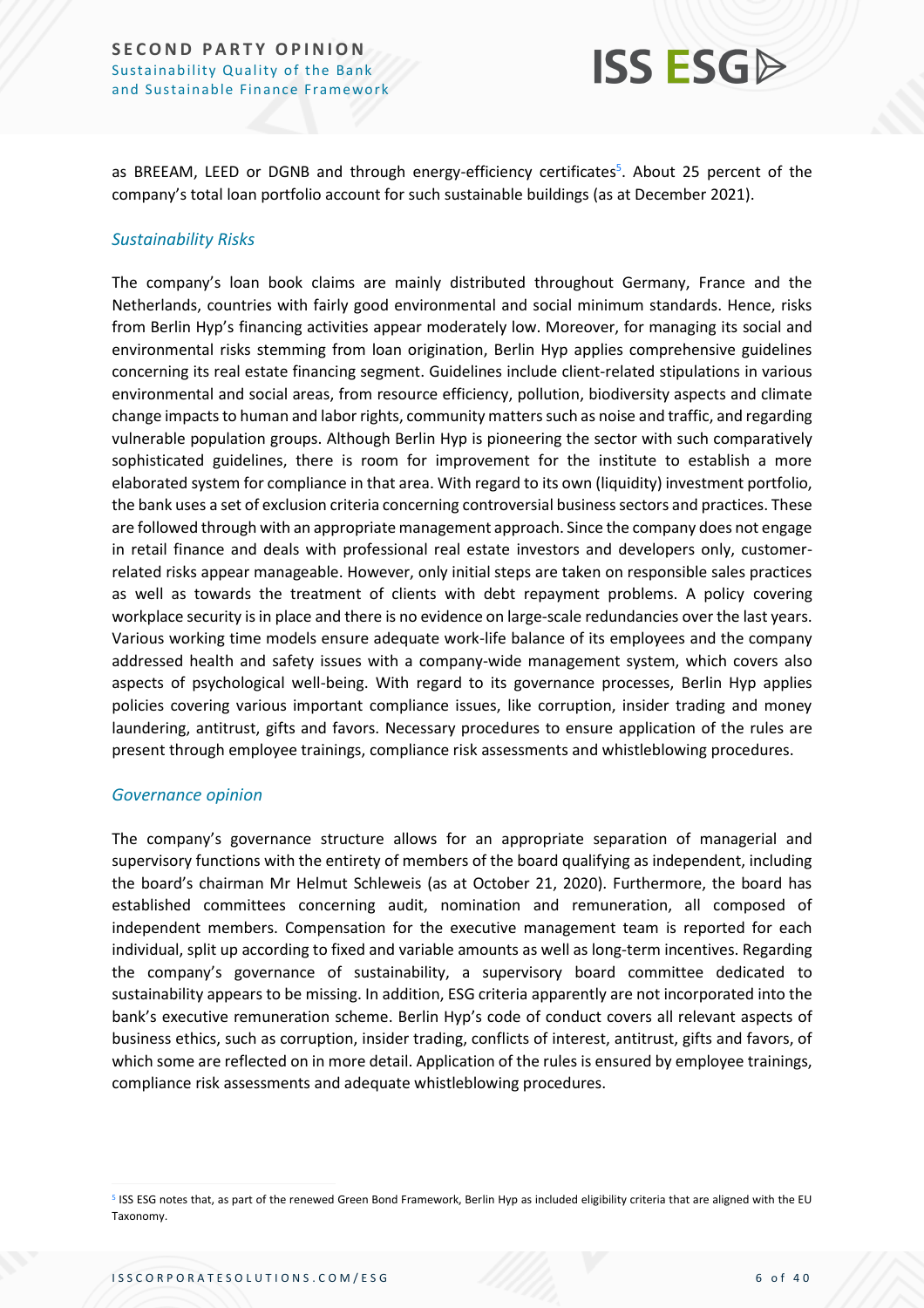

#### *Sustainability impact of products and services portfolio*

Using a proprietary methodology, ISS ESG assessed the contribution of Berlin Hyp's current products and services portfolio to the Sustainable Development Goals defined by the United Nations (UN SDGs). This analysis is limited to the evaluation of final product characteristics and does not include practices along Berlin Hyp's production process.

| PRODUCT/SERVICES<br><b>PORTFOLIO</b>               | <b>ASSOCIATED</b><br><b>PERCENTAGE OF</b><br><b>REVENUE</b> | <b>DIRECTION OF</b><br><b>IMPACT</b> | <b>UN SDGS</b>                                                                             |
|----------------------------------------------------|-------------------------------------------------------------|--------------------------------------|--------------------------------------------------------------------------------------------|
| <b>Financing of</b><br>affordable housing          | 3%                                                          | <b>CONTRIBUTION</b>                  | NO<br>POVERTY                                                                              |
| <b>Financing of energy-</b><br>efficient buildings | 22%                                                         | <b>CONTRIBUTION</b>                  | 13 GLIMATE<br><b>AFFORDABLE AND</b><br><b>11 SUSTAINABLE CITIES</b><br><b>CLEAN ENERGY</b> |

#### *Breaches of international norms and ESG controversies*

The company is not facing any controversy.

#### <span id="page-6-0"></span>B. CONSISTENCY OF GREEN LOANS WITH BERLIN HYP'S SUSTAINABILITY STRATEGY

#### *Key sustainability objectives and priorities defined by the issuer*

In August 2020, Berlin Hyp initially published its sustainability agenda, which was further expanded in October 2021 with the publication of the ESG target picture. One dimension of this relates relates to the "Sustainable Business Portfolio", which the bank considers as the biggest lever for achieving its sustainability targets. The bank states its goal to support its customers with their transformation to more energy-efficient, sustainable buildings and has defined the following strategic ESG dimensions for this purpose:

- Expansion of financing for energy-efficient real estate in accordance with the EU taxonomy
- Creation of 100% portfolio transparency
- Reduction of CO2 intensity in the portfolio
- Climate-neutral portfolio by 2050 at the latest
- Advising and financing clients in the transition to energy efficient properties
- Consideration of ESG factors in valuation of borrowers and real estate
- Further development of leading position in the ESG capital market

According to Berlin Hyp, its focus is not solely on ecological aspects, but the bank takes a holistic approach to lending and also consider other ESG aspects. This means that in the near future, the provision of appropriate financing products will also increase the focus on social aspects.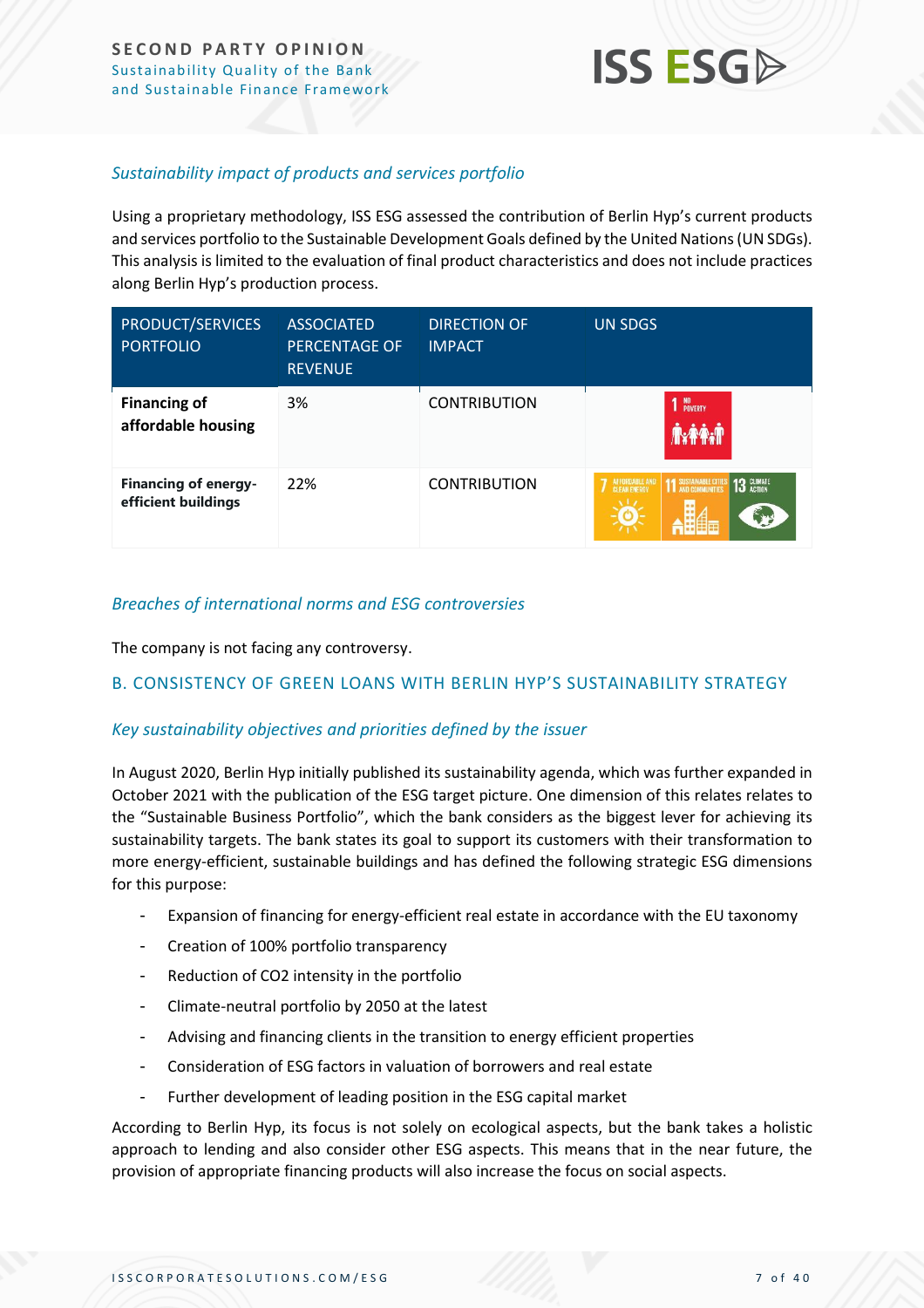

#### *Rationale and background of Sustainable Finance Framework*

With the conception of the SFF, Berlin Hyp has created an overarching framework to classify sustainable financing products holistically. The sustainable financing products are classified on the basis of suitability criteria. The sustainable financing products in turn form the basis for Berlin Hyp's sustainable capital market products, which are published in separate frameworks.

The bank aligns its green loans with own sustainability standards and regulatory standards, which are based on various eligibility criteria:

- *Energy Efficiency Loan*
- *Taxonomy Loan*

Both green loans can also be structured as transformation loans. The transformation loan is used to finance measures to improve the energy and climate performance of buildings. The transformation of a building is supported for both eligibility criteria (taxonomy credit or energy efficiency credit). The focus of the transformation credit is to be on the adaptation of a building in accordance with the eligibility criteria for a taxonomy credit.

Berlin Hyp states its goal to successively increase the proportion between the financing products "Energy Efficiency Loan" and "Taxonomy Loan" in favor of the Taxonomy Loan over the next few years. It is intended that Berlin Hyp will integrate taxonomy loans into its Green Loan portfolio as early as 2022[. Table 1](#page-7-0) shows the planned breakdown between new energy efficiency loans and new taxonomy loans to be included in the bank's green loan portfolio per year.

| Year | <b>Maximum percentage of</b><br>new energy efficiency loans<br>(until end of year) | Minimum percentage<br>of the new<br>Taxonomy credits<br>(until the end of the year) |
|------|------------------------------------------------------------------------------------|-------------------------------------------------------------------------------------|
| 2022 | 95%                                                                                | 5%                                                                                  |
| 2023 | 85%                                                                                | 15%                                                                                 |
| 2024 | 70%                                                                                | 30%                                                                                 |
| 2025 | 40%                                                                                | 60%                                                                                 |
| 2026 | 0%                                                                                 | 100%                                                                                |

<span id="page-7-0"></span>*Table 1: Breakdown of green loans*

The SFF is designed with the intention of successively expanding the bank's sustainability activities. The Framework is reviewed by Berlin Hyp annually or on an ad hoc basis and its strategic design is adjusted accordingly. The event-related revisions include, for example, new product launches or the revision of suitability criteria for sustainable financing.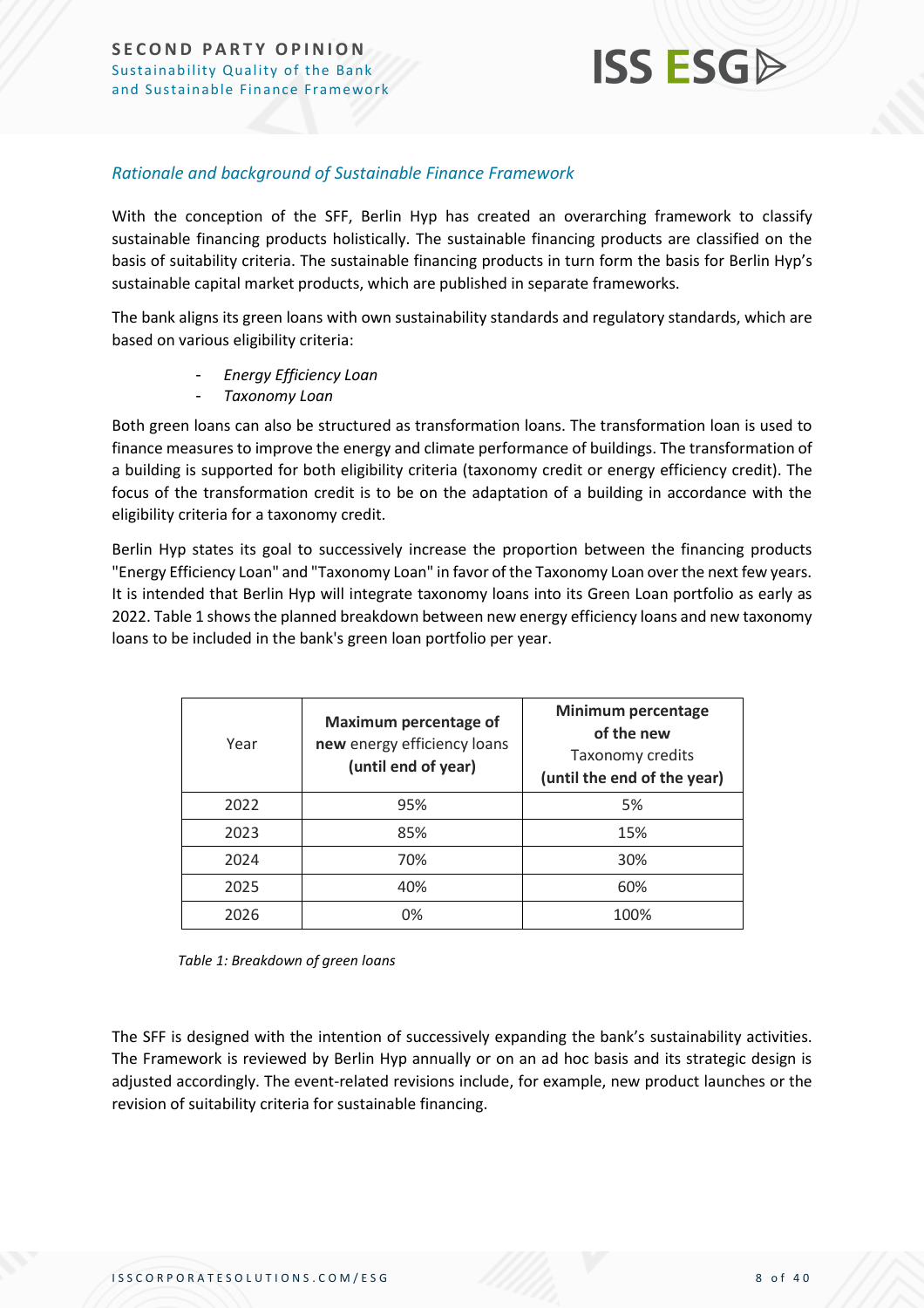

#### *Contribution of Use of Proceeds categories to sustainability objectives and priorities*

ISS ESG mapped the Use of Proceeds categories included in the Sustainable Finance Framework with the sustainability objectives defined by the issuer, and with the key ESG industry challenges as defined in the ISS ESG Corporate Rating methodology for the Mortgage & Public Sector Finance sector. Key ESG industry challenges are key issues that are highly relevant for a respective industry to tackle when it comes to sustainability, e.g. climate change and energy efficiency in the buildings sector. From this mapping, ISS ESG derived a level of contribution to the strategy of each Use of Proceeds categories.

| <b>USE OF PROCEEDS</b> | <b>SUSTAINABILITY OBJECTIVES</b> | <b>KEY ESG INDUSTRY'</b> | <b>CONTRIBUTION</b>                     |
|------------------------|----------------------------------|--------------------------|-----------------------------------------|
| <b>CATEGORY</b>        | <b>FOR THE ISSUER</b>            | <b>CHALLENGES</b>        |                                         |
| <b>Green Buildings</b> |                                  |                          | Contribution to a<br>material objective |

**Opinion:** *ISS ESG finds that the Use of Proceeds categories are consistent with Berlin Hyp's sustainability strategy and material ESG topics for the industry. The rationale for putting forward a Sustainable Finance Framework is clearly described by the bank.*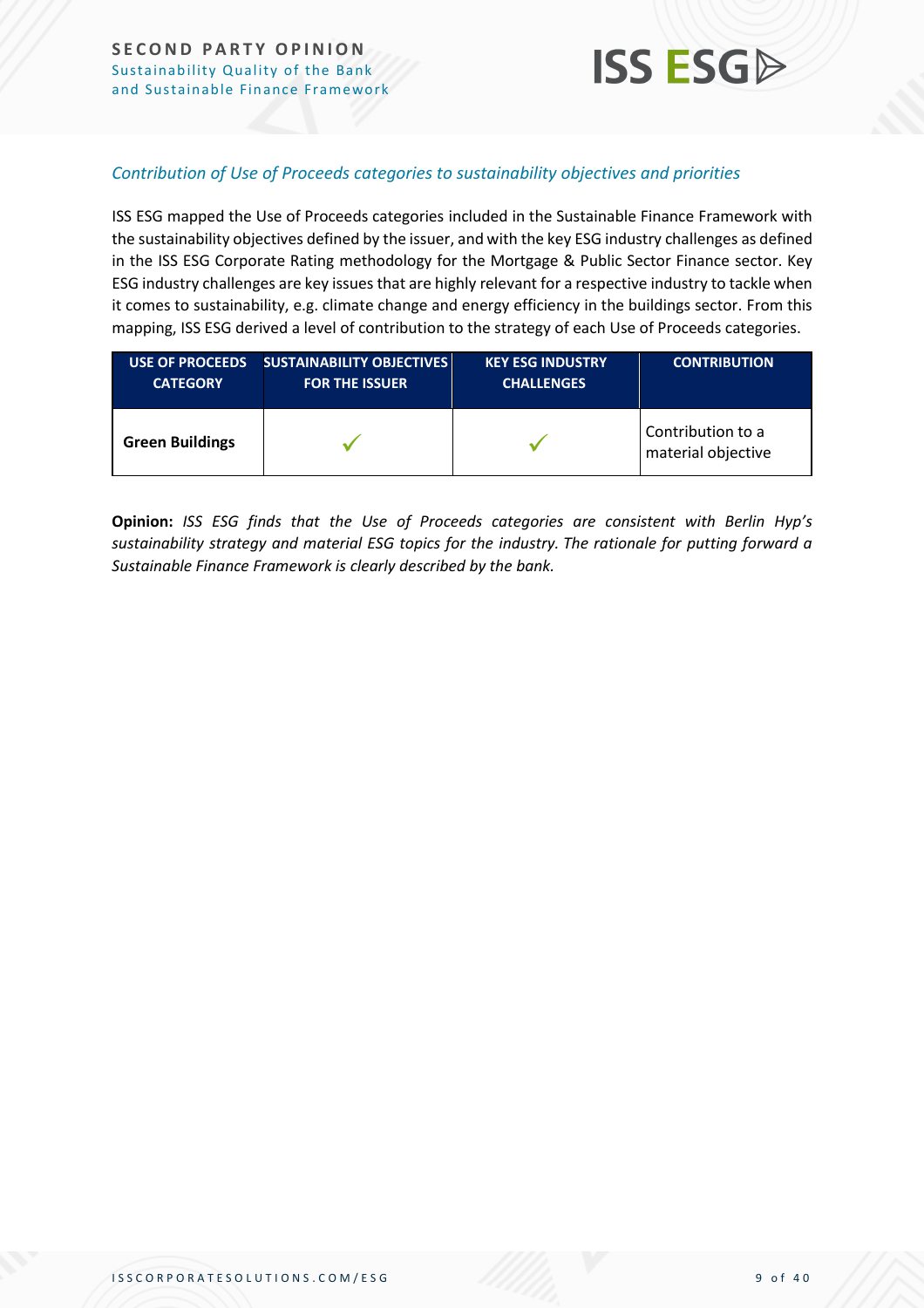# **ISS ESG**

### <span id="page-9-0"></span>**PART II: ALIGNMENT WITH GREEN LOAN PRINCIPLES**

#### **1. Use of Proceeds**

#### **FROM SUSTAINABLE FINANCE FRAMEWORK**

For the SFF, Berlin Hyp has defined sustainability-specific eligibility criteria for new construction, acquisition and ownership, and renovation of commercial and residential buildings, as well as general exclusion criteria.

Eligibility criteria are reported using two standards:

1. Energy Efficiency Loan

Energy efficiency loans are secured by energy efficient and environmentally friendly buildings. The eligibility criteria for energy-efficient real estate financing form the basis for environmentally sustainable loans.

2. Taxonomy Loan

Taxonomy loans are used to finance buildings or construction activities adapted to the EU taxonomy. The eligibility criteria for real estate financing pursuant to the Delegated Regulation on the EU Taxonomy form the basis for the taxonomy loans.

#### **Exclusion criteria for non-sustainable industries**

Berlin Hyp has had exclusion criteria for environmentally non-sustainable real estate financing in place for years, and these are being tightened up on an ongoing basis.

The following exclusion criteria apply to all financing products: Eligible green loans must also meet other environmental and/or social criteria. These assets may not be used for the production of weapons, pesticides, tobacco, pornography, nuclear power, coal, oil and fossil fuels.

#### **Eligibility criteria for energy efficiency loans**

The eligibility criteria for energy efficiency loans are summarized in the table below.

| Measure                                                        | Suitability criteria                             |
|----------------------------------------------------------------|--------------------------------------------------|
| Construction of new<br>commercial and<br>residential buildings | Thresholds for total <sup>2</sup> energy demand: |

<sup>7</sup> Derived from the German Energy Saving Ordinance (EnEV 2016) and the Building Energy Act (GEG 2020). Subject to annual review by the ISS-ESG, these reference values form the basis for this set of eligibility criteria. They refer to the final energy demand. When a building's energy certificate refers to final energy consumption, the above thresholds represent the maximum allowable final energy consumption. If in certain cases the use of modern technology in/on the building (e.g. combined heat and power plants, heat recovery systems, etc.) leads to a significant reduction in primary energy demand, the primary energy demand value may be used as an alternative.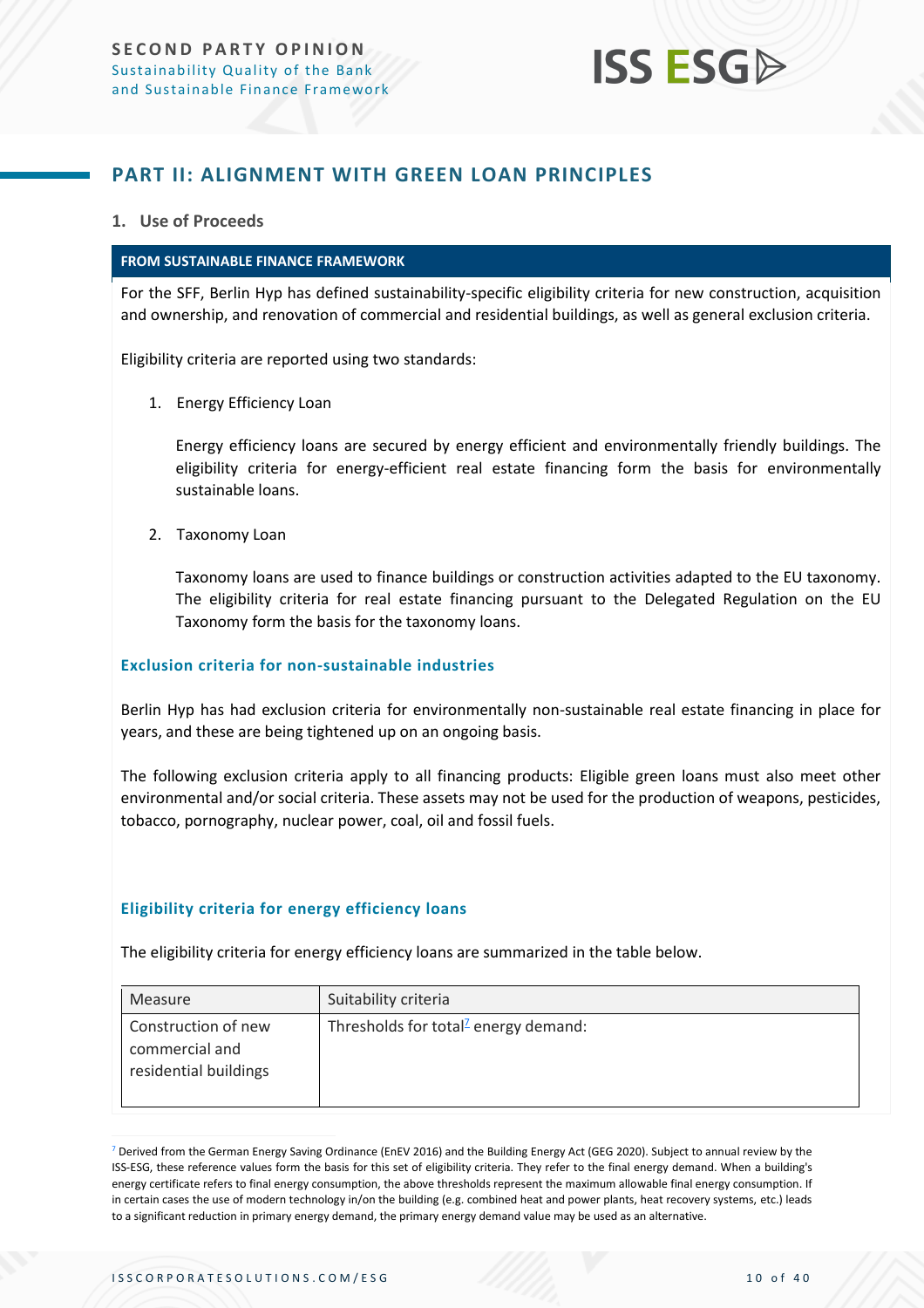

|                            | Energy efficient properties with a total energy demand or consumption           |
|----------------------------|---------------------------------------------------------------------------------|
|                            | that should not be exceeded:                                                    |
| Acquisition and            |                                                                                 |
| ownership of commercial    | Residential $\leq$ 60kWh/(m <sup>2*</sup> a)<br>$\equiv$                        |
| and residential buildings  | Office $\leq$ 140kWh/(m <sup>2*</sup> a)<br>$\overline{\phantom{a}}$            |
|                            | Retail $\leq$ 135kWh/(m <sup>2*</sup> a)<br>$\overline{\phantom{a}}$            |
|                            | Hotels $\leq$ 155kWh/(m <sup>2*</sup> a)<br>$\blacksquare$                      |
|                            | Logistics $\leq$ 65kWh/(m <sup>2*</sup> a)<br>$\equiv$                          |
| Renovation <sup>6</sup> of | Light industrial $\leq$ 170kWh/(m <sup>2*</sup> a)                              |
| commercial and             |                                                                                 |
| residential buildings      | Breakdown of thresholds for total energy demand:                                |
|                            | Thresholds for energy demand heating:                                           |
|                            | Residential $\leq$ 60kWh/(m <sup>2*</sup> a)<br>$\overline{\phantom{a}}$        |
|                            | Office $\leq$ 80kWh/(m <sup>2*</sup> a)<br>$\sim$                               |
|                            | Retail $\leq$ 60kWh/(m <sup>2*</sup> a)<br>$\sim$                               |
|                            | Hotels $\leq$ 95kWh/(m <sup>2*</sup> a)<br>$\sim$                               |
|                            | Logistics $\leq$ 30kWh/(m <sup>2*</sup> a)                                      |
|                            | Light industrial $\leq$ 105kWh/(m <sup>2*</sup> a)                              |
|                            | Thresholds for energy demand electricity:                                       |
|                            | Residential - no threshold<br>$\overline{\phantom{a}}$                          |
|                            | Office $\leq$ 60kWh/(m <sup>2*</sup> a)                                         |
|                            | Retail $\leq$ 75kWh/(m <sup>2*</sup> a)                                         |
|                            | Hotels $\leq$ 60kWh/(m <sup>2*</sup> a)                                         |
|                            | Logistics $\leq$ 35kWh/(m <sup>2*</sup> a)<br>$\overline{\phantom{a}}$          |
|                            | Light industrial $\leq$ 65kWh/(m <sup>2*</sup> a)<br>$\overline{\phantom{a}}$   |
|                            | OR/AND                                                                          |
|                            | Buildings that have an energy certificate that is at least class A or that meet |
|                            | the other suitability criteria documented in the documented suitability         |
|                            | criteria.                                                                       |
|                            |                                                                                 |
|                            | OR/AND                                                                          |
|                            | External sustainability certificates:                                           |
|                            | LEED: Gold or above                                                             |
|                            | BREEAM: Very Good or above                                                      |
|                            | DGNB: Gold or above                                                             |
|                            | HQE: High Level or above                                                        |
|                            |                                                                                 |

 $6$  When buildings are renovated, the eligibility criteria are evaluated based on the energy certificate issued after the renovation.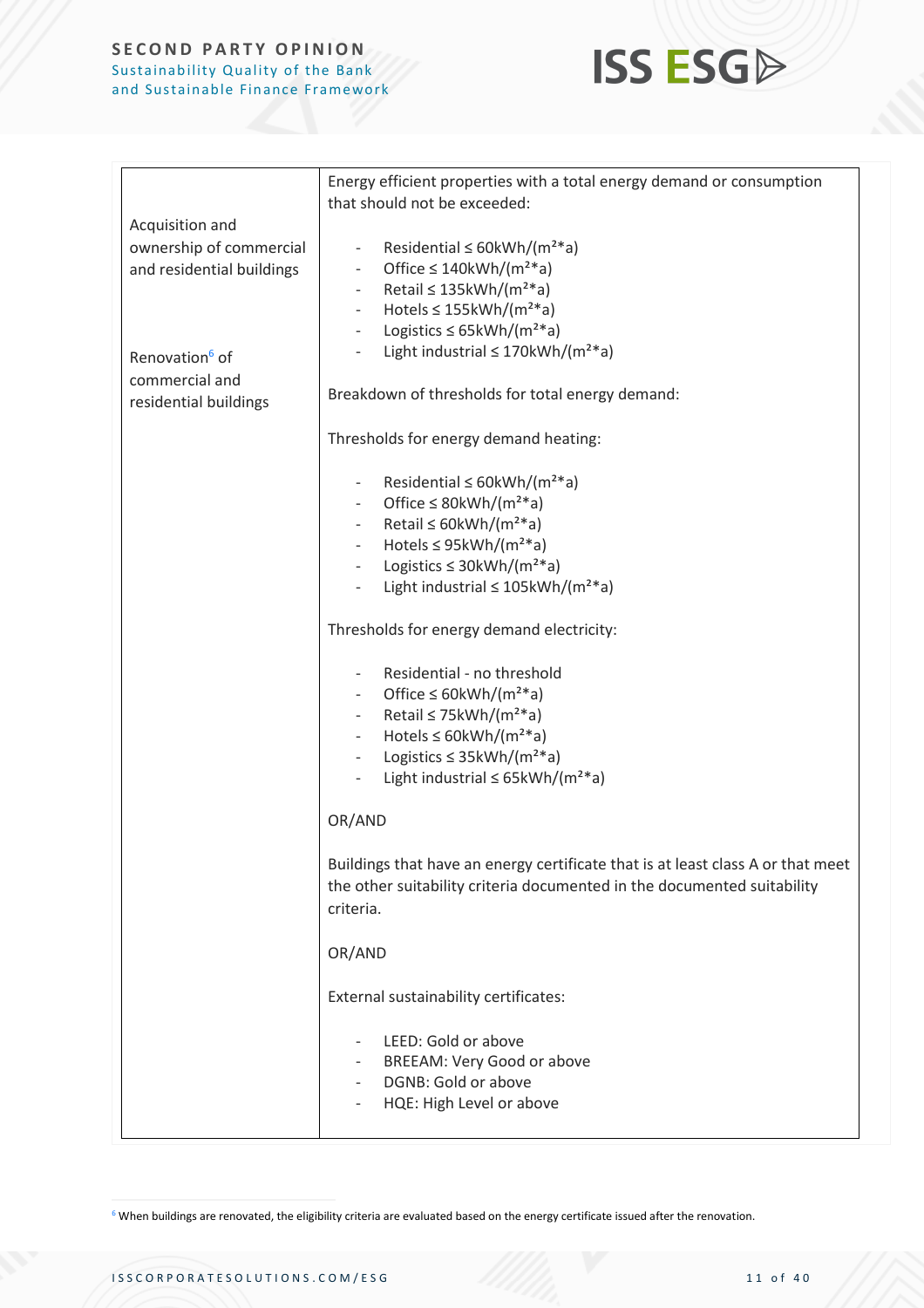## **ISS ESG**

Table 2: Eligibility criteria energy efficiency loan

The suitability criteria, which relate to threshold values for energy demand for heating on the one hand and energy demand for electricity on the other, must both be met. The main decision criterion is therefore the sum of the energy demand for heating and electricity. In order to prevent buildings with a weak building envelope from an energy point of view or with a disproportionate electricity energy demand from being included in the Green Loan Portfolio, the maximum values per energy demand category may not exceed the respective category threshold by more than 20% (except for residential buildings).

#### **Eligibility criteria for taxonomy loans<sup>8</sup>**

The eligibility criteria for taxonomy credits for significant contribution to climate change mitigation and for the corresponding DNSH criteria are shown in the table below and are summarized in accordance with the technical assessment criteria in Annex I to the Delegated Regulation on the EU Taxonomy.

| <b>Economic activity</b>                                                                                    |                   | <b>Suitability criteria</b>                                                                                                                                                                                                                                                                                                                                                                                         |
|-------------------------------------------------------------------------------------------------------------|-------------------|---------------------------------------------------------------------------------------------------------------------------------------------------------------------------------------------------------------------------------------------------------------------------------------------------------------------------------------------------------------------------------------------------------------------|
| New construction of<br>commercial and<br>residential buildings                                              |                   | certificate <sup>10</sup><br>Energy class: buildings that<br>have<br>energy<br>an<br>corresponding to at least class A.                                                                                                                                                                                                                                                                                             |
| with building<br>application $\leq$ 2020                                                                    | OR/<br><b>AND</b> | Top 15%: Buildings that are in the top 15% of the national or<br>regional building stock in terms of primary energy demand, based on<br>one of the following approaches:                                                                                                                                                                                                                                            |
| Acquisition and<br>ownership of<br>commercial and                                                           |                   | 1. Annual study of the German real estate market: Thresholds for<br>total energy demand set by an external consultant that<br>correspond to the top 15% of the national building stock<br><b>CBI top 15%:</b> Buildings with a carbon intensity ( $kgCO/m22 p.a.)$<br>2.<br>below the top 15% target, calculated using the CBI method. <sup>11</sup>                                                                |
| residential buildings<br>with building<br>application $\leq$ 2020.                                          | <b>AND</b>        | Additionally, for completed non-residential buildings that have a<br>rated capacity of >290 KW, proof of energy efficiency monitoring and<br>evaluation is required.                                                                                                                                                                                                                                                |
| Construction of new<br>commercial and<br>residential buildings<br>with building<br>application $\geq$ 2021. |                   | The primary energy demand of the building is at least 10% below the<br>thresholds set out in the national measures implementing Directive<br>2010/31/EU for ultra-low energy buildings (NZEB). It is demonstrated<br>by an energy performance certificate (EPC) or, before obtaining such<br>a certificate, by a document submitted to the building authorities to<br>prove the energy performance of the building. |

<sup>&</sup>lt;sup>8</sup> It is noted that an assessment of the eligibility criteria with the EU Taxonomy is undertaken by ISS ESG in Part III of this report.

<sup>9</sup> We measure the review of economic activities in relation to construction before or after December 31, 2020 by the date on which the construction application documents were submitted to the Building Authority for legal review and approval.

<sup>&</sup>lt;sup>10</sup> The verification of the energy class and/or primary energy demand of all suitability criteria in [Table](#page-12-0) is carried out using energy demand or energy consumption certificates.

<sup>11</sup> https://www.climatebonds.net/standard/buildings/commercial/calculator#calculator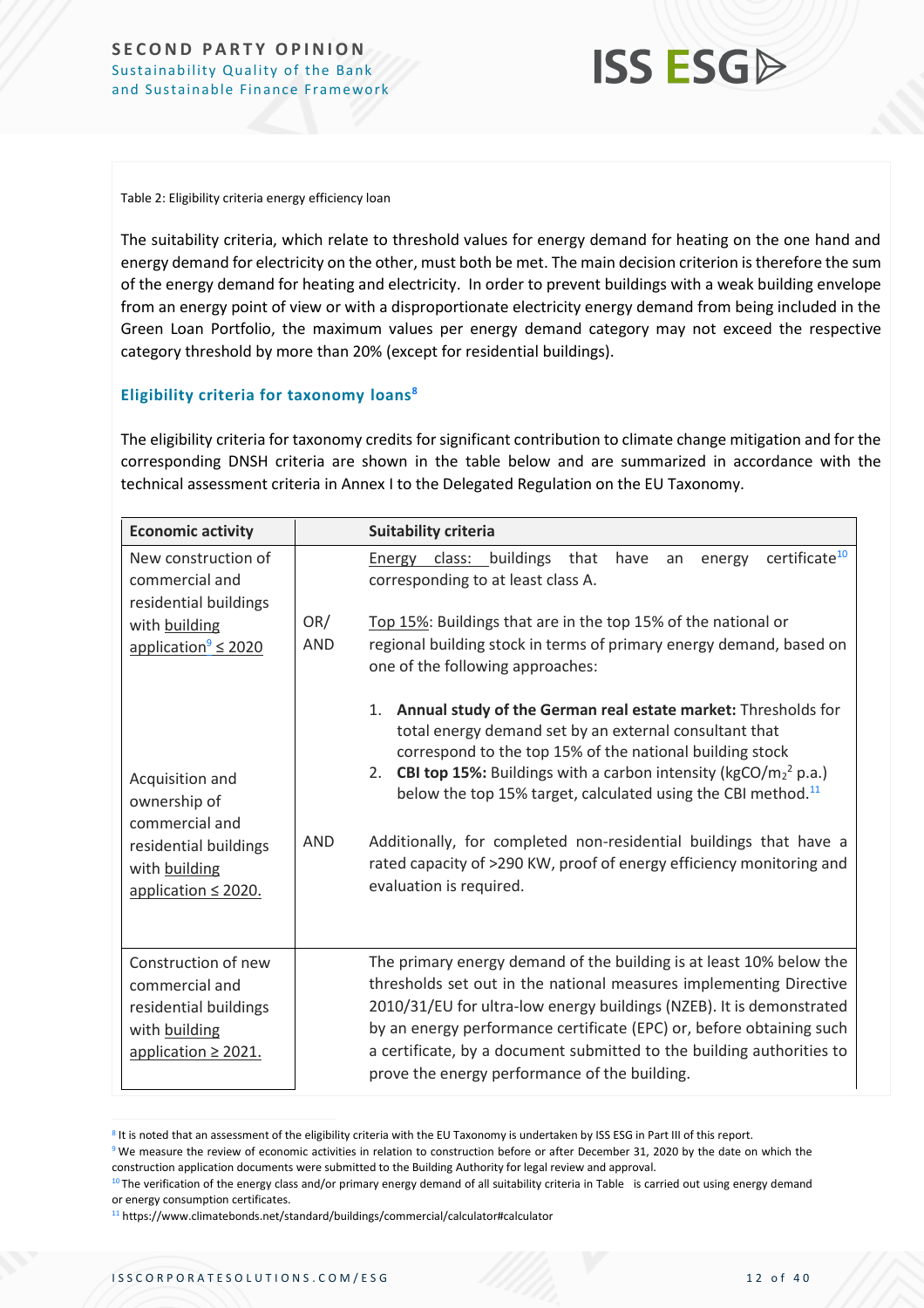

|                                                                                                                         | AND | For buildings larger than $5,000m^{12}$ , the resulting building is tested for<br>air tightness, thermal integrity, and global warming potential.                                                 |
|-------------------------------------------------------------------------------------------------------------------------|-----|---------------------------------------------------------------------------------------------------------------------------------------------------------------------------------------------------|
| Acquisition and<br>ownership of<br>commercial and<br>residential buildings<br>with building<br>application $\geq$ 2021. | AND | Additionally, for completed non-residential buildings that have a<br>rated capacity of > 290 KW, proof of energy efficiency monitoring and<br>evaluation is required.                             |
| Renovation of<br>commercial and<br>residential buildings                                                                |     | The renovation leads to a reduction in primary energy demand of at<br>least 30%, comparing the last energy certificate before the renovation<br>with the energy certificate after the renovation. |

<span id="page-12-0"></span>**Table 3: "Significant contribution to climate protection" of loans for buildings/construction measures adapted to the EU taxonomy.**

The framework of the EU taxonomy defines qualitative and/or quantitative thresholds in relation to the technical assessment criteria for the environmental objective 1 "climate protection". If threshold values are partly not (yet) clearly defined, the determination of these threshold values is carried out together with relevant studies that are not older than twelve months.

Further sustainable activities for individual renovation measures corresponding to sections 7.3, 7.4, 7.5 or 7.6 of the EU Taxonomy Regulation can be added successively and according to need.

<sup>12</sup> Berlin Hyp measures the threshold value for the size of the building by the heatable area according to the energy performance certificates.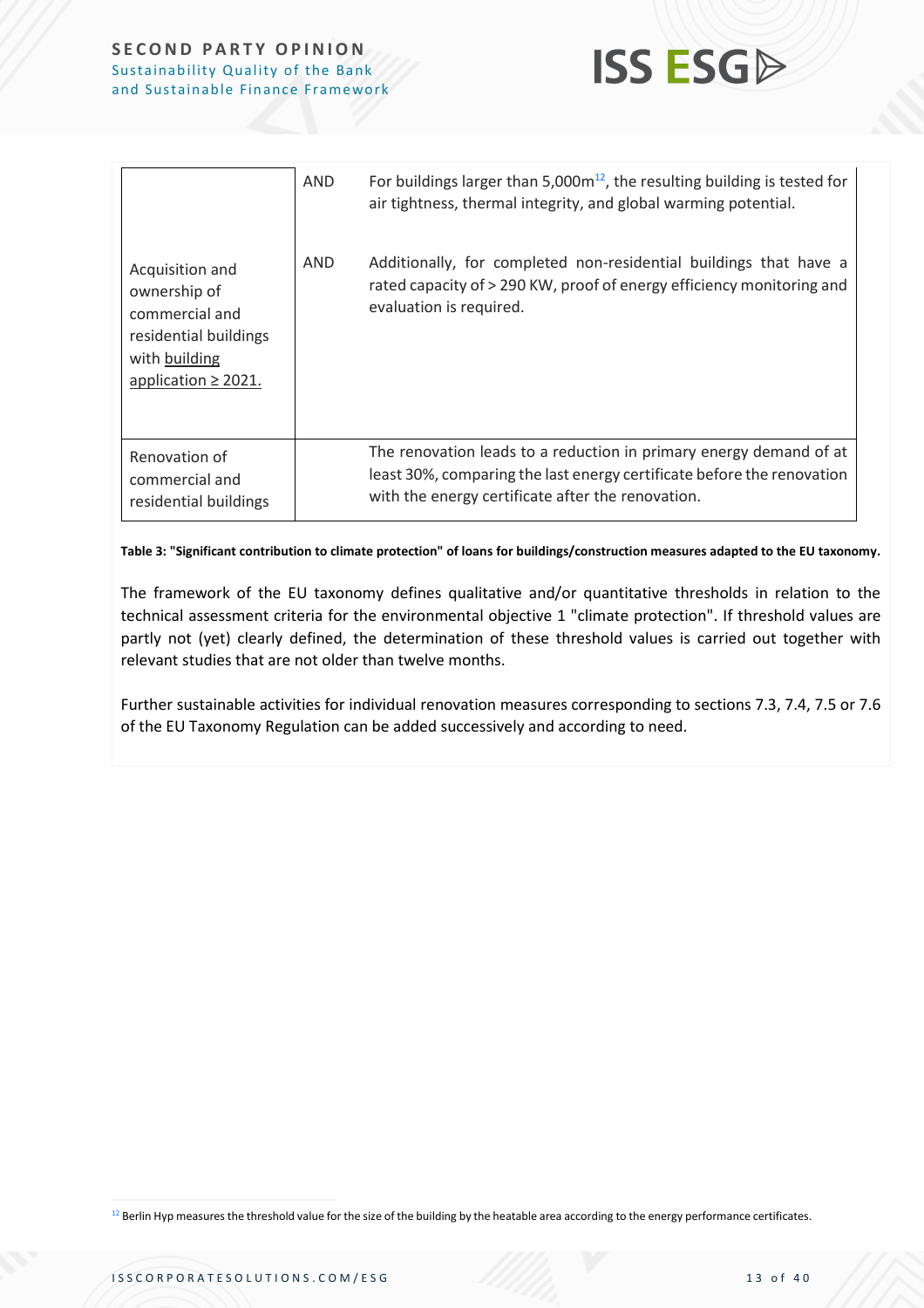# **ISS ESG**

| <b>DNSH</b> criterion                                                 | <b>Suitability criterion</b>                                                                                                                                                                                                                                                                                                                         |
|-----------------------------------------------------------------------|------------------------------------------------------------------------------------------------------------------------------------------------------------------------------------------------------------------------------------------------------------------------------------------------------------------------------------------------------|
| <b>Environmental Goal 2:</b><br>Adaptation to climate<br>change       | A climate risk and vulnerability assessment analysis was prepared, showing the<br>physical risks identified. An adaptation plan has been prepared to reduce the<br>significant risks associated with the economic activity.                                                                                                                          |
| <b>Environmental Goal 3:</b>                                          | (a) Maximum flushing volume/water flow rate                                                                                                                                                                                                                                                                                                          |
| Sustainable use and<br>protection of water and<br>marine resources    | Within the scope of the economic activity, the requirement for maximum<br>flushing volume and water flow rate, including the technical specifications for<br>sanitary equipment in accordance with Annex I to the Delegated Regulation on<br>EU Taxonomy, are complied <sup>5</sup> with for commercial buildings.                                   |
|                                                                       | (b) General criteria for the sustainable use and protection of water and marine<br>resources                                                                                                                                                                                                                                                         |
|                                                                       | Risks of environmental degradation related to maintaining water quality and<br>preventing water scarcity are identified and addressed in accordance with Annex<br>B of the Delegated Regulation on EU Taxonomy.                                                                                                                                      |
| <b>Environmental Goal 4:</b><br>Transition to the<br>circular economy | Compliance with the percentage of recycling and the limitation of waste<br>generation in accordance with Directive 2008/98/EC of 19 November 2008 on<br>waste (known as the Waste Framework Directive).<br>The building design adapted to the circular economy is carried out taking into<br>account the ISO 20887 standard or comparable standards. |
| <b>Environmental Goal 5:</b>                                          | (a) Contaminated sites                                                                                                                                                                                                                                                                                                                               |
| Pollution prevention<br>and control                                   | If the new construction is built on a site potentially affected by pollutants, a<br>standardized investigation documentation is carried out according to ISO 18400<br>or comparable standards.                                                                                                                                                       |
|                                                                       | (b) Environmental pollution from chemicals                                                                                                                                                                                                                                                                                                           |
|                                                                       | The criteria for the prevention of environmental pollution by chemicals according<br>to Annex C of the Delegated Regulation on EU Taxonomy are met for the new<br>building.                                                                                                                                                                          |
|                                                                       | (c) Proportion of formaldehyde and carcinogen-volatile compounds                                                                                                                                                                                                                                                                                     |
|                                                                       | The emission limit values according to Section 7.1 of the Delegated Regulation<br>on EU Taxonomy, related to formaldehyde and carcinogen volatile organic<br>compounds in building components and building materials with which occupants<br>may come into contact, are complied with for the new building.                                          |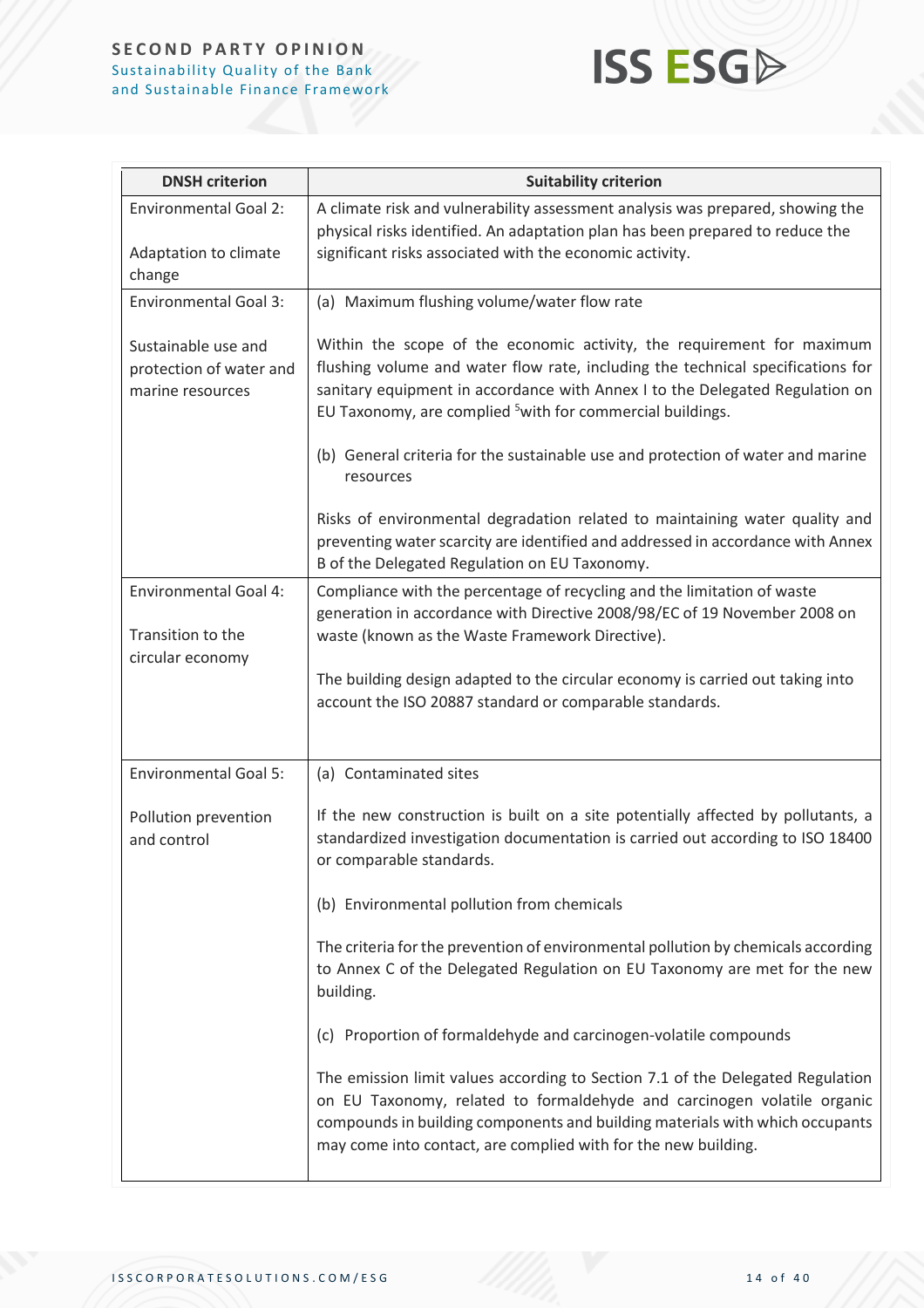

|                                                                    | (d) Reduction of noise/dust/pollutant emissions                                                                                                                                                                   |
|--------------------------------------------------------------------|-------------------------------------------------------------------------------------------------------------------------------------------------------------------------------------------------------------------|
|                                                                    | Measures will be taken to reduce noise/dust/pollutant emissions during<br>construction.                                                                                                                           |
| Environmental Goal 6:                                              | (a) Environmental Impact Assessment                                                                                                                                                                               |
| Protection and<br>restoration of<br>biodiversity and<br>ecosystems | Where compensatory measures are prescribed as part of a required<br>environmental impact assessment, these have been or will be implemented.<br>(b) Site Requirements                                             |
|                                                                    | The site exclusions in accordance with Section 7.1 of the Delegated Regulation<br>on EU Taxonomy on arable land, cultivated land, uncultivated land and forest<br>land are complied with for the new development. |

Table 4: Avoidance of significant adverse effects with a substantial contribution to climate protection - "Do No Significant Harm".

Only the relevant DNSH criteria for the respective economic activity are included in the audit.

In addition, compliance with a minimum set of social safeguards (Minimum Safeguards) must be confirmed.

*Opinion: ISS ESG considers that the Use of Proceeds description provided by Berlin Hyp's Sustainable Finance Framework is implementing the Green Loan Principles. Environmental benefits are described and quantified. Moreover, the Bank defines exclusion criteria for harmful projects categories, in line with best market practice.*

#### **2. Process for Project Evaluation and Selection**

#### **FROM SUSTAINABLE FINANCE FRAMEWORK**

Berlin Hyp takes care to ensure that eligible sustainable loans comply with national and international environmental and social standards as well as local laws and regulations. For this purpose, the bank has established a Sustainable Finance Commission (SFC), which is composed of various representatives of the bank. These include all units involved in the financing value chain: Sales, Portfolio Management, Credit, Valuation and Treasury. In addition, Risk Controlling and Corporate Strategy are also part of the SFC. In its regular meetings, the SFC discusses, among other things, whether the measures described in the previous section still comply with best market practice and the relevant regulations. If this is not the case, the SFC will discuss possible changes and decide how to adjust the suitability criteria. Any changes to the suitability criteria may only result in more stringent criteria, i.e., lower thresholds for energy demand and/or consumption. Changes to the suitability criteria may only be made as a result of future changes to the EU taxonomy or its relevant delegated regulations.

In order to determine whether a financing or an asset corresponds to one of the two financing products described above, Berlin Hyp can use its own expertise or draw on external consultants and their data sources.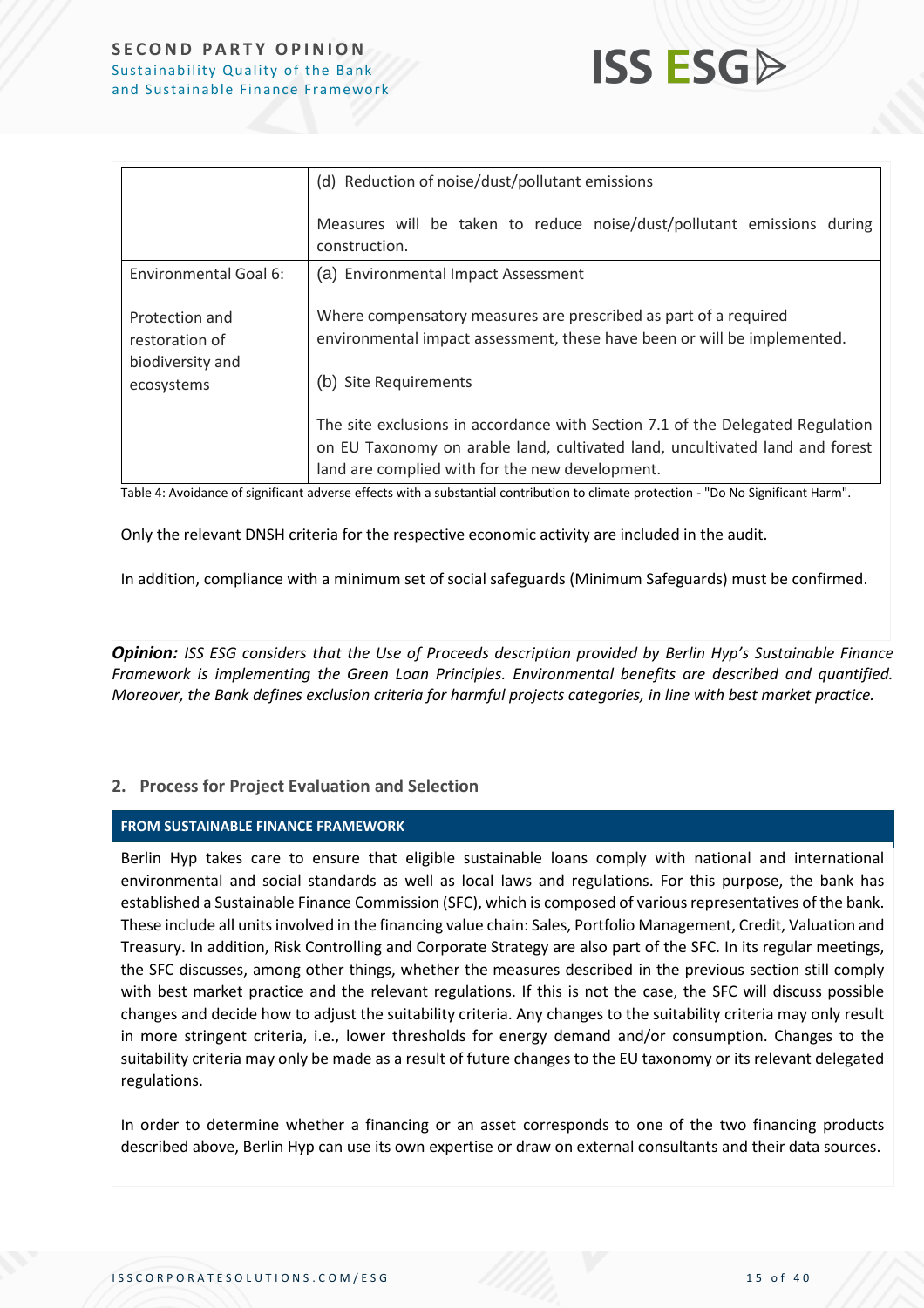### **ISS ESG**

As a decision-making aid for the classification of environmentally sustainable loans, Berlin Hyp has designed a decision tree with guiding questions (se[e Figure 1\)](#page-16-0):

- These questions lead to a clear classification of the loan, either as ecologically sustainable or as not ecologically sustainable. However, this classification does not exclude non-sustainable financing, i.e., in principle, loans that are not ecologically sustainable can also be financed.
- At the beginning, the loan is checked for strategy conformity and for compliance with the minimum requirements for financing defined by Berlin Hyp.
- In order to live up to its claim of being a sustainable real estate financier, an ESG scoring is carried out for all financings, which takes into account information about the project to be financed as well as sustainability aspects of the borrower.
- The allocation of a financing to our Green Loans is only possible with a clear earmarking as well as with the documentation that the loan will not be used for excluded industrie is used.
- The essential core of the decision tree is formed by the questions surrounding the list of eligibility criteria for Green Loans in accordance with the criteria outlined above, which are promoted by Berlin Hyp. In the case of the loan's suitability for an environmentally sustainable classification, this loan can be refinanced through the issuance of Green Bonds and contribute to the respective ESG target defined for the Sustainability-Linked Bond. Thus, the loan directly or indirectly supports the objectives of Berlin Hyp.



<sup>1</sup> Loans for energy-efficient, environmentally friendly buildings

<sup>2</sup> Credits for buildings/construction activities adapted to EU taxonomy contribute significantly to climate protection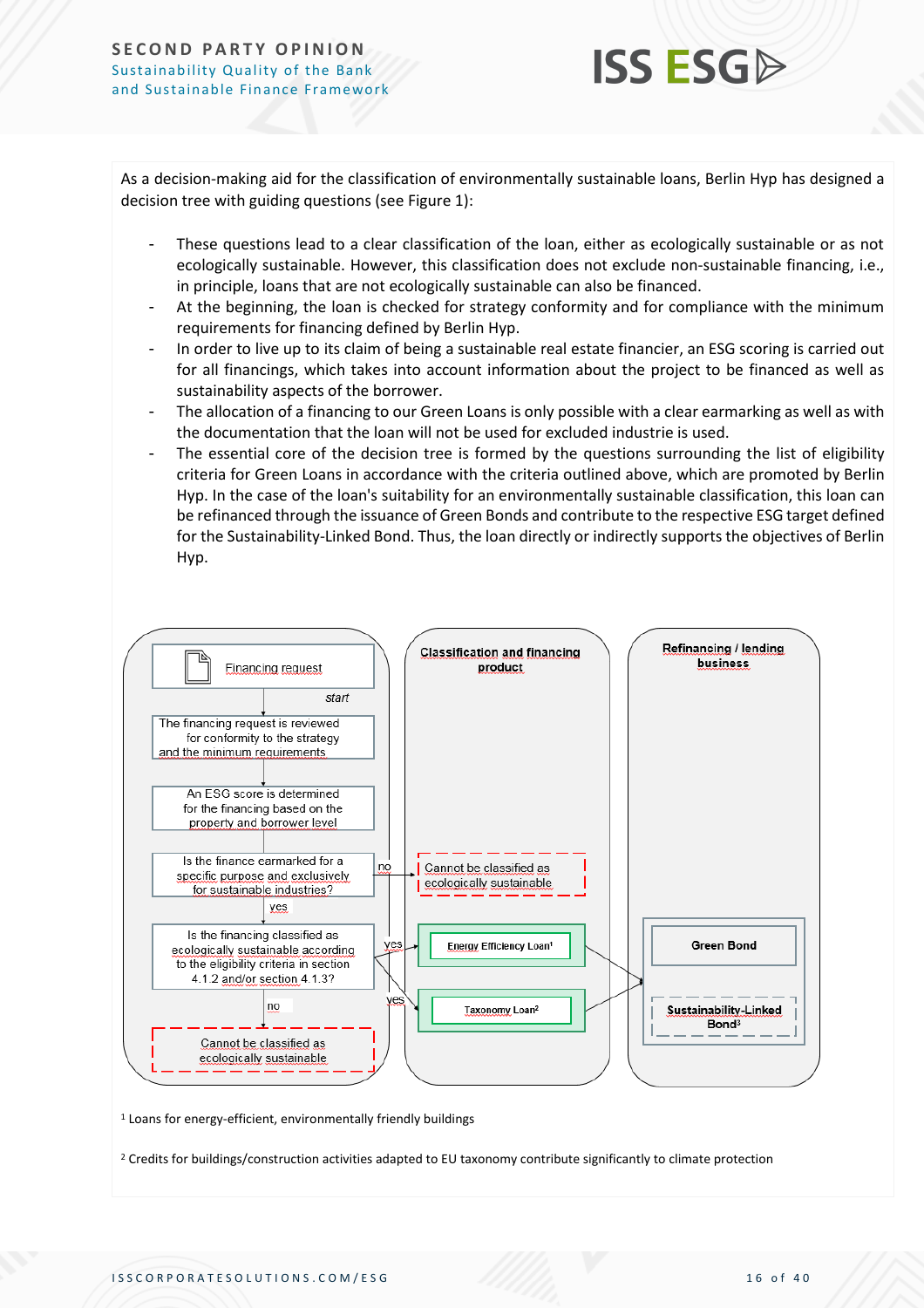

<sup>3</sup> Proceeds from the issuance of this bond do not necessarily serve to refinance sustainable assets (no use of proceeds), but primarily for general corporate financing purposes

#### <span id="page-16-0"></span>*Figure 1: Decision tree of the Sustainable Finance Framework*

Berlin Hyp's selection and evaluation process aims to ensure that the two criteria set previously align with the described eligibility criteria at the earliest possible stage of the lending process. Borrowers are therefore requested to submit relevant documents on the suitability for Green Loans, such as energy requirement calculations, energy performance certificates, sustainability certificates and other essential documents, if already available, early on at the beginning of the acquisition process.

- 1. The Valuation unit performs an indicative assessment of the eligibility for one of the two Green Loans in terms of energy efficiency or the technical assessment criterion on primary energy demand according to EU taxonomy. From this, it can be derived which loan conformity is possible, either that according to energy efficiency or EU taxonomy.
- 2. The Valuation department collects and documents the ESG data on the property, while the Sales department determines the data on the borrower (ESG analysis tool). An overall ESG score is determined from the result of the ESG data.
- 3. Portfolio management determines the contribution of the financing application to the development of the business portfolio for the New Business Committee. This also includes the contribution to meeting the ESG target.
- 4. The New Business Committee evaluates the loan application, incorporating the results of the initial SFF review and considering the overall indicative ESG score.
- 5. Because Berlin Hyp incentivizes eligible green financing through reduced terms compared to other loans, a preliminary analysis of the eligibility criteria for green loans must be conducted prior to pricing in accordance with Sections **Error! Reference source not found.** and **Error! Reference source not found.** shall be conducted. To this end, for loans that meet the primary energy requirement criterion under sec. **Error! Reference source not found.** a confirmation on the other technical assessment criteria as well as the respective DNSH criteria and on the compliance with the Minimum Safeguards pursuant to section **Error! Reference source not found.** shall be submitted. The sales department verifies the completeness of the fulfillment of the eligibility criteria.
- 6. Credit acknowledges the assessment of ESG factors as part of the financing application. The overall ESG score is incorporated into the loan resolution.
- 7. Data management staff document the issuance of a green loan in the Bank's credit monitoring system.
- 8. For the use of financing under the Green Bond Issue, Treasury shall determine whether the financing is one of the two types described above and whether it should be included in Berlin Hyp's green loan portfolio. This ensurses a dual control principle in the identification process. Only loans that have been confirmed by the Treasury division after the assessment of the suitability criteria of the Valuation and Sales divisions are classified by Data Management as Green Bond eligible or taxonomy-compliant in the Bank's credit system.

In each case, data on the energy efficiency and sustainability of the properties is entered into the credit system, even if a property does not meet the eligibility criteria. As this process is applied to all new business, it pays towards one of Berlin Hyp's longer-term goals of providing evidence of the energy efficiency of its entire mortgage loan portfolio.

If documents proving the eligibility of a loan - such as the energy certificate - expire, Berlin Hyp requests its borrower to submit new evidence in order to reassess the eligibility of the loan. The borrower is given a period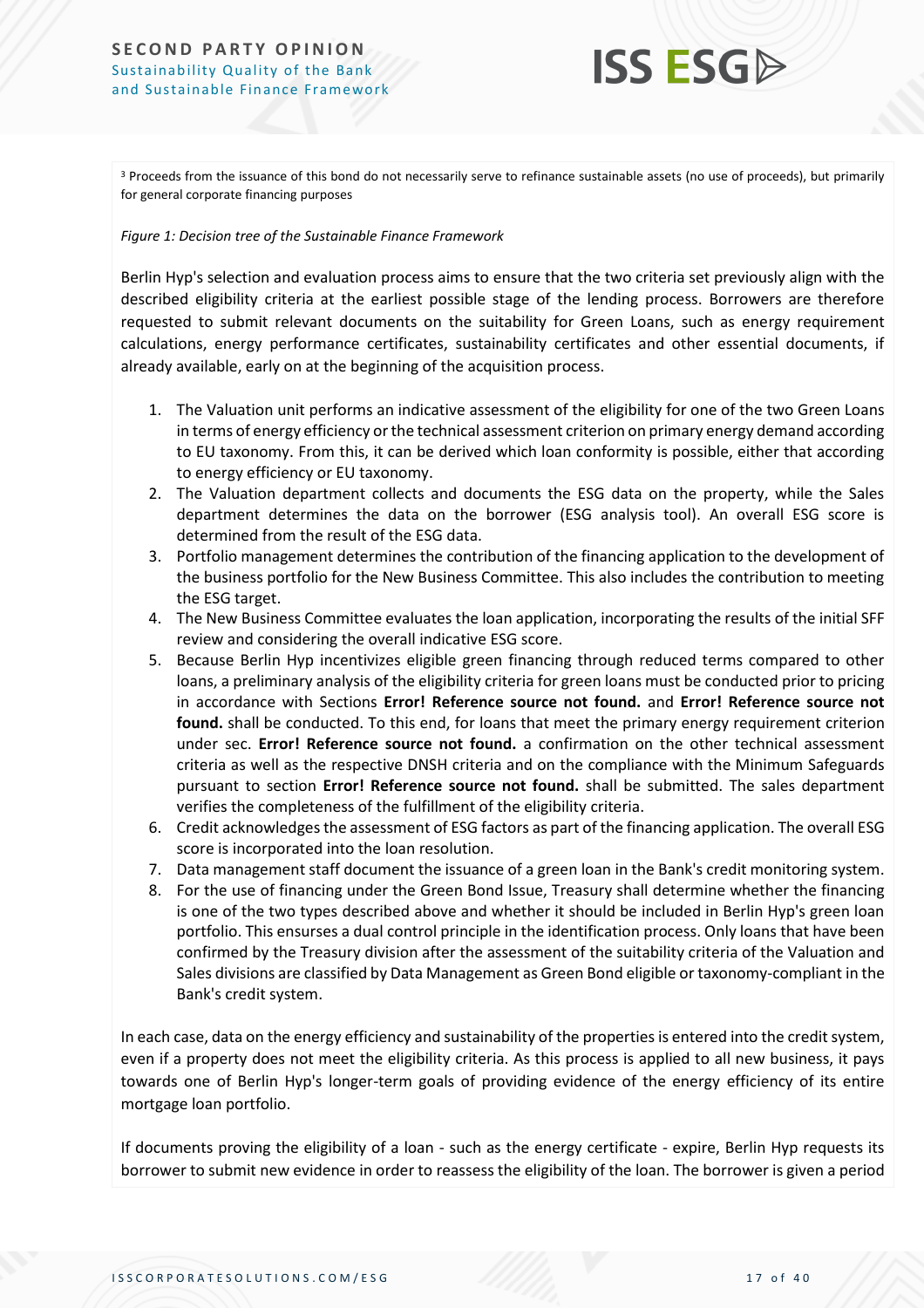

of one year to submit new evidence. If a financing does not meet either of the two described eligibility criteria, it will be removed from the Bank's green financing portfolio.

Berlin Hyp has firmly anchored the SFF in its internal processes for evaluating and selecting suitable financing within the credit process. The review process guarantees the expedient application and control of sustainable creditworthiness for each loan application.

Berlin Hyp is continuously working on improving the processes for ESG assessment in the lending process and for evaluating the compliance of financing with the new criteria defined in section **Error! Reference source not found.** defined new eligibility criteria. Therefore, Berlin Hyp reserves the right to further develop its selection and assessment process at any time to reflect these improvements.

Further details on the Green Bond Framework and Sustainability-Linked Bond Framework are published on Berlin Hyp's website.

*Opinion: ISS ESG considers that the Process for Project Evaluation and Selection description provided by Berlin Hyp's Sustainable Finance Framework is implementing the Green Loan Principles. The Bank clearly and transparently defines responsibilities in the process for project evaluation and selection, and involves various stakeholders in this process, in line with best market practice. Moreover, Berlin Hyp accounts for potential ESG risks associated with its assets on both a project and client level.* 

#### **3. Management of Proceeds**

#### **FROM SUSTAINABLE FINANCE FRAMEWORK**

The loan provided by Berlin Hyp as part of a Green Loan is subject to earmarking for the new construction, acquisition, ownership or renovation of commercial and residential buildings.

Each of these credits is clearly traceable to:

- the borrower
- the financing object in the case of taxonomy loans
- the collateral object in the case of energy efficiency loans and/or taxonomy loans
- A Green Loan (energy efficiency loan and/or taxonomy loan).
- For taxonomy loans, additionally on the economic activity (new construction, acquisition/ownership and renovation).

Taxonomy loans used to finance multiple economic activities, such as acquisition and renovation, are recorded in separate loan accounts to ensure transparency requirements. As previously described, the result is stored in Berlin Hyp's credit monitoring system. All verification documents and confirmations from the borrower are archived in the electronic financing file.

*Opinion: ISS ESG finds that the Management of Proceeds proposed by Berlin Hyp's Sustainable Finance Framework is implementing the Green Loan Principles. For Taxonomy loans used to finance multiple economic activities, the Bank commits to segregate the proceeds collected by having them in a separate account, in line with best market practices.*

**4. Reporting**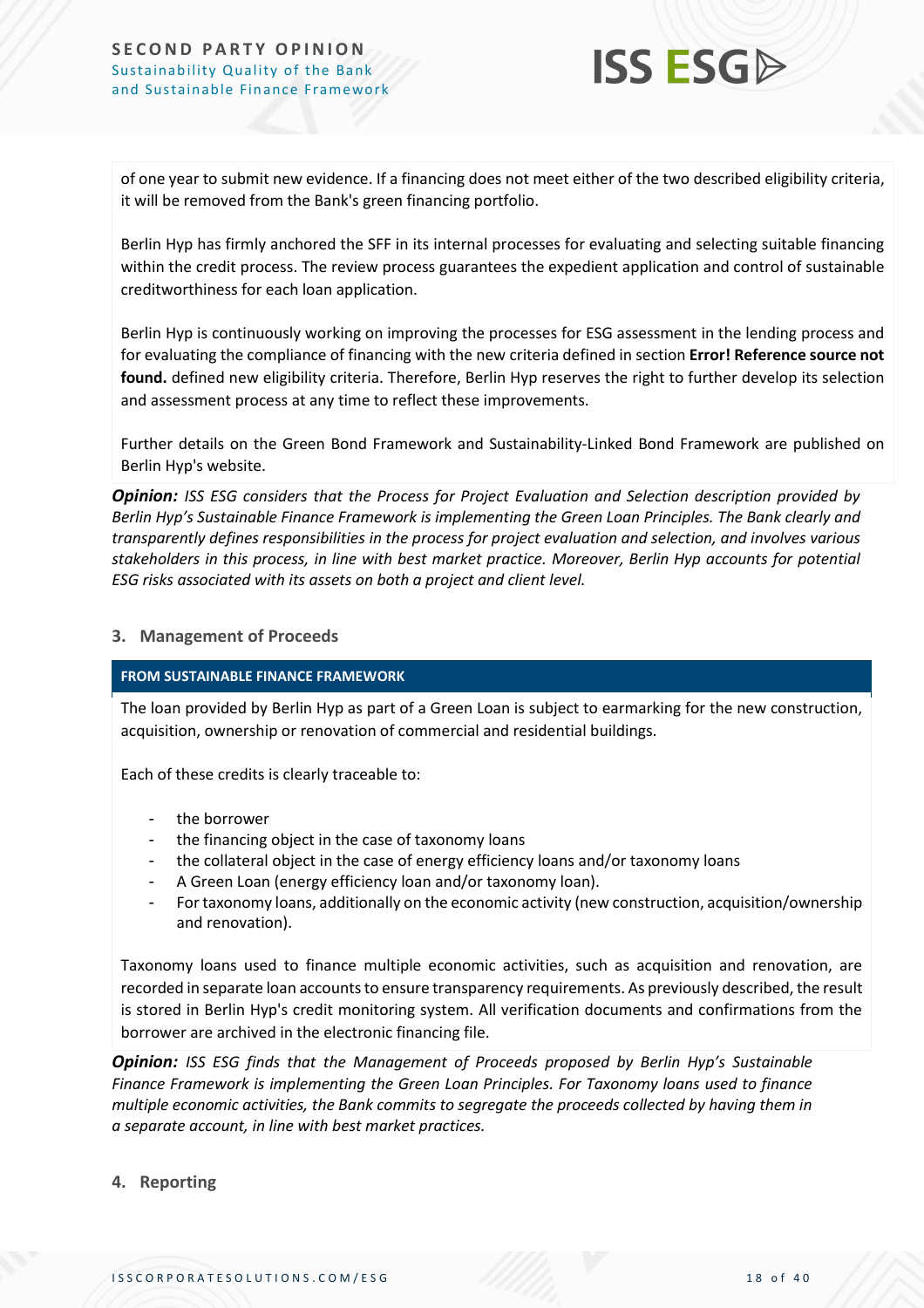## **ISS ESGA**

#### **FROM SUSTAINABLE FINANCE FRAMEWORK**

Reporting of the sustainable loans presented is carried out on the Berlin Hyp website.

Information on energy efficiency loans and taxonomy loans is part of Berlin Hyp's sustainability reporting, with the details laid out in the table below.

| Reports with a high level of detail                                                                                                                                                                                                                                                                                                                                                                                                                                  | Reports with lower level of detail                                                                                                                                                                                                      |  |
|----------------------------------------------------------------------------------------------------------------------------------------------------------------------------------------------------------------------------------------------------------------------------------------------------------------------------------------------------------------------------------------------------------------------------------------------------------------------|-----------------------------------------------------------------------------------------------------------------------------------------------------------------------------------------------------------------------------------------|--|
| Annual reporting Green Bond                                                                                                                                                                                                                                                                                                                                                                                                                                          | Non-financial statement                                                                                                                                                                                                                 |  |
| Development of eligible assets in Berlin<br>Hyp's balance sheet and in its mortgage<br>cover pool according to different<br>characteristics<br>Information on new business in eligible<br>assets since the date of the last report<br>Progress report on fulfillment of<br>commitment to invest amounts equal to<br>the issue amount in new, sustainable<br>assets during the bond term<br>CO <sub>2</sub> savings (impact reporting) measured<br>against benchmarks | Information on the issue volumes of green<br>bonds and sustainability-linked bonds (from<br>2022)<br>Information on CO <sub>2</sub> emission avoidance<br>achieved with green bonds                                                     |  |
| <b>Impact Reporting Template</b>                                                                                                                                                                                                                                                                                                                                                                                                                                     | <b>Global Reporting Initiative (GRI) Report</b>                                                                                                                                                                                         |  |
| $CO2$ emission savings measured against<br>one or more benchmarks.                                                                                                                                                                                                                                                                                                                                                                                                   | Breakdown of total annual mortgage loan<br>volumes, green loan portfolio and green<br>bond issues                                                                                                                                       |  |
| Sustainability-Linked Bond Report (from 2022)                                                                                                                                                                                                                                                                                                                                                                                                                        | <b>Environmental statement</b>                                                                                                                                                                                                          |  |
| Statements on the carbon intensity and<br>average energy requirements of the loan<br>portfolio                                                                                                                                                                                                                                                                                                                                                                       | Facts and figures on product ecology: Green<br>loan portfolio, mortgage loans of the past 2<br>years<br>Share of environmentally sustainable<br>financing in the overall portfolio and<br>indication of CO <sub>2</sub> emissions saved |  |
| Harmonised Transparency Template (HTT, cover                                                                                                                                                                                                                                                                                                                                                                                                                         | Disclosure Report                                                                                                                                                                                                                       |  |
| pool only), Harmonised Disclosure Template<br>(HDT, entire portfolio)                                                                                                                                                                                                                                                                                                                                                                                                | Indication of the "Green Asset Ratio", which                                                                                                                                                                                            |  |
| Development of the energy efficiency of<br>the real estate portfolio, including the<br>subdivision into ecologically sustainable<br>and ecologically non-sustainable on the<br>basis of the Berlin Hyp suitability criteria                                                                                                                                                                                                                                          | indicates the amount of EU taxonomy-<br>compliant financing                                                                                                                                                                             |  |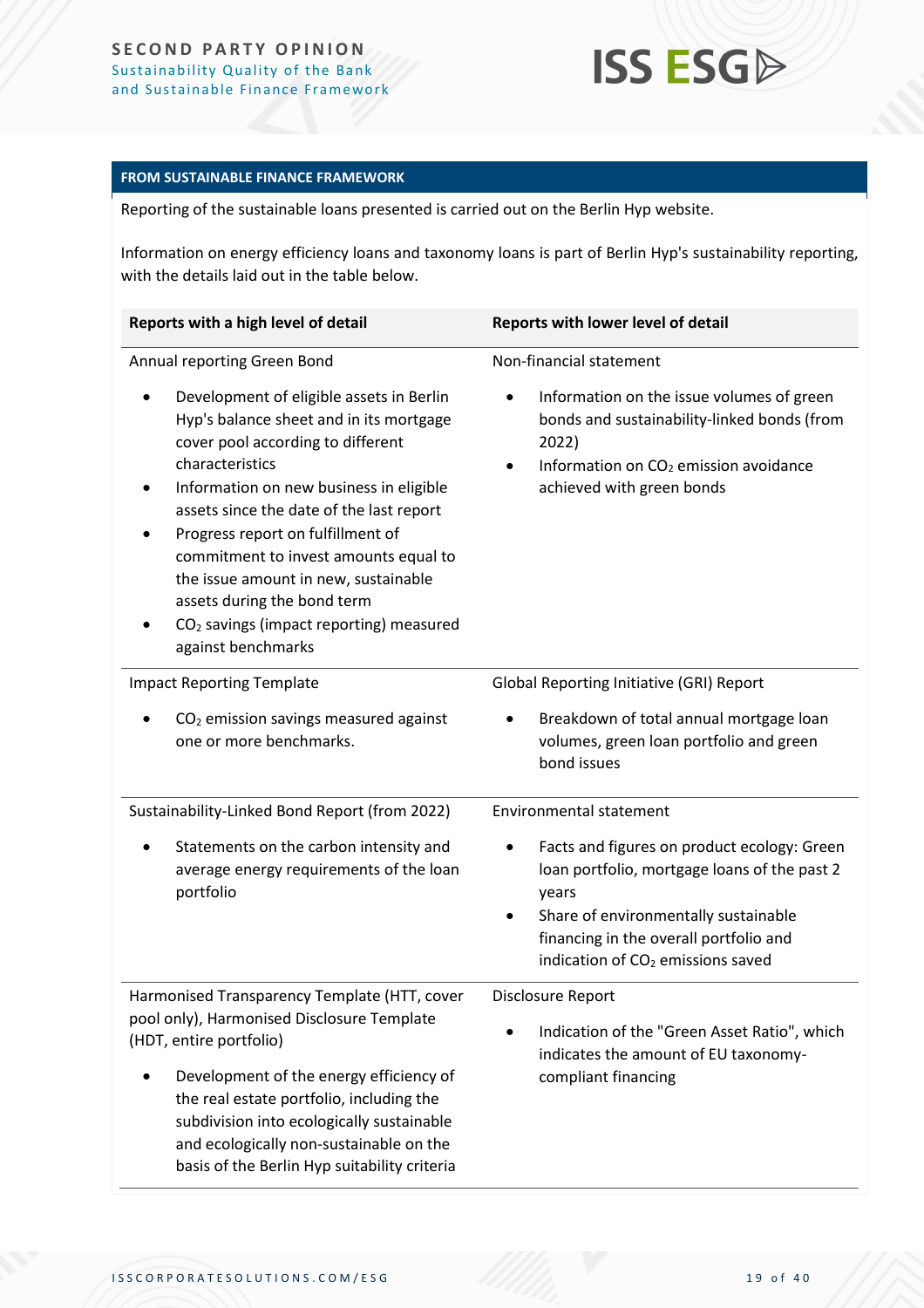**ISS ESG** 

*Table 5: Overview of sustainability reporting*

*Opinion: ISS ESG finds that the reporting proposed by Berlin Hyp's Sustainable Finance Framework is implementing the Green Loan Principles. In particular, the Bank's commitment on impact reporting and external review are in line with best market practices.*

**External review**

**FROM SUSTAINABLE FINANCE FRAMEWORK**

Second Party Opinion

Berlin Hyp has appointed ISS ESG to assess the sustainability of its Sustainable Finance Framework. ISS ESG applies its own framework to carry out this assessment. The results are documented in ISS ESG's Second Party Opinion, which is available on the bank's website. The Second Party Opinion refers to the whole Sustainable Finance Framework and includes every instrument that is issued accordingly.

Annual Re-verification

ISS ESG or any other party appointed by Berlin Hyp later as a successor for ISS ESG in the future will issue a report verifying the compliance of all issued bonds with the criteria documented in this program on an annual basis. These reports will reflect the results of the assessment of the sustainability performance of the program and the issued Green Bonds. The reports will be published on the bank's website.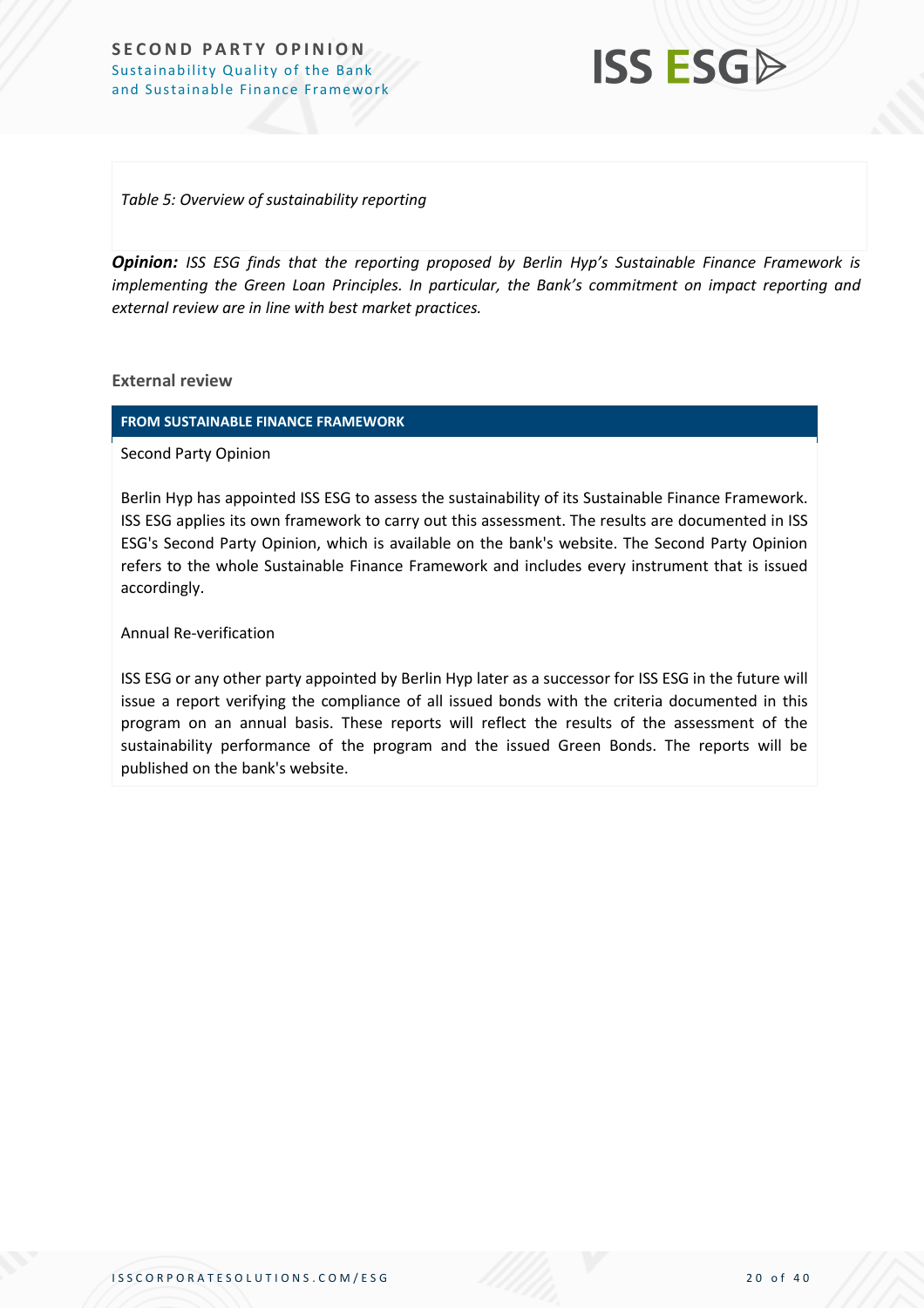### <span id="page-20-0"></span>**PART III: SUSTAINABILITY QUALITY OF THE ISSUANCE**

#### <span id="page-20-1"></span>A. CONTRIBUTION OF THE GREEN LOANS TO THE UN SDGs

Based on the assessment of the sustainability quality of the Green loans Selection criteria and using a proprietary methodology, ISS ESG assessed the contribution of the Berlin Hyp's Green loans to the Sustainable Development Goals defined by the United Nations (UN SDGs).

This assessment is displayed on 5-point scale:

| <b>Significant</b> | <b>Limited</b>     | No         | Limited             | <b>Significant</b> |
|--------------------|--------------------|------------|---------------------|--------------------|
| <b>Obstruction</b> | <b>Obstruction</b> | Net Impact | <b>Contribution</b> | Contribution \     |

Each of the green loans' Use of Proceeds categories has been assessed for its contribution to, or obstruction of, the SDGs:

| <b>USE OF PROCEEDS</b>                                                                                                                                                                                                                                                                                                                                                                                           | <b>CONTRIBUTION OR</b><br><b>OBSTRUCTION</b> | <b>SUSTAINABLE DEVELOPMENT GOALS</b> |
|------------------------------------------------------------------------------------------------------------------------------------------------------------------------------------------------------------------------------------------------------------------------------------------------------------------------------------------------------------------------------------------------------------------|----------------------------------------------|--------------------------------------|
| <b>Green Buildings</b><br>LEED Gold or above, BREEAM Very Good or<br>above, DGNB Gold or above, HQE High Level<br>or above                                                                                                                                                                                                                                                                                       | <b>Significant</b><br><b>Contribution</b>    | SUSTAINABLE CITIE                    |
| <b>Green Buildings</b><br><b>EPC-labelled buildings with the following</b><br>energy-efficiency thresholds:<br>Residential $\leq$ 60kWh/(m <sup>2*</sup> a)<br>Office $\leq$ 140kWh/(m <sup>2*</sup> a)<br>Retail $\leq$ 135kWh/(m <sup>2*</sup> a)<br>Hotels $\leq$ 155kWh/(m <sup>2*</sup> a)<br>Logistics $\leq$ 65kWh/(m <sup>2*</sup> a)<br>Light industrial $\leq$ 170kWh/(m <sup>2*</sup> a)<br>$\bullet$ | <b>Limited</b><br>Contribution <sup>13</sup> | SUSTAINABLE CITIE                    |
| <b>Green Buildings</b><br>Renovation leading to a reduction of Primary                                                                                                                                                                                                                                                                                                                                           | <b>Significant</b><br>contribution $14$      | 13 CLIMATE                           |
| Energy Demand of at least 30% when<br>comparing the latest EPC before renovation<br>with the one issued after renovation                                                                                                                                                                                                                                                                                         | <b>Limited</b><br><b>Contribution</b>        |                                      |

<sup>&</sup>lt;sup>13</sup> This assessment differs from the ISS ESG SDG Solutions Assessment (SDGA) proprietary methodology designed to assess the impact of an Issuer's product and service portfolio on the SDGs.

<sup>14</sup> This assessment differs from the ISS ESG SDG Solutions Assessment (SDGA) proprietary methodology designed to assess the impact of an issuer's product and service portfolio on the SDGs. This is due to the fact that the issuer has based its selection criteria on the technical screening criteria for a substantial contribution to Climate Change Mitigation of the EU Taxonomy Delegated Act (June 2021) and to account for differing national building legislation more accurately.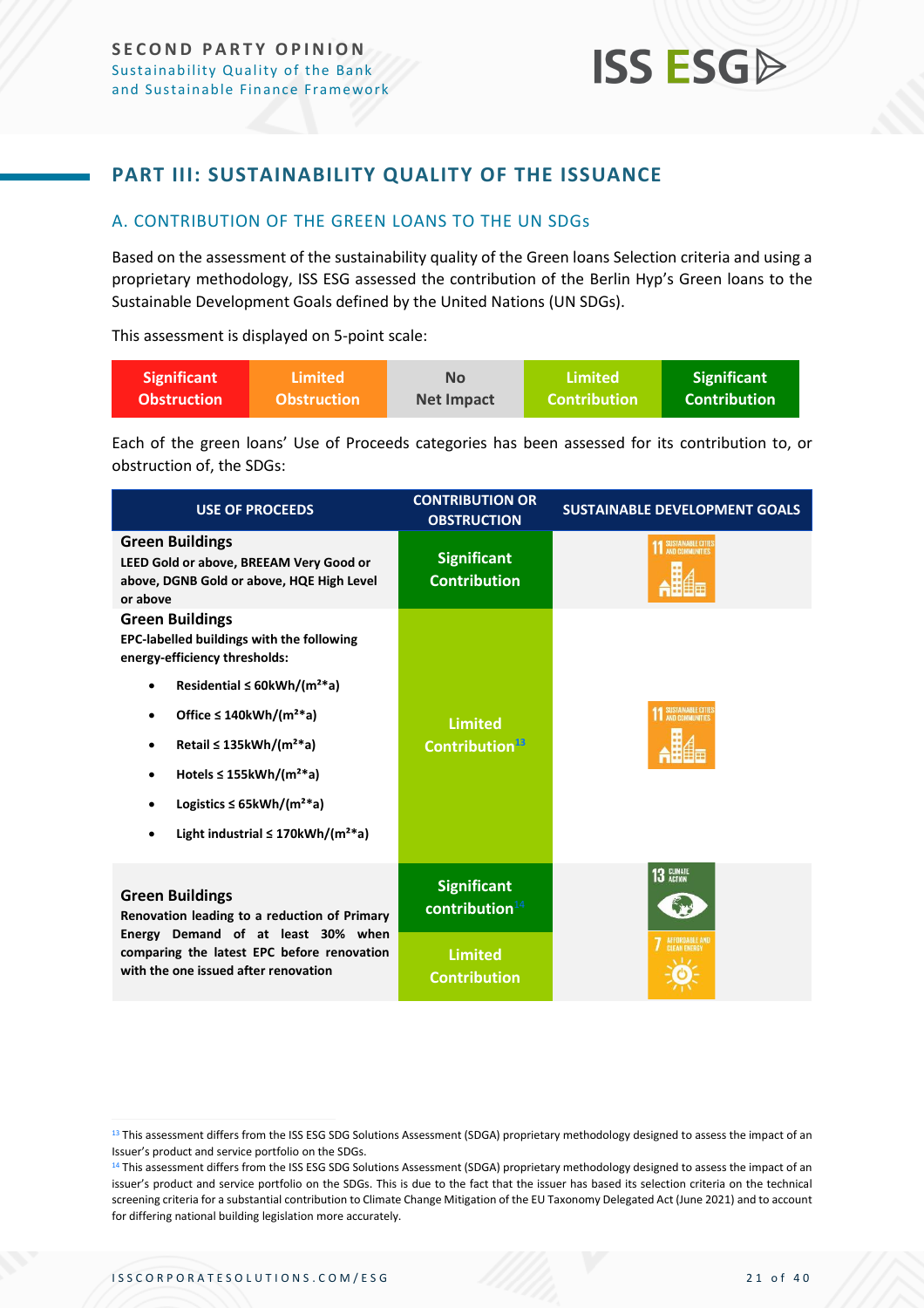# **ISS ESGA**

#### **Green Buildings**

- **Buildings within the top 15% of national or regional building stock in terms of Primary Energy Demand (Annual study on German Real Estate) or CBI top 15%,**
- **Primary Energy Demand of the building is at least 10% lower than the thresholds set for Nearly Zero-Energy Building (NZEB),**

**Significant contribution** 15

**Limited Contribution**



![](_page_21_Picture_8.jpeg)

<sup>&</sup>lt;sup>15</sup> This assessment differs from the ISS ESG SDG Solutions Assessment (SDGA) proprietary methodology designed to assess the impact of an issuer's product and service portfolio on the SDGs. This is due to the fact that the issuer has based its selection criteria on the technical screening criteria for a substantial contribution to Climate Change Mitigation of the EU Taxonomy Delegated Act (June 2021) and to account for differing national building legislation more accurately.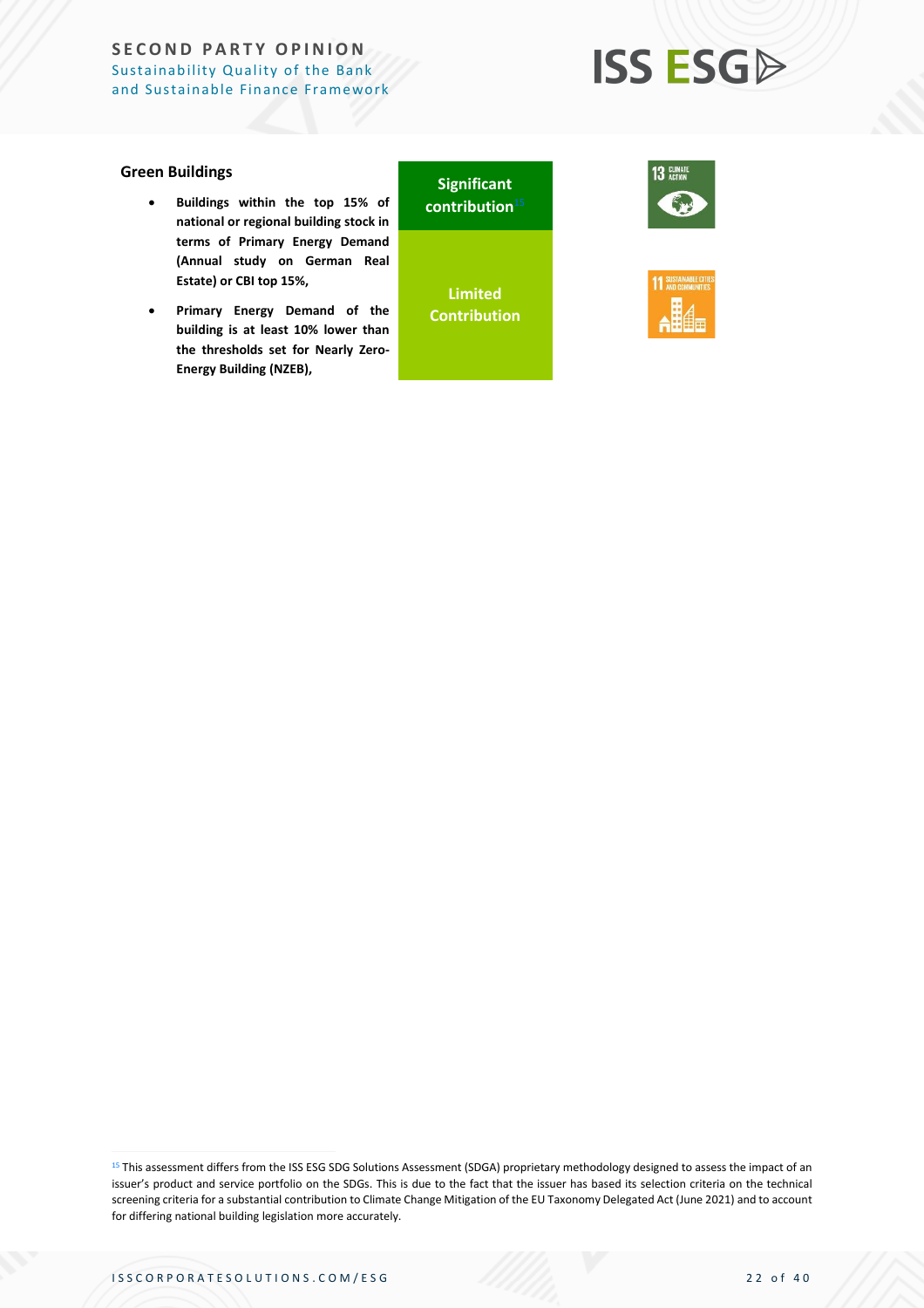![](_page_22_Picture_1.jpeg)

#### <span id="page-22-0"></span>B. MANAGEMENT OF ENVIRONMENTAL AND SOCIAL RISKS ASSOCIATED WITH THE SELECTION CRITERIA<sup>16</sup>

#### **Green Buildings**

As a Use of Proceeds category, *Green Buildings* has a positive contribution to the SDGs 7 "Clean and Sustainable Energy Use", 11 "Sustainable cities and communities" and 13 "Climate Action". The table below presents the findings of an ISS ESG assessment of the Selection Criteria against ISS ESG KPIs.

#### **A S S E S S M E N T A G A I N S T I S S E S G K P I**

#### **Site selection**

✓ The issuer has a policy in place for responsible site selection. Under this policy, clients are required to disclose environmental information in an ESG-questionnaire and EU Taxonomyquestionnaire.

 $\circ$ The Bank does not have a policy in place to ensure that majority of assets to be (re)-financed are located within 1 km from one or more modalities of public transport. However, it is noted that Berlin Hyp aims to finance buildings in metropolitan areas with extensive public transportation systems.

#### **Construction standards**

✓ With regards to health and safety standards on construction sites, the bank predominantly finances assets in Germany, where laws and regulations are in place ensuring construction safety standards. For assets financed in other European Union countries the bank checks compliance through taxonomy questionnaires.

 $\circ$ The issuer does not have comprehensive policy or measures in place regarding sustainable procurement of building material. However, it is noted that for assets that are BREEAM certified, the Certification includes sustainable procurement.

#### **Water use minimization in buildings**

 $\circ$ The Bank does not have a policy in place that systematically ensures that certain water consumption thresholds are met. However, it is noted that for new construction projects, Berlin Hyp obtains confirmation of compliance with the flushing volume and water flow rate by means of a EU Taxonomy questionnaire addressing the DNSH criterion "Sustainable use and protection of water and marine resources".

#### **Safety of building users**

✓ Regarding the safety of building users, the Bank exclusively finances assets in Germany, where laws and regulations are in place ensuring the safety of building users. This includes emergency exits, (smoke) alarm systems etc. as outlined in the National and Regional Building Code as well as in the Fire Protection Ordinance and the Fire Protection Regulations.

<sup>&</sup>lt;sup>16</sup> It is noted that this assessment is only considered relevant for the assets (re-)financed under this Framework that are not compliant with the EU Taxonomy, as the DNSH and MSS requirements are considered to comprehensively cover relevant ESG-risks associated with the assessed activities.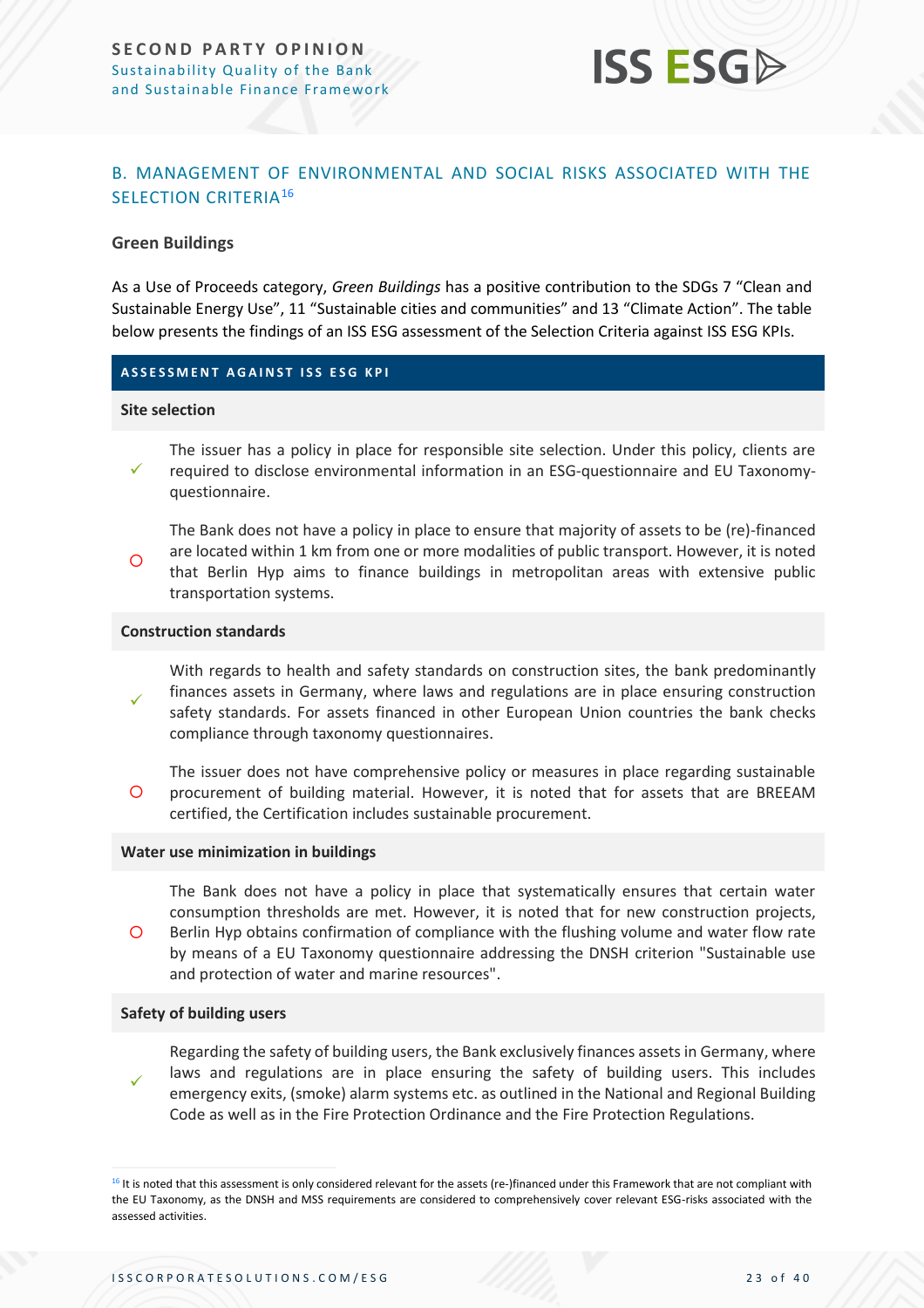![](_page_23_Picture_1.jpeg)

### C. ALIGNMENT OF THE ELIGIBLE GREEN PROJECT CATEGORIES WITH THE EU TAXONOMY

ISS ESG assessed the alignment of Berlin Hyp's project selection process and company policies for its "taxonomy loans" with the relevant Climate Change Mitigation, Do Not Significant Harm Criteria (DNSH) and Minimum Social Safeguards requirements of the EU Taxonomy Climate Delegated Act<sup>17</sup> (June 2021), based on information provided by Berlin Hyp<sup>18</sup>. Where Berlin Hyp's projects and policies fully meet the Criteria requirements, a tick is shown in the table below, for the ISS ESG assessment against the Criteria requirements.

Berlin Hyp's nominated project categories overlap with the following economic activities in the EU Taxonomy for Substantial Contribution to Climate Change Mitigation**:**

- 7.1 Construction of new Buildings
- 7.2 Renovation of existing Buildings
- 7.7 Acquisition and ownership of buildings

Note: In order to avoid repetition, the evaluation of the alignment of Berlin Hyp's assets to the Do No Significant Harm Criteria to Climate Change Adaptation is provided in Section B.4. It is applicable to all of the above activities.

17https://ec.europa.eu/info/law/sustainable-finance-taxonomy-regulation-eu-2020-852/amending-and-supplementary-

acts/implementing-and-delegated-acts\_en

<sup>18</sup> It is noted that some of this information provided by the issuer is considered confidential and thus not reflected in the SPO.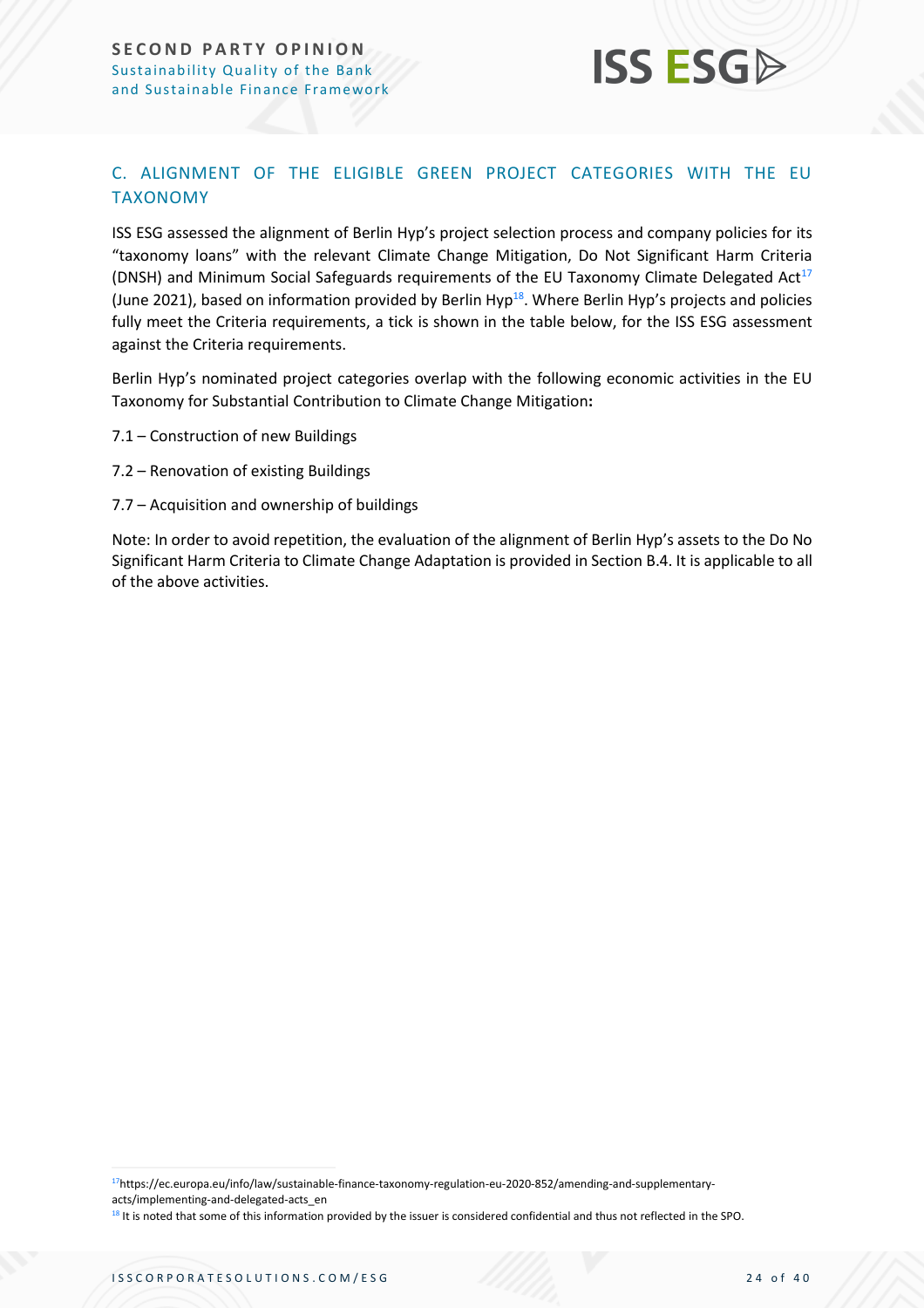# **ISS ESG**

#### B.1 7.1 - Construction of new buildings

#### **EU TAXONOMY REQUIREMENT**

#### **GREEN PROJECTS OWN PERFORMANCE AND SELECTION PROCESSES<sup>19</sup> ALIGNMENT**

**1. SUBSTANTIAL CONTRIBUTION TO CLIMATE CHANGE MITIGATION –** *TECHNICAL SCREENING CRITERIA*

Constructions of new buildings for which: 1. The Primary Energy Demand (PED), defining the energy performance of the building resulting from the construction, is at least 10 % lower than the threshold set for the nearly zero-energy building (NZEB) requirements in national measures implementing Directive 2010/31/EU of the European Parliament and of the Council. The energy performance is certified using an as built Energy Performance Certificate (EPC).

2. For buildings larger than 5000  $m^2$ , upon completion, the building resulting from the construction undergoes testing for airtightness and thermal integrity, and any deviation in the levels of performance set at the design stage or defects in the building envelope are disclosed to investors and clients. As an alternative; where robust and traceable quality control processes are in place during the construction process this is acceptable as an alternative to thermal integrity testing.

3. For buildings larger than 5000 m2, the life-cycle Global Warming Potential (GWP) of the building resulting from the construction has been calculated for each stage in the life cycle and is disclosed to investors and clients on demand.

Berlin Hyp confirms that relevant loans will only be granted to buildings where the Primary Energy Demand is at least 10% lower than the thresholds set for Nearly Zero-Energy Building (NZEB) requirements in national measures implementing Directive 2010/31/EU. The bank intends to verify this through an Energy Performance Certificate (EPC), or before the reception of such an EPC, any document provided to building authorities proving the building's energy performance.

2. & 3. With respect to buildings larger than 5000 m<sup>2</sup>, Berlin Hyp commits that the building resulting from the construction undergoes testing for airtightness, thermal integrity and global warming potential.

Berlin Hyp will include in its annual reporting information on how its borrowers' buildings comply with the requirements mentioned above.

**2. CLIMATE CHANGE ADAPATION –** *DO NO SIGNIFICANT HARM CRITERIA*

GENERIC CRITERIA FOR (2) See B.4

**3. WATER AND MARINE RESOURCES –** *DO NO SIGNIFICANT HARM CRITERIA*

<sup>&</sup>lt;sup>19</sup> This column is based on input provided by the issuer. Moreover, it is noted that the implementation of the verification processes laid out in this column is undertaken by means of an EU Taxonomy questionnaire that is provided to potential borrowers to consider eligibility of the assets for the EU Taxonomy loan pool.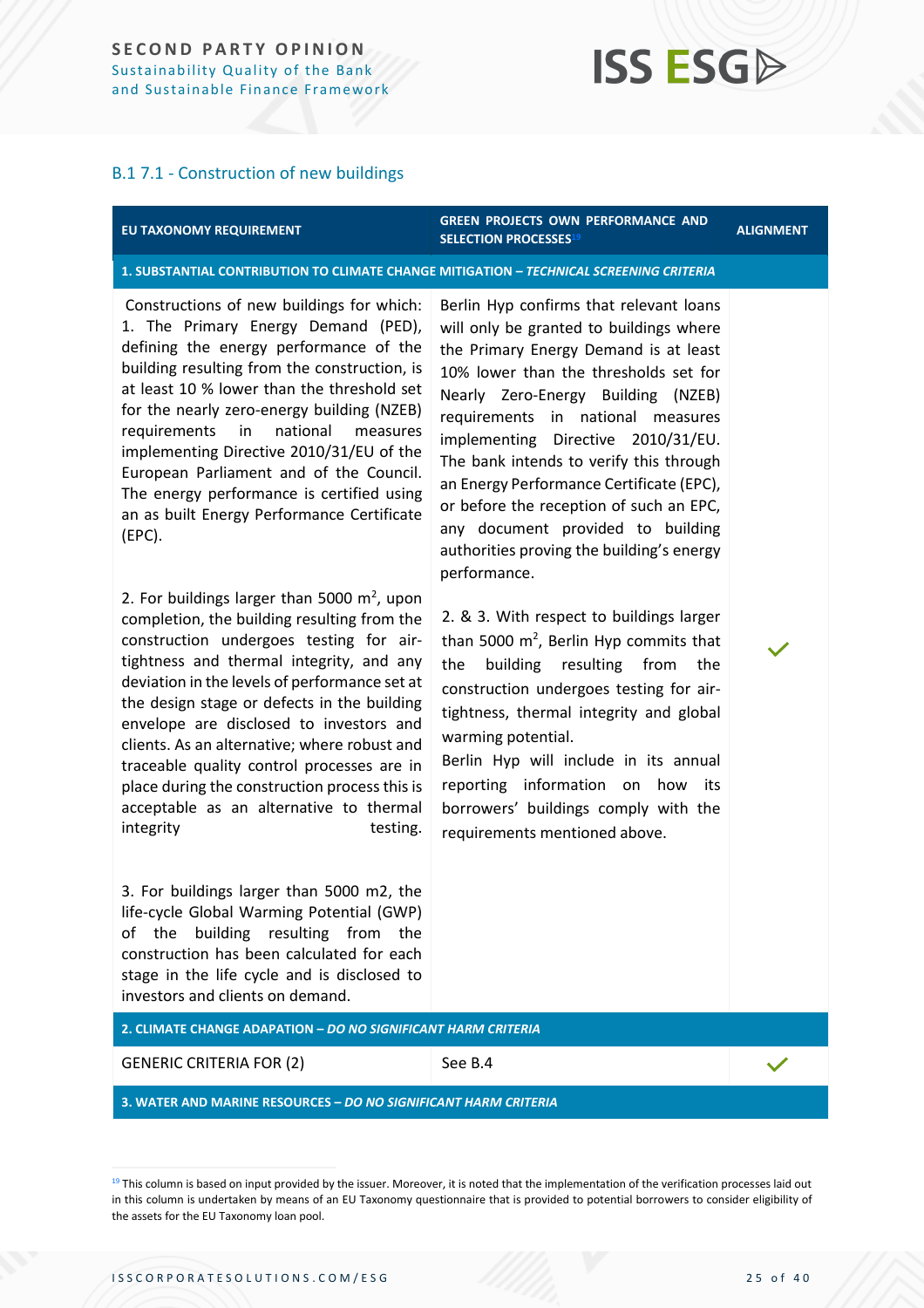![](_page_25_Picture_1.jpeg)

Where installed, except for installations in residential building units, the specified water use for the following water appliances are attested by product datasheets, a building certification or an existing product label in the Union, in accordance with the technical specifications laid down in Appendix E (of the Delegated Act):

(a) wash hand basin taps and kitchen taps have a maximum water flow of 6 litres/min; (b) showers have a maximum water flow of 8 litres/min; (c) WCs, including suites, bowls and flushing cisterns, have a full flush volume of a maximum of 6 litres and a maximum average flush volume of 3,5 litres; (d) urinals use a maximum of 2 litres/bowl/hour. Flushing urinals have a maximum full flush volume of 1 litre.

To avoid impact from the construction site, the activity complies with the criteria set out in Appendix B the Annex of the Delegated Act.

#### **4. CIRCULAR ECONOMY –** *DO NO SIGNIFICANT HARM CRITERIA*

At least 70 % (by weight) of the nonhazardous construction and demolition waste (excluding naturally occurring material referred to in category 17 05 04 in the European List of Waste established by Decision 2000/532/EC) generated on the construction site is prepared for reuse, recycling and other material recovery, including backfilling operations using waste to substitute other materials, in accordance with the waste hierarchy and the EU Construction and Demolition Waste Management Protocol.

Operators limit waste generation in processes related to construction and demolition, in accordance with the EU Construction and Demolition Waste Management Protocol and taking into account best available techniques and using

Berlin Hyp confirms to meet these requirements by requesting compliance with the criteria from the borrower, which include details on specific water appliances by product datasheets, a building certification or an existing product label in the European union.

The bank will include in its annual reporting information on how its borrowers' buildings comply with the requirements mentioned above.

Berlin Hyp confirms to meet these requirements by requesting the borrower to satisfy the relevant requirements as laid out in the left column. This includes reusing/recycling at least 70% of non-hazardous waste as in line with the waste hierarchy and EU Construction and Demolition Waste Management Protocol. Further, this encompasses the limitation of waste generation as well as building design that focusses on circularity. Berlin Hyp will include in its annual reporting information on how its borrowers' buildings comply with the requirements mentioned above.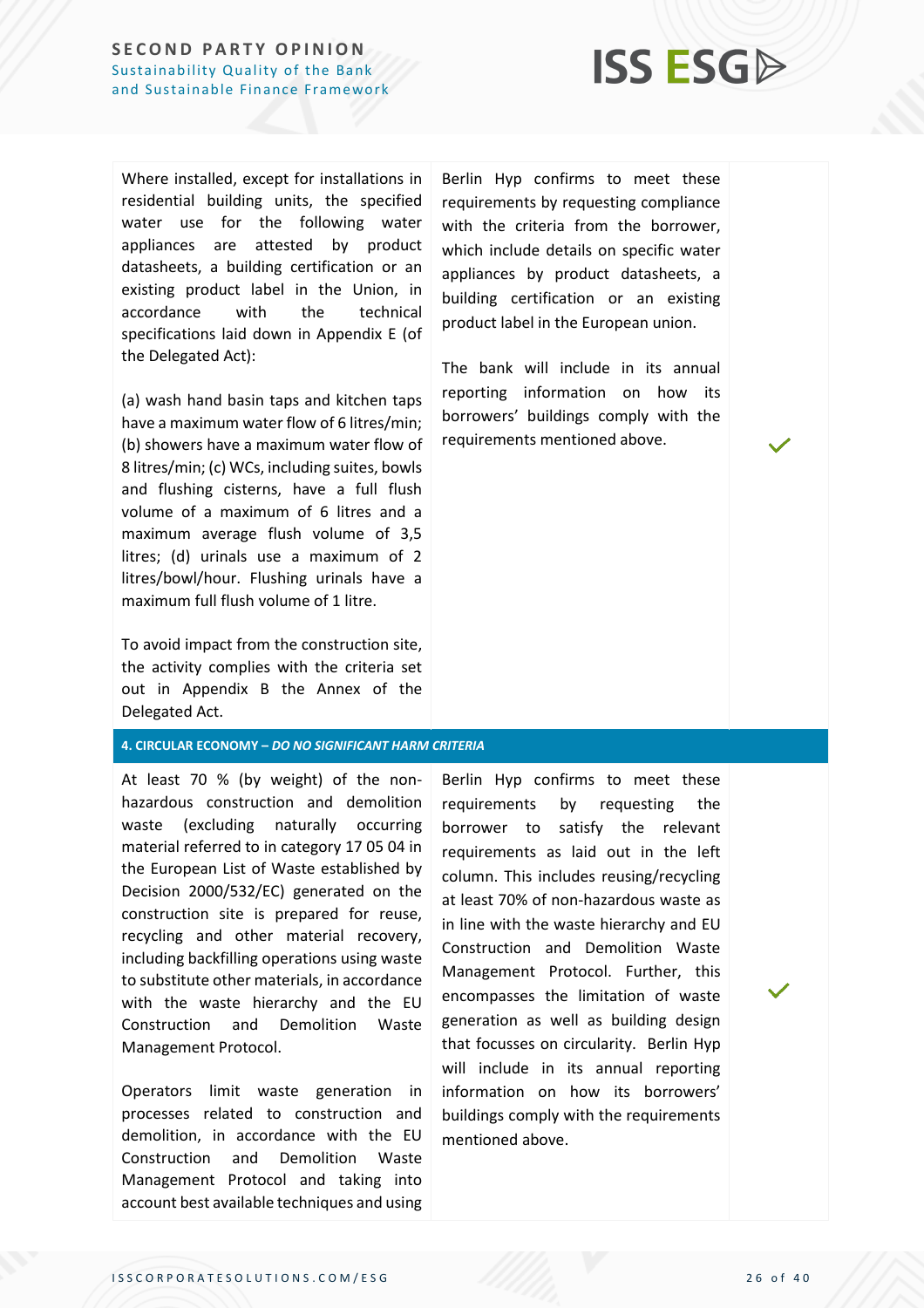# **ISS ESG**

selective demolition to enable removal and safe handling of hazardous substances and facilitate reuse and high-quality recycling by selective removal of materials, using available sorting systems for construction and demolition waste.

Building designs and construction techniques support circularity and in particular demonstrate, with reference to ISO 20887 or other standards for assessing the dissassembly or adaptability of buildings, how they are designed to be more resource efficient, adaptable, flexible and dismantleable to enable reuse and recycling.

#### **5. POLLUTION –** *DO NO SIGNIFICANT HARM CRITERIA*

Building components and materials used in the construction comply with the criteria set out in Appendix C of the Annex of the Delegated Act. Building components and materials used in the construction that may come into contact with occupiers emit less than 0,06 mg of formaldehyde per  $m<sup>3</sup>$  of material or component upon testing in accordance with the conditions specified in Annex XVII to Regulation (EC) No 1907/2006 and less than 0,001 mg of other categories 1A and 1B carcinogenic volatile organic compounds per  $m<sup>3</sup>$  of material or component, upon testing in accordance with CEN/EN 16516 or ISO 16000-3:2011 or other equivalent standardized test conditions and determination methods. Where the new construction is located on a potentially contaminated site (brownfield site), the site has been subject to an investigation for potential contaminants, for example using standard ISO 18400. Measures are taken to reduce noise, dust and pollutant emissions during construction or maintenance works. ›

Berlin Hyp asks the borrowers to confirm they are compliant with the criteria and will include in its annual reporting information on how its borrowers' buildings comply with the requirements mentioned above.

**6. BIODIVERSITY AND ECOSYSTEMS –** *DO NO SIGNIFICANT HARM CRITERIA*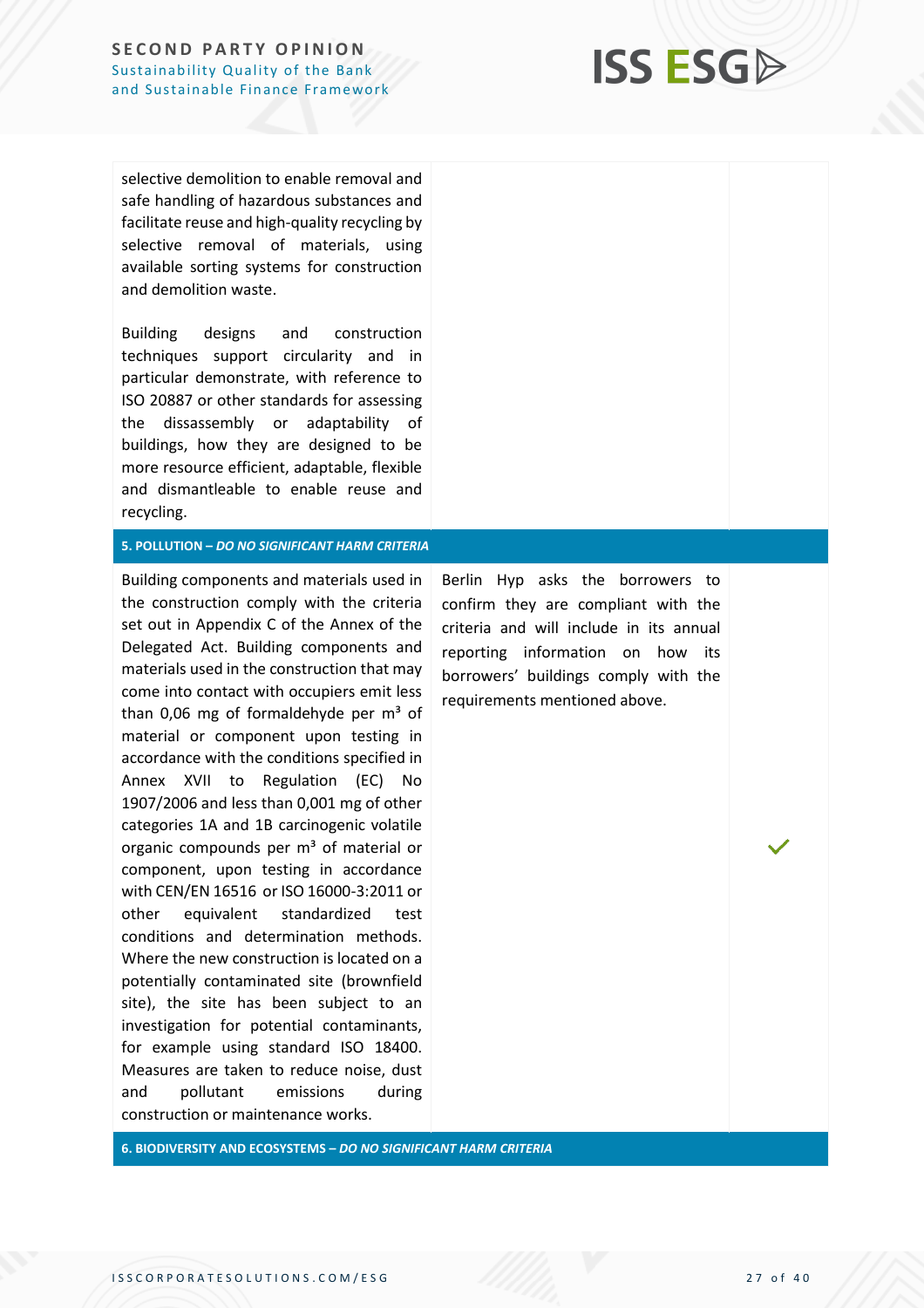![](_page_27_Picture_1.jpeg)

The activity complies with the criteria set out in Appendix D to the Annex of the Delegated Act. The new construction is not built on one of the following: (a) arable land and crop land with a moderate to high level of soil fertility and below ground biodiversity as referred to the EU LUCAS survey; (b) greenfield land of recognised high biodiversity value and land that serves as habitat of endangered species (flora and fauna) listed on the European Red List or the IUCN Red List; (c) land matching the definition of forest as set out in national law used in the national greenhouse gas inventory, or where not available, is in accordance with the FAO definition of forest.

Berlin Hyp confirms to meet these requirements by respecting the EU LUCAS survey, the European Red List and the IUCN Red List. Berlin Hyp confirms that it will not finance construction projects on any of the locations mentioned in the left column. Berlin Hyp asks the borrowers to confirm that an environmental impact assessment, in accordance with Directive 2011/92/EU, has been carried out.

#### B.2 7.2 Renovation of existing Buildings

| <b>EU TAXONOMY REQUIREMENT</b>                                                                                                                                                                                                                                                                                                                                                                                                                                                                                                                                    | <b>GREEN PROJECTS OWN PERFORMANCE AND</b><br><b>SELECTION PROCESSES</b>                                                                                                                                                                                                                                                                                                                                                                                                                         | <b>ANALYSIS</b><br><b>AGAINST</b><br><b>REQUIREMENT</b> |
|-------------------------------------------------------------------------------------------------------------------------------------------------------------------------------------------------------------------------------------------------------------------------------------------------------------------------------------------------------------------------------------------------------------------------------------------------------------------------------------------------------------------------------------------------------------------|-------------------------------------------------------------------------------------------------------------------------------------------------------------------------------------------------------------------------------------------------------------------------------------------------------------------------------------------------------------------------------------------------------------------------------------------------------------------------------------------------|---------------------------------------------------------|
| 1. SUBSTANTIAL CONTRIBUTION TO CLIMATE CHANGE MITIGATION - TECHNICAL SCREENING CRITERIA                                                                                                                                                                                                                                                                                                                                                                                                                                                                           |                                                                                                                                                                                                                                                                                                                                                                                                                                                                                                 |                                                         |
| The building renovation complies with the<br>applicable<br>requirements for<br>major<br>renovations (As set in the applicable<br>national and regional building regulations<br>for 'major renovation' implementing<br>2010/31/EU.<br>The<br><b>Directive</b><br>energy<br>performance of the building or the<br>renovated part that is upgraded meets cost-<br>optimal minimum energy performance<br>requirements in accordance with the<br>respective directive.)<br>Alternatively, it leads to a reduction of<br>primary energy demand (PED) of at least<br>30% | Berlin Hyp confirms that relevant loans<br>will only be granted to renovations<br>where the energy performance of the<br>building or the renovated part that is<br>upgraded meets<br>cost-optimal<br>minimum energy performance<br>requirements in accordance with the<br>respective directive. Alternatively,<br>renovations leading to a reduction of<br>Primary Energy Demand of at least<br>30% when comparing the latest EPC<br>before renovation with the one issued<br>after renovation. |                                                         |
| 2. CLIMATE CHANGE ADAPATION - DO NO SIGNIFICANT HARM CRITERIA                                                                                                                                                                                                                                                                                                                                                                                                                                                                                                     |                                                                                                                                                                                                                                                                                                                                                                                                                                                                                                 |                                                         |
| <b>GENERIC CRITERIA FOR (2)</b>                                                                                                                                                                                                                                                                                                                                                                                                                                                                                                                                   | See B.4                                                                                                                                                                                                                                                                                                                                                                                                                                                                                         |                                                         |
| 3. WATER - DO NO SIGNIFICANT HARM CRITERIA                                                                                                                                                                                                                                                                                                                                                                                                                                                                                                                        |                                                                                                                                                                                                                                                                                                                                                                                                                                                                                                 |                                                         |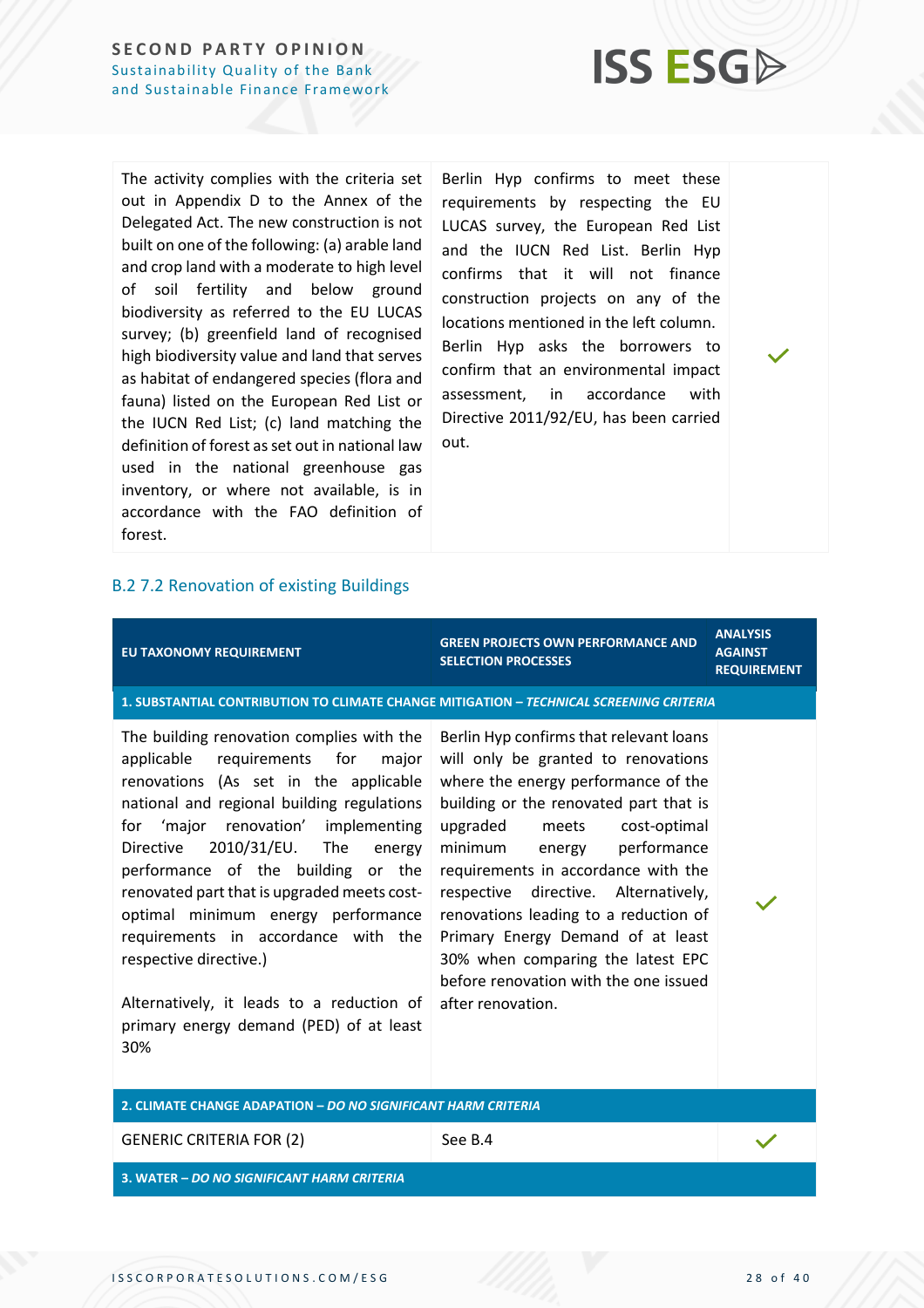Where installed as part of the renovation works, except for renovation works in residential building units, the specified water use for the following water appliances is attested by product datasheets, a building certification or an existing product label in the Union, in accordance with the technical specifications laid down in Appendix E of the Delegated Act:

(a) wash hand basin taps and kitchen taps have a maximum water flow of 6 litres/min; (b) showers have a maximum water flow of 8 litres/min; (c) WCs, including suites, bowls and flushing cisterns, have a full flush volume of a maximum of 6 litres and a maximum average flush volume of 3,5 litres; (d) urinals use a maximum of 2 litres/bowl/hour. Flushing urinals have a maximum full flush volume of 1 litre.

**4. CIRCULAR ECONOMY –** *DO NO SIGNIFICANT HARM CRITERIA*

At least 70 % (by weight) of the non-See B.1.4hazardous construction and demolition waste (excluding naturally occurring material referred to in category 17 05 04 in the European List of Waste established by Decision 2000/532/EC) generated on the construction site is prepared for reuse, recycling and other material recovery, including backfilling operations using waste to substitute other materials, in accordance with the waste hierarchy and the EU Construction and Demolition Waste Management Protocol. Operators limit waste generation in processes related construction and demolition, in accordance with the EU Construction and Demolition Waste Management Protocol and taking into account best available techniques and using selective demolition to enable removal and safe handling of hazardous substances and facilitate reuse and highquality recycling by selective removal of

See B.1.3

**ISS ESG**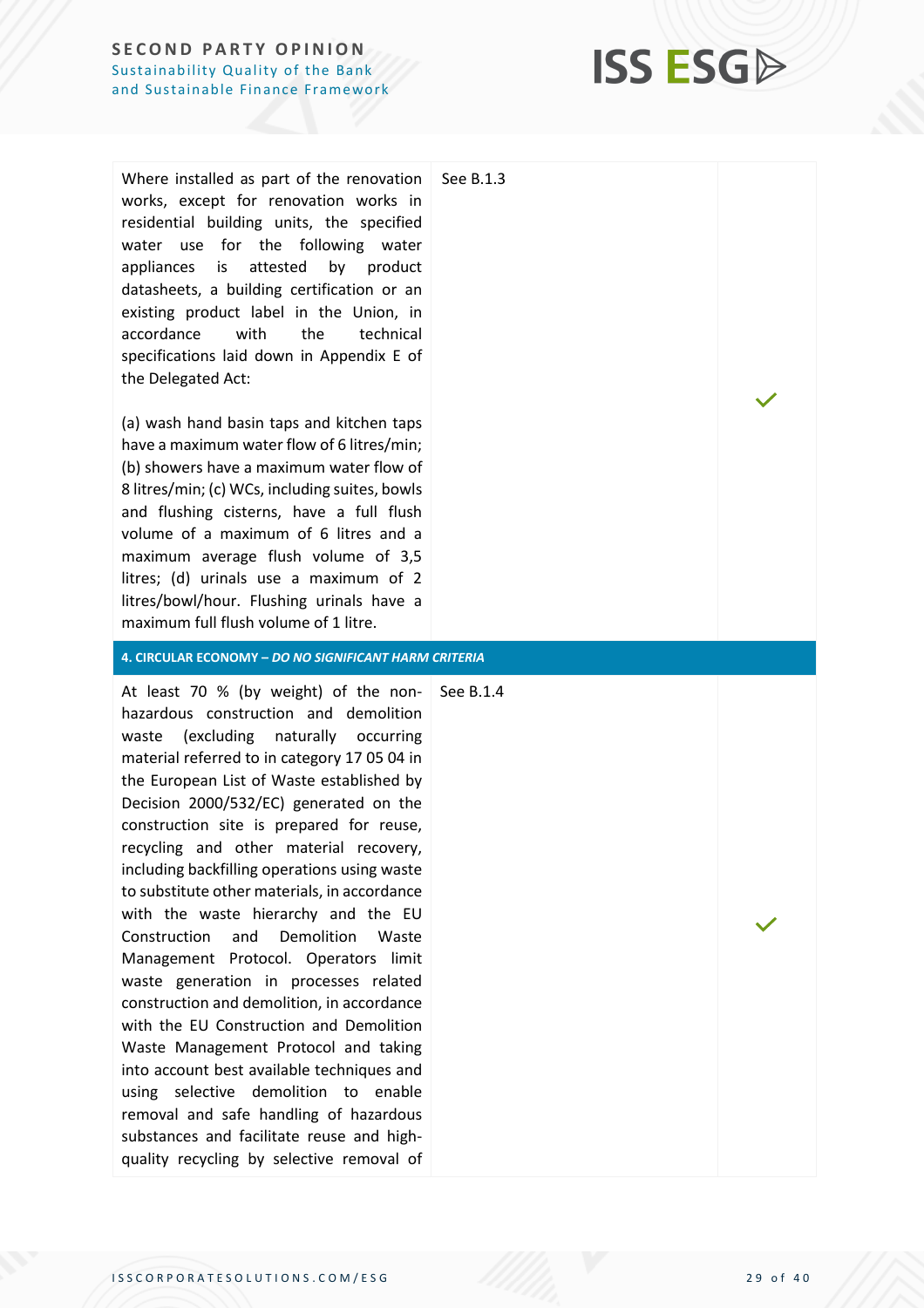![](_page_29_Picture_1.jpeg)

materials, using available sorting systems for construction and demolition waste.

Building designs and construction techniques support circularity and in particular demonstrate, with reference to ISO 20887302 or other standards for assessing the disassemblability or adaptability of buildings, how they are designed to be more resource efficient, adaptable, flexible and dismantleable to enable reuse and recycling.

**5. POLLUTION –** *DO NO SIGNIFICANT HARM CRITERIA*

Building components and materials used in See B.1.5 the construction complies with the criteria set out in Appendix C (of the Delegated Act).

Building components and materials used in the building renovation that may come into contact with occupiers emit less than 0,06 mg of formaldehyde per  $m<sup>3</sup>$  of material or component upon testing in accordance with the conditions specified in Annex XVII to Regulation (EC) No 1907/2006 and less than 0,001 mg of other categories1A and 1B carcinogenic volatile organic compounds per  $m<sup>3</sup>$  of material or component, upon testing in accordance with CEN/EN 16516 or ISO 16000-3:2011304 or other equivalent standardised test conditions and determination methods.

Measures are taken to reduce noise, dust and pollutant emissions during construction or maintenance works.

| 6. ECOSYSTEMS – DO NO SIGNIFICANT HARM CRITERIA |     |     |
|-------------------------------------------------|-----|-----|
| N/A                                             | N/A | N/A |

### B.3 7.7 Acquisition and Ownership of Buildings

| EU TAXONOMY REQUIREMENT | <b>GREEN PROJECTS OWN PERFORMANCE</b><br><b>AND SELECTION PROCESSES</b> | <b>ANALYSIS</b><br><b>AGAINST</b><br><b>REQUIREMENT</b> |
|-------------------------|-------------------------------------------------------------------------|---------------------------------------------------------|
|                         |                                                                         |                                                         |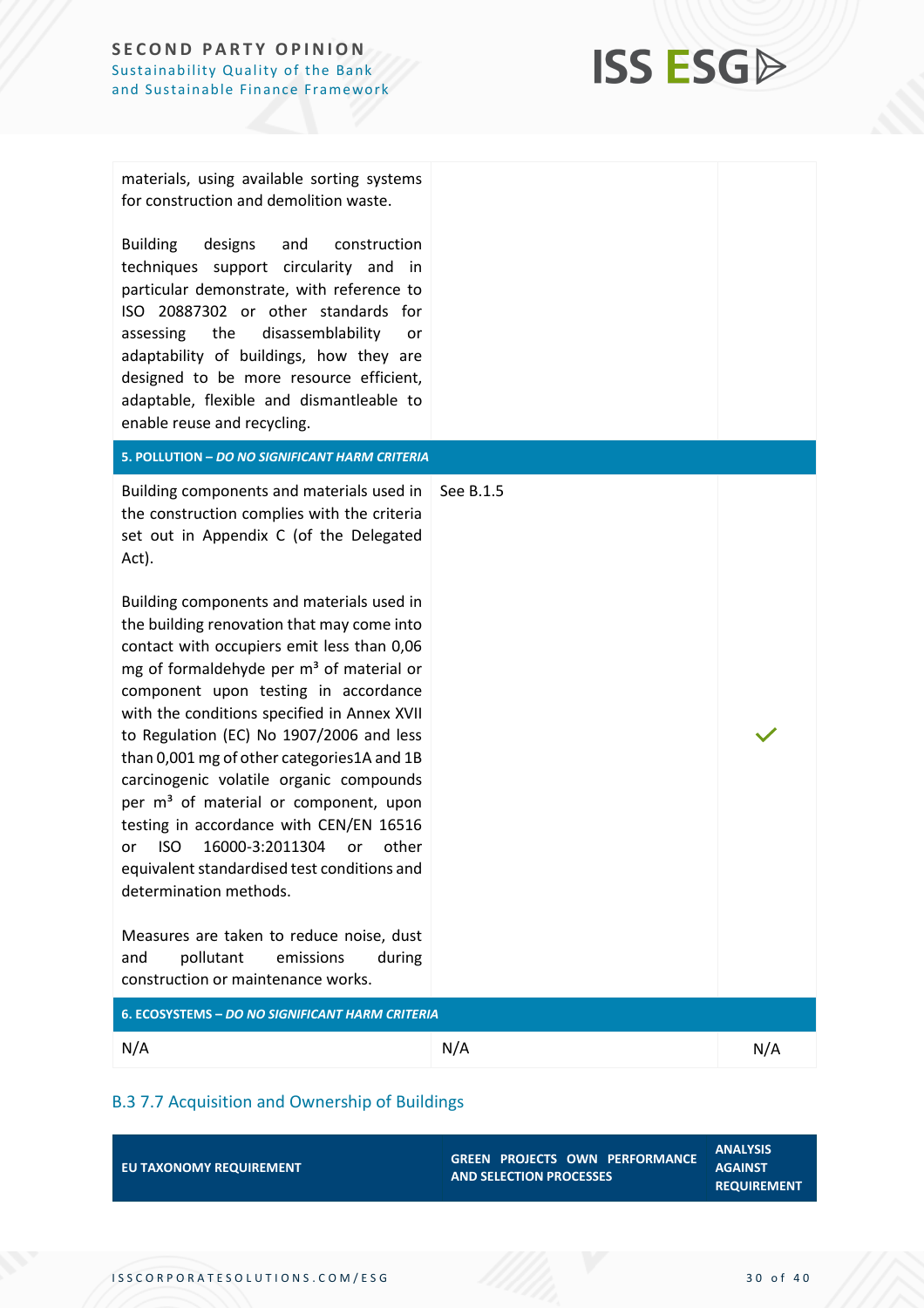# **ISS ESG**

#### **1. SUBSTANTIAL CONTRIBUTION TO CLIMATE CHANGE MITIGATION –** *TECHNICAL SCREENING CRITERIA*

1. For buildings built before 31 December 2020, the building has at least an Energy Performance Certificate (EPC) class A. As an alternative, the building is within the top 15% of the national or regional building stock expressed as operational Primary Energy Demand (PED) and demonstrated by adequate evidence, which at least compares the performance of the relevant asset to the performance of the national or regional stock built before 31 December 2020 and at least distinguishes between residential and nonresidential buildings.

2. For buildings built after 31 December 2020, the building meets the criteria specified in Section 7.1 of this Annex that are relevant at the time of the acquisition.

3. Where the building is a large nonresidential building (with an effective rated output for heating systems, systems for combined space heating and ventilation, airconditioning systems or systems for combined air-conditioning and ventilation of over 290 kW) it is efficiently operated through energy performance monitoring and assessment.

1. Berlin Hyp confirms that relevant loans for the acquisition of buildings built before 31/12/2020 will only be allocated to buildings that either hold an Energy Performance Certificate that is at least Class A or buildings within the top 15% of national or regional building stock in terms of Primary Energy Demand based on one of the following approaches:

- **a.** Annual study on German Real Estate market: Energy demand total thresholds consistent with the top 15% national building stock defined by an external consultant
- **b.** CBI top 15%: Building with carbon intensity ( $kgCO<sub>2</sub>/sqm$ p.a.) under the top 15% target as calculated by the CBI methodology<sup>20</sup>
- 2. See B.1

3. The issuer confirms that it will only acquire those large, non-residential buildings that meet the requirements for efficient operation through energy performance monitoring and assessment.

| 2. CLIMATE CHANGE ADAPATION – DO NO SIGNIFICANT HARM CRITERIA |         |     |
|---------------------------------------------------------------|---------|-----|
| <b>GENERIC CRITERIA FOR (2)</b>                               | See B.4 |     |
| 3. WATER - DO NO SIGNIFICANT HARM CRITERIA                    |         |     |
| N/A                                                           | N/A     | N/A |
| 4. CIRCULAR ECONOMY - DO NO SIGNIFICANT HARM CRITERIA         |         |     |
| N/A                                                           | N/A     | N/A |
| 5. POLLUTION - DO NO SIGNIFICANT HARM CRITERIA                |         |     |

<sup>20</sup> <https://www.climatebonds.net/standard/buildings/commercial/calculator#calculator>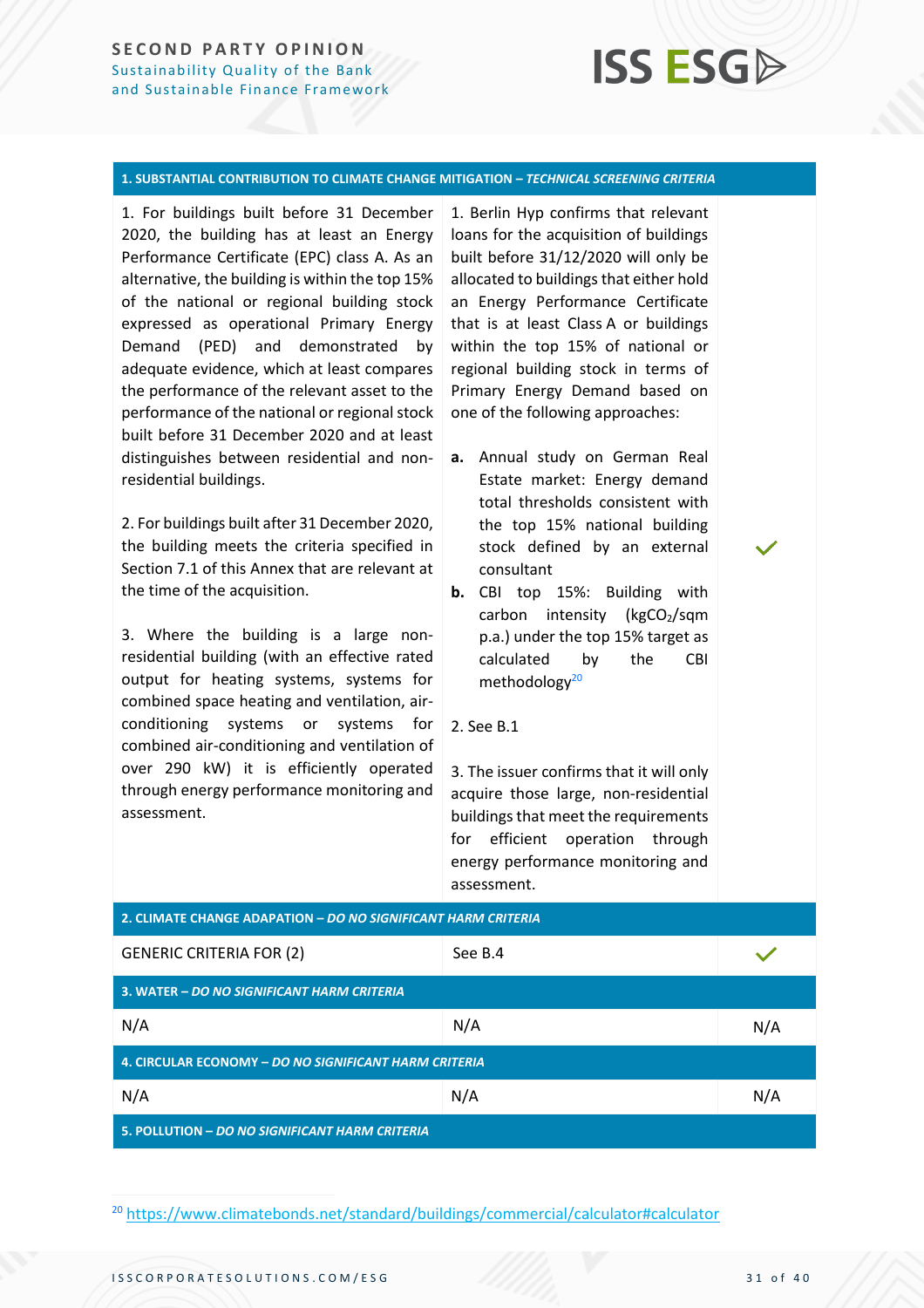## **ISS ESG**

| N/A                                             | N/A | N/A |
|-------------------------------------------------|-----|-----|
| 6. ECOSYSTEMS - DO NO SIGNIFICANT HARM CRITERIA |     |     |
| N/A                                             | N/A | N/A |

### B.4 Generic Criteria for DNSH to Climate Change Adaptation

| EU TAXONOMY TECHNICAL SCREENING CRITERIA                                                                                                                                                                                                                                                                                                                                                                                                                                                                                                                                                                                                                                                                                                                                                                                                                                                                                                                                                                                                                                                                                                                                                                                                                                                                                      | GREEN PROJECTS OWN PERFORMANCE<br><b>AND SELECTION PROCESSES</b>                                                                                                                                                                                                                                                                                                                                                                                                                                                                                                                                                      | <b>ANALYSIS</b><br><b>AGAINST</b><br><b>REQUIREMENT</b> |
|-------------------------------------------------------------------------------------------------------------------------------------------------------------------------------------------------------------------------------------------------------------------------------------------------------------------------------------------------------------------------------------------------------------------------------------------------------------------------------------------------------------------------------------------------------------------------------------------------------------------------------------------------------------------------------------------------------------------------------------------------------------------------------------------------------------------------------------------------------------------------------------------------------------------------------------------------------------------------------------------------------------------------------------------------------------------------------------------------------------------------------------------------------------------------------------------------------------------------------------------------------------------------------------------------------------------------------|-----------------------------------------------------------------------------------------------------------------------------------------------------------------------------------------------------------------------------------------------------------------------------------------------------------------------------------------------------------------------------------------------------------------------------------------------------------------------------------------------------------------------------------------------------------------------------------------------------------------------|---------------------------------------------------------|
| 2. CLIMATE CHANGE ADAPATION - DO NO SIGNIFICANT HARM CRITERIA                                                                                                                                                                                                                                                                                                                                                                                                                                                                                                                                                                                                                                                                                                                                                                                                                                                                                                                                                                                                                                                                                                                                                                                                                                                                 |                                                                                                                                                                                                                                                                                                                                                                                                                                                                                                                                                                                                                       |                                                         |
| The physical climate risks that are material to<br>the activity have been identified from those<br>listed in the table in Section II (of the<br>Delegated Act) by performing a robust<br>climate risk and vulnerability assessment<br>with the following steps:<br>(a) screening of the activity to identify which<br>physical climate risks from the list in Section<br>II (of the Delegated Act) may affect the<br>performance of the economic activity during<br>its expected lifetime;<br>(b) where the activity is assessed to be at risk<br>from one or more of the physical climate risks<br>listed in Section II (of the Delegated Act), a<br>climate risk and vulnerability assessment to<br>assess the materiality of the physical climate<br>risks on the economic activity;<br>(c) an assessment of adaptation solutions<br>that can reduce the identified physical<br>climate risk.<br>The climate risk and vulnerability assessment<br>is proportionate to the scale of the activity<br>and its expected lifespan, such that:<br>(a) for activities with an expected lifespan of<br>less than 10 years, the assessment is<br>performed, at least by using climate<br>projections at the smallest appropriate scale;<br>(b) for all other activities, the assessment is<br>performed using the highest available | Berlin Hyp commits to request the<br>relevant details and proof on<br>material, location-specific climate<br>risk<br>analysis<br>and<br>resulting<br>adaptation measures from the<br>borrower as described in the left<br>column.<br>In particular, the EU Taxonomy<br>questionnaire<br>provided<br>to<br>borrowers enquires to what extent<br>the different RCP pathways, as well<br>as appropriate lifespans have been<br>taken into account.<br>Berlin Hyp will include in its annual<br>reporting information on how its<br>borrowers' buildings comply with<br>the requirements mentioned in the<br>left column. |                                                         |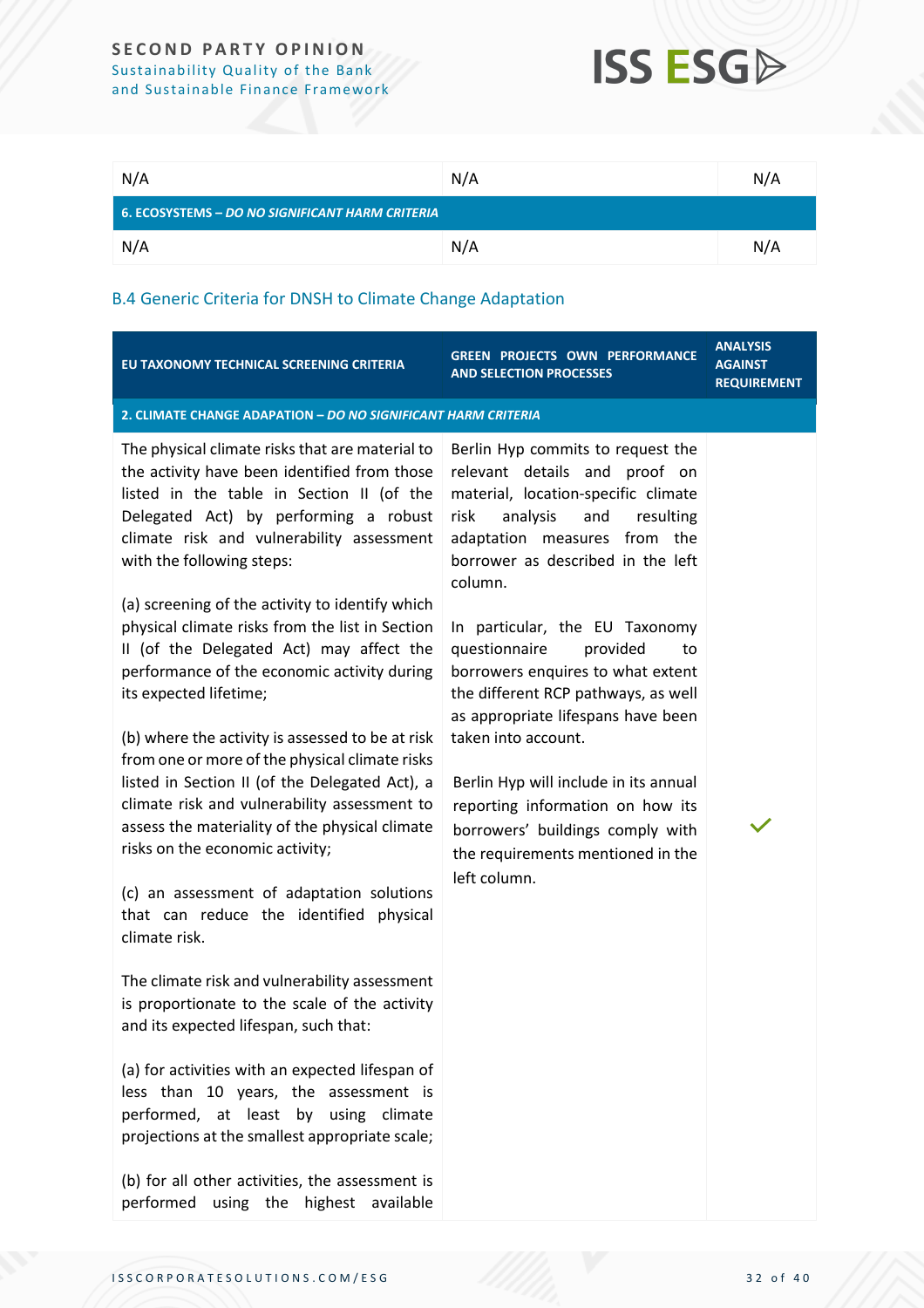## **ISS ESG**

resolution, -of -the climate projections across the existing range of future scenarios consistent with the expected lifetime of the activity, including, at least, 10 to 30 year climate projections scenarios for major investments.

For new activities and existing activities using newly -built physical assets, the economic operator integrates the adaptation solutions that reduce the most important identified physical climate risks that are material to that activity at the time of design and construction and has implemented them before the start of operations. The adaptation solutions implemented do not adversely affect the adaptation efforts or the level of resilience to physical climate risks of other people, of nature, of cultural heritage, of assets and of other economic activities; are consistent with local, sectoral, regional or national adaptation strategies and plans; and consider the use of nature -based solutions or rely on blue or green infrastructure to the extent possible.

The climate projections and assessment of impacts are based on best practice and available guidance and take into account the state -of -the -art science for vulnerability and risk analysis and related methodologies in line with the most recent Intergovernmental Panel on Climate Change reports, scientific peer -reviewed publications, and open source or paying models. For existing activities and new activities using existing physical assets, the economic operator implements physical and non -physical solutions ('adaptation solutions'), over a period of time of up to five years, that reduce the most important identified physical climate risks that are material to that activity. An adaptation plan for the implementation of those solutions is drawn up accordingly.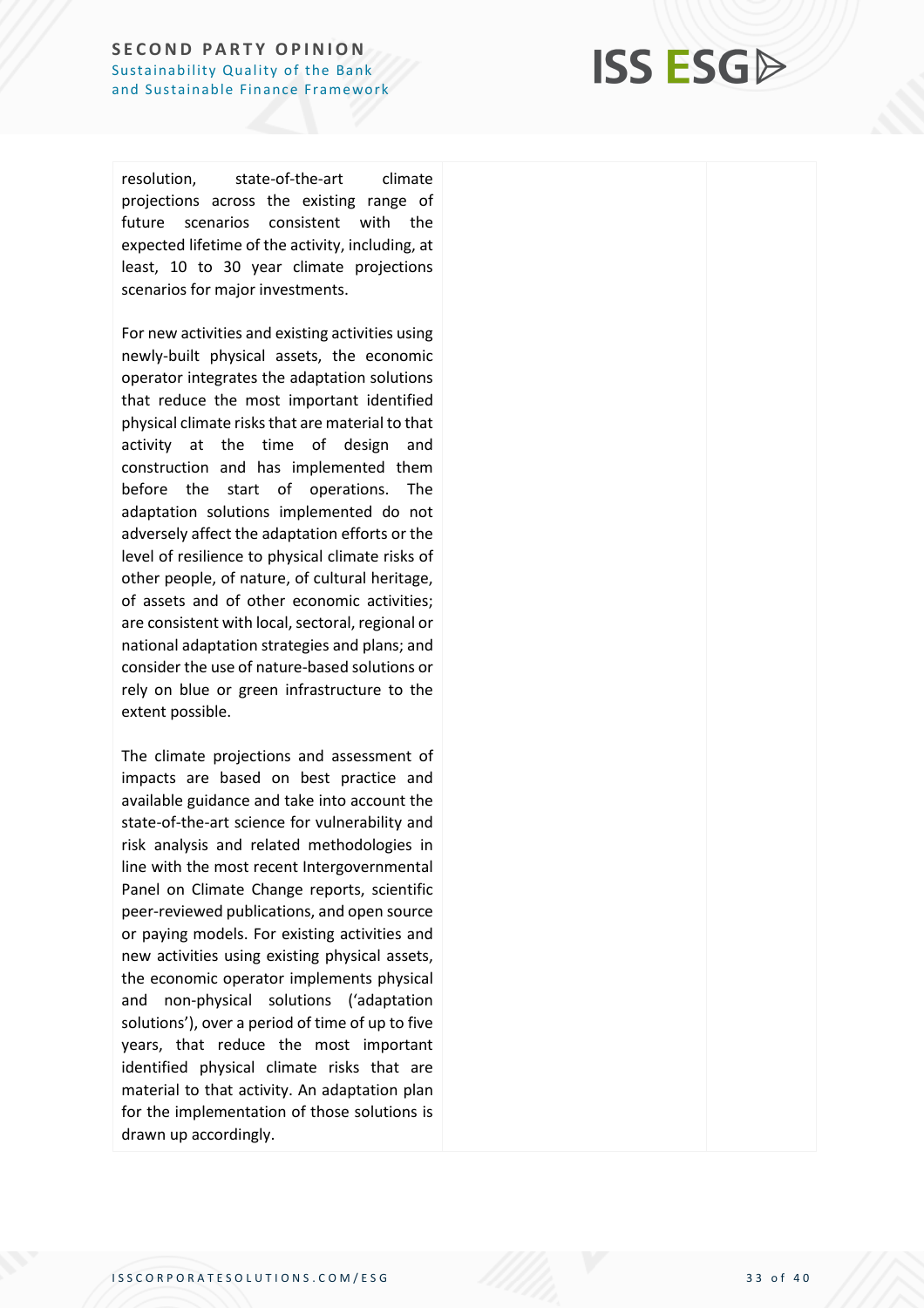### **ISS ESGA**

#### Minimum Social Safeguards

ISS ESG assessed the alignment of the due diligence and selection processes in place with the EU Taxonomy Minimum Social Safeguards as described in Article 18 of the Taxonomy Regulation<sup>21</sup>. The results of this assessment are applicable for every Project Category financed under this framework and are displayed below:

| EU TAXONOMY REQUIREMENT                                                                                                                                                                                                                                                                                                                                                                                  | <b>GREEN PROJECTS OWN PERFORMANCE AND</b><br><b>SELECTION PROCESSES</b>                                                                                                                                                                                                                                                                                                                                                                                                                                                                            | <b>ANALYSIS AGAINST</b><br><b>REQUIREMENT</b> |
|----------------------------------------------------------------------------------------------------------------------------------------------------------------------------------------------------------------------------------------------------------------------------------------------------------------------------------------------------------------------------------------------------------|----------------------------------------------------------------------------------------------------------------------------------------------------------------------------------------------------------------------------------------------------------------------------------------------------------------------------------------------------------------------------------------------------------------------------------------------------------------------------------------------------------------------------------------------------|-----------------------------------------------|
| Alignment with the OECD Guidelines for<br>Multinational Enterprises and the UN<br>Guiding Principles on Business and<br>Human Rights, including the principles<br>and rights set out in the eight<br>fundamental conventions identified in<br>the Declaration of the International<br>Labour Organisation on Fundamental<br>Principles and Rights at Work and the<br>International Bill of Human Rights. | Berlin Hyp commits to ensure the<br>alignment of borrowers with OECD<br>Guidelines<br>for<br>Multinational<br>Enterprises as well as UN Guiding<br>Principles on Business and Human<br>Rights and the ILO Core Conventions<br>by means of collecting customer's<br>confirmation of compliance with the<br>listed safeguards as prerequisite for<br>each lending transaction.<br>Berlin Hyp will include in its annual<br>reporting information on how its<br>borrowers' buildings comply with the<br>requirements mentioned in the left<br>column. |                                               |
|                                                                                                                                                                                                                                                                                                                                                                                                          |                                                                                                                                                                                                                                                                                                                                                                                                                                                                                                                                                    |                                               |

<sup>21</sup> https://eur-lex.europa.eu/legal-content/EN/TXT/?uri=CELEX%3A32020R0852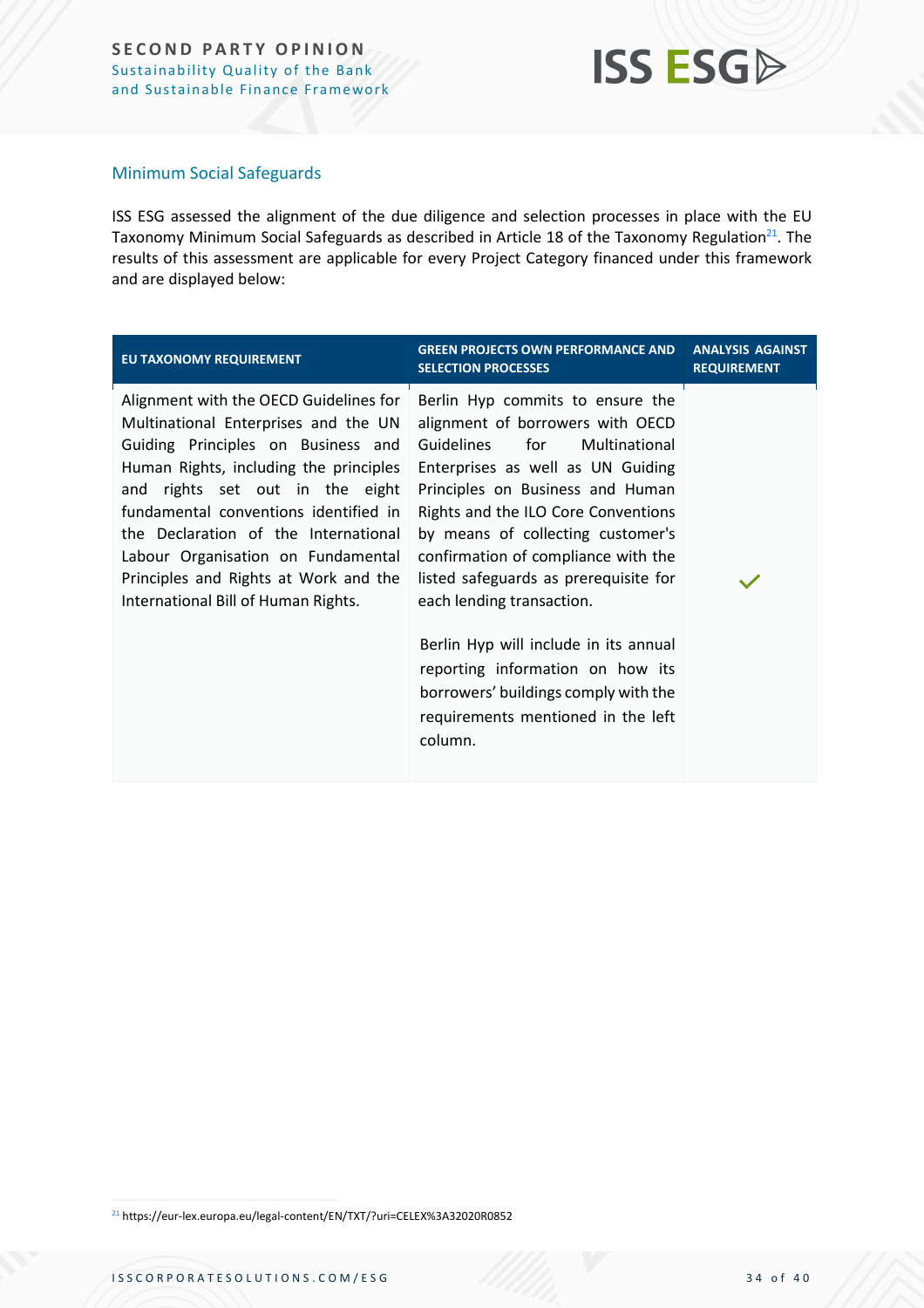![](_page_34_Picture_1.jpeg)

#### DISCLAIMER

- 1. Validity of the SPO: As long as there is no material change to the Framework.
- 2. ISS ESG uses a scientifically based rating concept to analyse and evaluate the environmental and social performance of companies and countries. In doing so, we adhere to the highest quality standards which are customary in responsibility research worldwide. In addition, we create a Second Party Opinion (SPO) on bonds based on data from the issuer.
- 3. We would, however, point out that we do not warrant that the information presented in this SPO is complete, accurate or up to date. Any liability on the part of ISS ESG in connection with the use of these SPO, the information provided in them and the use thereof shall be excluded. In particular, we point out that the verification of the compliance with the se- lection criteria is based solely on random samples and documents submitted by the issuer.
- 4. All statements of opinion and value judgements given by us do not in any way constitute purchase or investment recommendations. In particular, the SPO is no assessment of the economic profitability and credit worthiness of a bond but refers exclusively to the social and environmental criteria mentioned above.
- 5. We would point out that this SPO, certain images, text and graphics contained therein, and the layout and company logo of ISS ESG and ISS-ESG are the property of ISS and are protected under copyright and trademark law. Any use of such ISS property shall require the express prior written consent of ISS. Use shall be deemed to refer in particular to the copying or duplication of the SPO wholly or in part, the distribution of the SPO, either free of charge or against payment, or the exploitation of this SPO in any other conceivable manner.

The issuer that is the subject of this report may have purchased self-assessment tools and publications from ISS Corporate Solutions, Inc. ("ICS"), a wholly-owned subsidiary of ISS, or ICS may have provided advisory or analytical services to the issuer. No employee of ICS played a role in the preparation of this report. If you are an ISS institutional client, you may inquire about any issuer's use of products and services from ICS by emailin[g disclosure@issgovernance.com.](mailto:disclosure@issgovernance.com)

This report has not been submitted to, nor received approval from, the United States Securities and Exchange Commission or any other regulatory body. While ISS exercised due care in compiling this report, it makes no warranty, express or implied, regarding the accuracy, completeness or usefulness of this information and assumes no liability with respect to the consequences of relying on this information for investment or other purposes. In particular, the research and scores provided are not intended to constitute an offer, solicitation or advice to buy or sell securities nor are they intended to solicit votes or proxies.

Deutsche Börse AG ("DB") owns an approximate 80% stake in ISS HoldCo Inc., the holding company which wholly owns ISS. The remainder of ISS HoldCo Inc. is held by a combination of Genstar Capital ("Genstar") and ISS management. ISS has formally adopted policies on non-interference and potential conflicts of interest related to DB, Genstar, and the board of directors of ISS HoldCo Inc. These policies are intended to establish appropriate standards and procedures to protect the integrity and independence of the research, recommendations, ratings and other analytical offerings produced by ISS and to safeguard the reputations of ISS and its owners. Further information regarding these policies are available a[t https://www.issgovernance.com/compliance/due-diligence-materials.](https://www.issgovernance.com/compliance/due-diligence-materials)

© 2021 | Institutional Shareholder Services and/or its affiliates.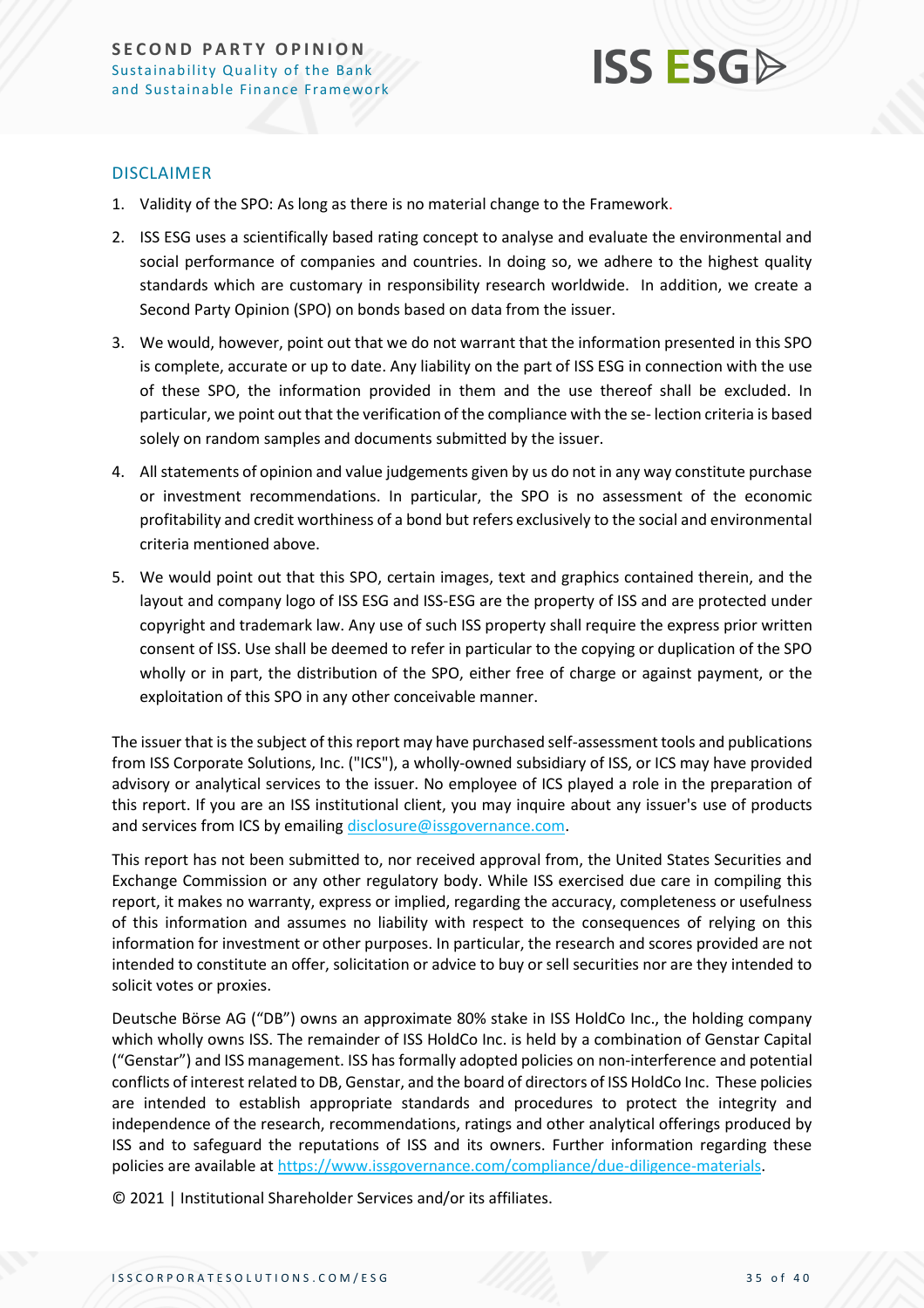## **ISS ESG**

### <span id="page-35-0"></span>ANNEX 1: Methodology

#### EU Taxonomy

ISS ESG evaluates whether the details of the nominated projects and assets or project selection eligibility criteria included in the Sustainable Finance Framework the criteria listed in relevant Activities in the EU Taxonomy Climate Delegated Act (June 2021)

The evaluation shows to understand if Berlin Hyp's project categories are indicatively in line with the requirements listed in the EU Taxonomy Technical Annex.

The evaluation was carried out using information and documents provided to ISS ESG on a confidential basis by Berlin Hyp (e.g. Due Diligence Reports). Further, national legislation and standards, depending on the project category location, were drawn on to complement the information provided by the issuer.

#### Environmental and social risks assessment methodology

ISS ESG evaluates whether the assets included in the asset pool match the eligible project category and criteria listed in the Green Bond KPIs.

All percentages refer to the amount of assets within one category (e.g. wind power). Additionally, the assessment "no or limited information is available" either indicates that no information was made available to ISS ESG or that the information provided did not fulfil the requirements of the ISS ESG Green Bond KPIs.

The evaluation was carried out using information and documents provided to ISS ESG on a confidential basis by Berlin Hyp (e.g. Due Diligence Reports). Further, national legislation and standards, depending on the asset location, were drawn on to complement the information provided by the issuer.

#### Assessment of the contribution and association to the SDG

The 17 Sustainable Development Goals (SDGs) were endorsed in September 2015 by the United Nations and provide a benchmark for key opportunities and challenges toward a more sustainable future. Using a proprietary method, ISS ESG identifies the extent to which Berlin Hyp's Green loans contributes to related SDGs.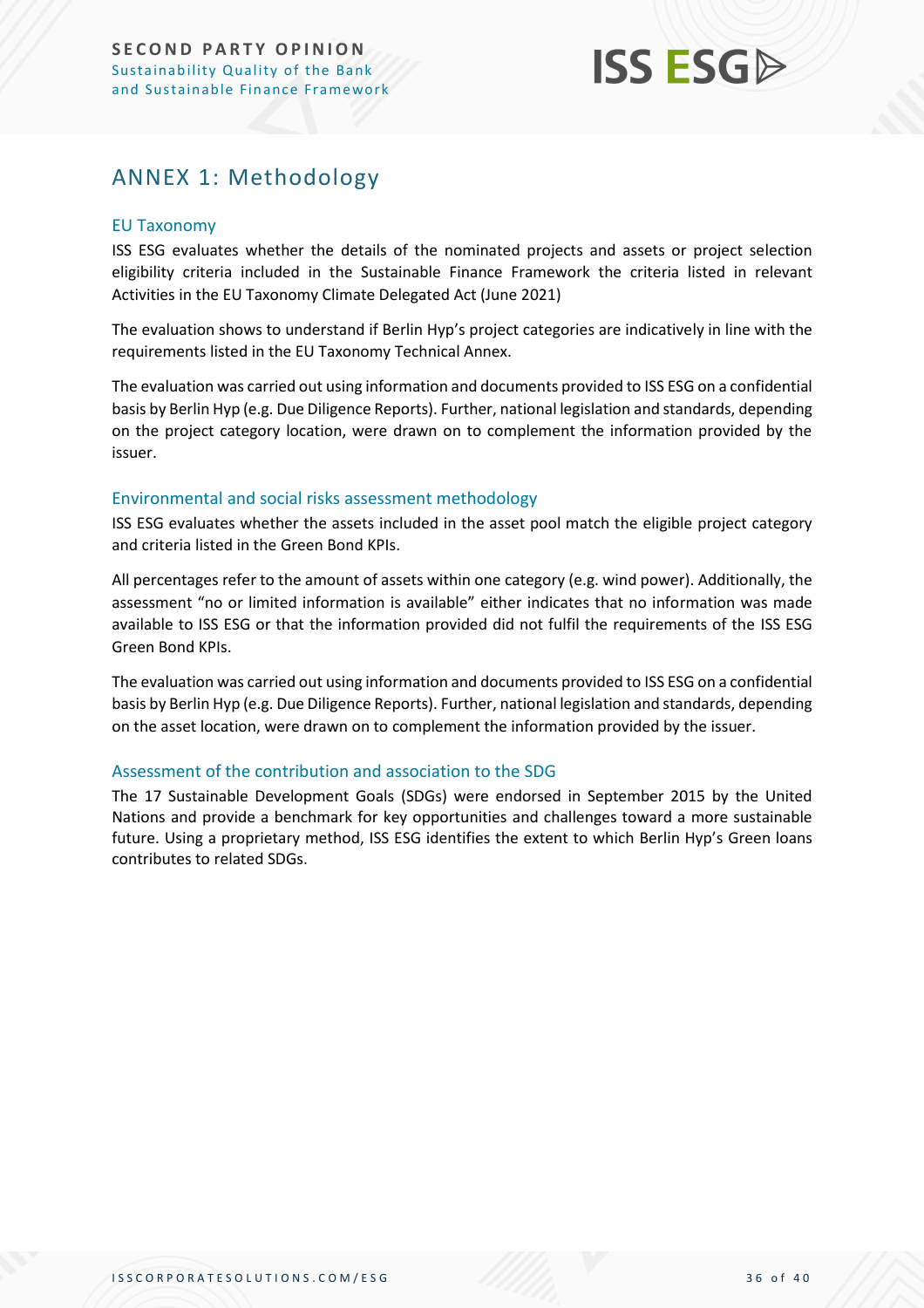# **ISS ESG**

### <span id="page-36-0"></span>ANNEX 2: ISS ESG Corporate Rating Methodology

#### Methodology - Overview

The ESG Corporate Rating methodology was originally developed by Institutional Shareholder Services Germany (formerly oekom research) and has been consistently updated for more than 25 years.

ESG Corporate Rating - The ESG Corporate Rating universe, which is currently expanding from more than 8,000 corporate issuers to a targeted 10,000 issuers in 2020, covers important national and international indices as well as additional companies from sectors with direct links to sustainability and the most important bond issuers that are not publicly listed companies.

The assessment of a company's social & governance and environmental performance is based on approximately 100 environmental, social and governance indicators per sector, selected from a pool of 800+ proprietary indicators. All indicators are evaluated independently based on clearly defined performance expectations and the results are aggregated, taking into account each indicator's and each topic's materiality-oriented weight, to yield an overall score (rating). If no relevant or up-to-date company information with regard to a certain indicator is available, and no assumptions can be made based on predefined standards and expertise, e.g. known and already classified country standards, the indicator is assessed with a D-.

In order to obtain a comprehensive and balanced picture of each company, our analysts assess relevant information reported or directly provided by the company as well as information from reputable independent sources. In addition, our analysts actively seek a dialogue with the assessed companies during the rating process and companies are regularly given the opportunity to comment on the results and provide additional information.

Analyst Opinion - Qualitative summary and explanation of the central rating results in three dimensions:

(1) Opportunities - assessment of the quality and the current and future share of sales of a company's products and services, which positively or negatively contribute to the management of principal sustainability challenges.

(2) Risks - summary assessment of how proactively and successfully the company addresses specific sustainability challenges found in its business activity and value chain, thus reducing its individual risks, in particular regarding its sector's key issues.

(3) Governance - overview of the company's governance structures and measures as well as of the quality and efficacy of policies regarding its ethical business conduct.

Norm-Based Research - Severity Indicator - The assessment of companies' sustainability performance in the ESG Corporate Rating is informed by a systematic and comprehensive evaluation of companies' ability to prevent and mitigate ESG controversies. ISS ESG conducts research and analysis on corporate [involvement in verified or alleged failures to respect recognized standard](https://www.issgovernance.com/esg/screening/esg-screening-solutions/#nbr_techdoc_download)s for responsible business conduct through [Norm-Based](https://www.issgovernance.com/esg/screening/esg-screening-solutions/#nbr_techdoc_download) Research.

Norm-Based Research is based on authoritative standards for responsible business conduct such as the UN Global Compact, the OECD Guidelines for Multinational Enterprises, the UN Guiding Principles for Business and Human Rights and the Sustainable Development Goals.

As a stress-test of corporate disclosure, Norm-Based Research assesses the following:

- Companies' ability to address grievances and remediate negative impacts
- Degree of verification of allegations and claims
- Severity of impact on people and the environment, and systematic or systemic nature of malpractices

Severity of impact is categorized as Potential, Moderate, Severe, Very severe. This informs the ESG Corporate Rating.

Decile Rank - The Decile Rank indicates in which decile (tenth part of total) the individual Corporate Rating ranks within its industry from 1 (best – company's rating is in the first decile within its industry) to 10 (lowest – company's rating is in the tenth decile within its industry). The Decile Rank is determined based on the underlying numerical score of the rating. If the total number of companies within an industry cannot be evenly divided by ten, the surplus company ratings are distributed from the top (1 decile) to the bottom. If there are Corporate Ratings with identical absolute scores that span a division in decile ranks, all ratings with an equal decile score are classified in the higher decile, resulting in a smaller number of Corporate Ratings in the decile below.

Distribution of Ratings - Overview of the distribution of the ratings of all companies from the respective industry that are included in the ESG Corporate Rating universe (company portrayed in this report: dark blue).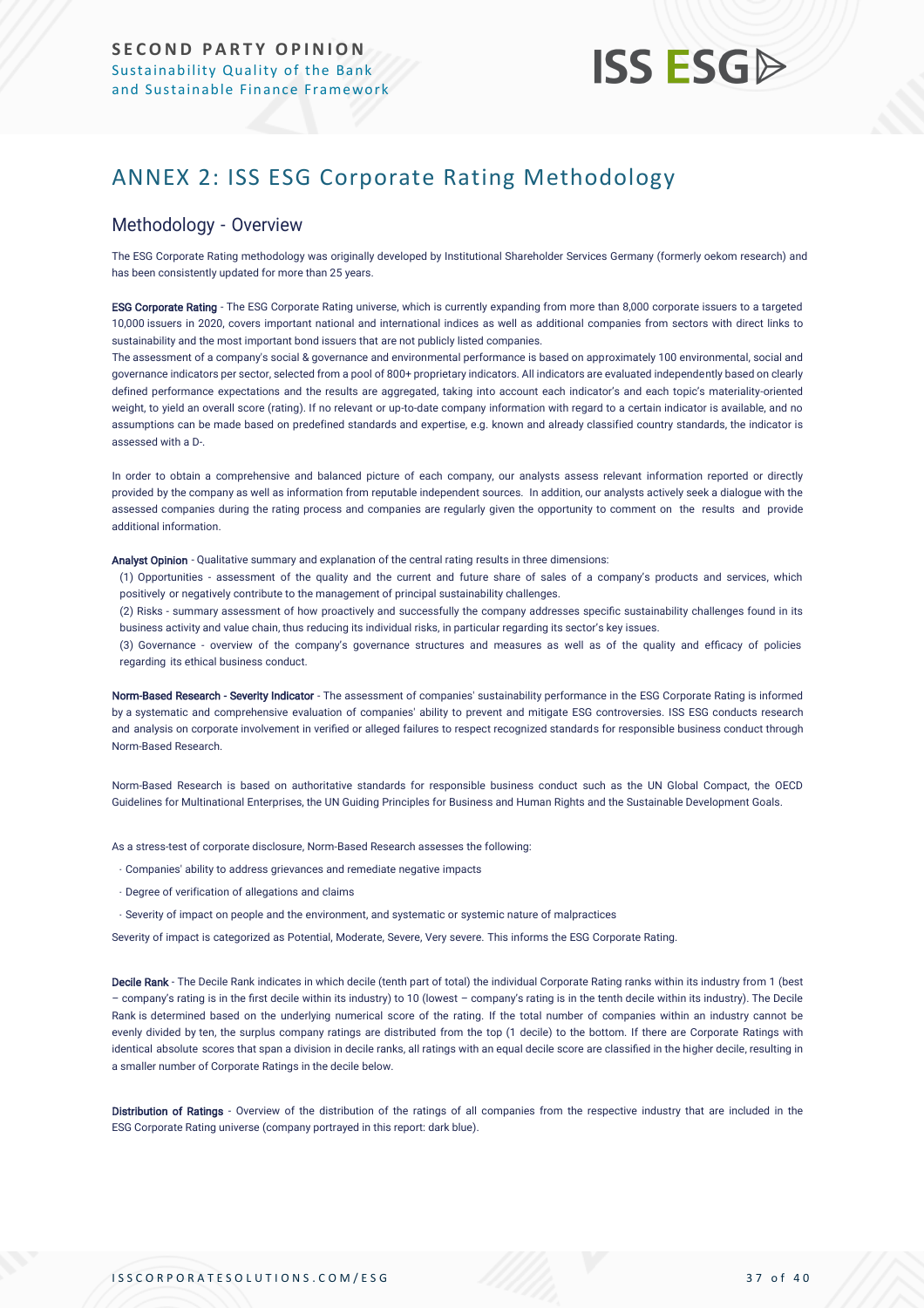# **ISS ESG**

Industry Classification - The social and environmental impacts of industries differ. Therefore, based on its relevance, each industry analyzed is classified in a Sustainability **Matrix** 

Depending on this classification, the two dimensions of the ESG Corporate Rating, the Social Rating and the Environmental Rating, are weighted and the sector-specific minimum requirements for the ISS ESG Prime Status (Prime threshold) are defined (absolute best-in-class approach).

![](_page_37_Figure_4.jpeg)

Industry Leaders - List (in alphabetical order) of the top three companies in an industry from the ESG Corporate Rating universe at the time of generation of this report.

Key Issue Performance - Overview of the company's performance with regard to the key social and environmental issues in the industry, compared to the industry average.

Performance Score - The ESG Performance Score allows for cross-industry comparisons using a standardized best-in-class threshold that is valid across all industries. It is the numerical representation of the alphabetic ratings (D- to A+) on a scale of 0 to 100 with 50 representing the prime threshold. All companies with values greater than 50 are Prime, while companies with values less than 50 are Not Prime. As a result, intervals are of varying size depending on the original industry-specific prime thresholds.

Rating History - Development of the company's rating over time and comparison to the average rating in the industry.

Rating Scale - Companies are rated on a twelve-point scale from A+ to D-:

A+: the company shows excellent performance.

D-: the company shows poor performance (or fails to demonstrate any commitment to appropriately address the topic).

Overview of the range of scores achieved in the industry (light blue) and indication of the grade of the company evaluated in this report (dark blue).

Sources of Information - A selection of sources used for this report is illustrated in the annex.

Status & Prime Threshold - Companies are categorized as Prime if they achieve/exceed the sustainability performance requirements (Prime threshold) defined by ISS ESG for a specific industry (absolute best-in-class approach) in the ESG Corporate Rating. Prime companies are sustainability leaders in their industry and are better positioned to cope with material ESG challenges and risks, as well as to seize opportunities, than their Not Prime peers. The financial materiality of the Prime Status has been confirmed by performance studies, showing a continuous outperformance of the Prime portfolio when compared to conventional indices over more than 14 years. Africa, the member of transparency is an activities of the USE Corporation (in the according to the member of transparency in the member of the member of the member of the member of the member of the member of the member o

Transparency Level - The Transparency Level indicates the company's materiality-adjusted disclosure level regarding the environmental and social performance indicators defined in the ESG Corporate Rating. It takes into consideration whether the company has disclosed relevant information regarding a specific indicator, either in its public ESG disclosures or as part of the rating feedback process, as well as the indicator's materiality reflected in its absolute weight in the rating. The calculated percentage is classified in five transparency levels following the scale below.

- 0% < 20%: very low
- 20% < 40%: low

40% - < 60%: medium

- 60% < 80%: high
- 80% 100%: very high

For example, if a company discloses information for indicators with a cumulated absolute weight in the rating of 23 percent, then its Transparency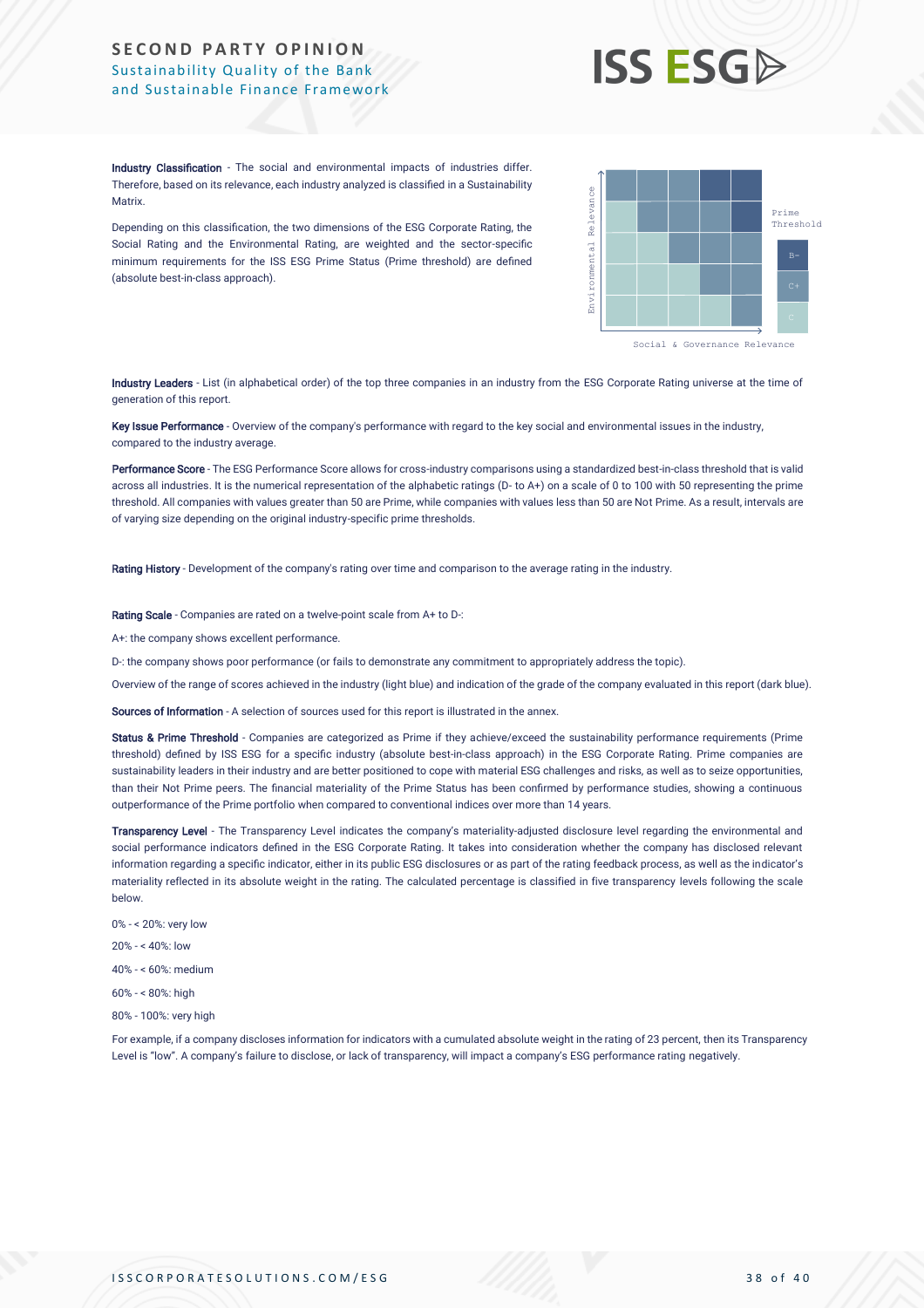![](_page_38_Picture_1.jpeg)

### <span id="page-38-0"></span>ANNEX 3: Quality management processes

#### **SCOPE**

Berlin Hyp commissioned ISS ESG to compile a Green loans SPO. The Second Party Opinion process includes verifying whether the Sustainable Finance Framework aligns with the Green Loan Principles and to assess the sustainability credentials of its Green loans, as well as the issuer's sustainability strategy.

#### **CRITERIA**

Relevant Standards for this Second Party Opinion

- LMA Green Loan Principles (June 2021)
- EU Taxonomy Climate Delegated Act (June 2021)

#### ISSUER'S RESPONSIBILITY

Berlin Hyp's responsibility was to provide information and documentation on:

- **Framework**
- **Eligibility criteria**
- Documentation of ESG risks management at the asset level

#### ISS ESG's VERIFICATION PROCESS

ISS ESG is one of the world's leading independent environmental, social and governance (ESG) research, analysis and rating houses. The company has been actively involved in the sustainable capital markets for over 25 years. Since 2014, ISS ESG has built up a reputation as a highly-reputed thought leader in the green and social bond market and has become one of the first CBI approved verifiers.

ISS ESG has conducted this independent Second Party Opinion of the Green loans to be issued by Berlin Hyp based on ISS ESG methodology and in line with the LMA Green Loan Principles.

The engagement with Berlin Hyp took place in November and December 2021.

#### ISS ESG's BUSINESS PRACTICES

ISS has conducted this verification in strict compliance with the ISS Code of Ethics, which lays out detailed requirements in integrity, transparency, professional competence and due care, professional behaviour and objectivity for the ISS business and team members. It is designed to ensure that the verification is conducted independently and without any conflicts of interest with other parts of the ISS Group.